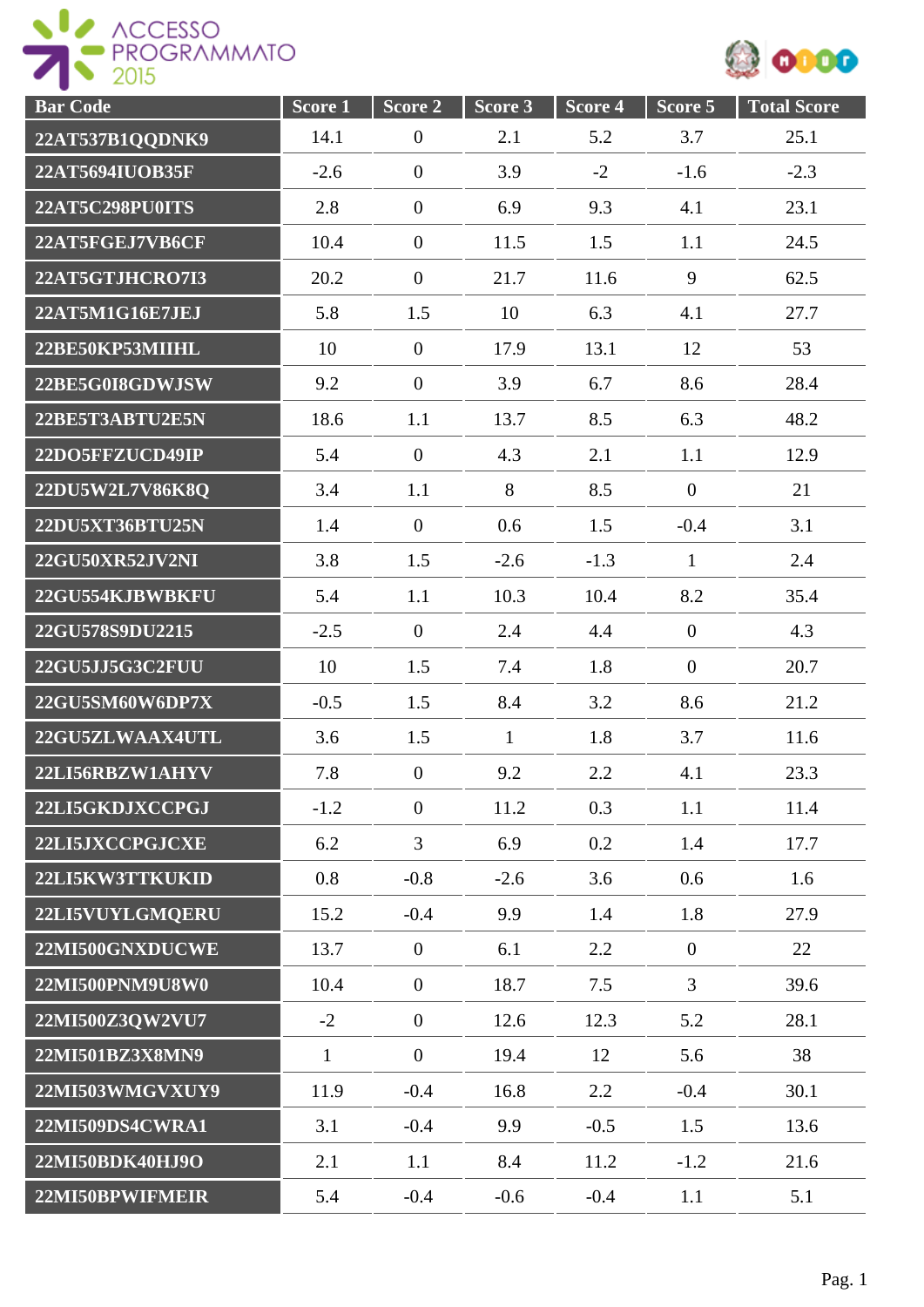



| <b>Bar Code</b> | Score <sub>1</sub> | Score 2          | Score 3 | Score 4        | Score 5        | <b>Total Score</b> |
|-----------------|--------------------|------------------|---------|----------------|----------------|--------------------|
| 22MI50EE18BYYAP | 2.4                | $\overline{0}$   | 11.2    | 5.2            | 4.5            | 23.3               |
| 22MI50ERKZ1BZ3G | 2.5                | $\overline{0}$   | 9.9     | $-0.1$         | 7.1            | 19.4               |
| 22MI50FNXDTCWE9 | $\overline{2}$     | $-0.4$           | 5.8     | $-0.5$         | $\overline{3}$ | 9.9                |
| 22MI50FOJZWQ41H | 7.4                | $\boldsymbol{0}$ | 10      | 1.4            | 3              | 21.8               |
| 22MI50GJMFZ6TEG | 6.2                | $\boldsymbol{0}$ | 13.7    | $\mathbf{1}$   | 8.6            | 29.5               |
| 22MI50H65QGXPIT | 2.8                | $\overline{0}$   | 11.9    | 10.1           | 2.6            | 27.4               |
| 22MI50HXG0H7GDW | 5.5                | $\overline{0}$   | 6.9     | 3.3            | $-0.8$         | 14.9               |
| 22MI50HXG0I8GDW | 7.4                | $-0.8$           | 8.8     | 2.9            | 3.3            | 21.6               |
| 22MI50IG8Z80D66 | 14.8               | $\overline{0}$   | 13.7    | 5.2            | 1.1            | 34.8               |
| 22MI50NKARJCNWH | 12.6               | $\boldsymbol{0}$ | 18.3    | 7.1            | 5.2            | 43.2               |
| 22MI50RA4Y4M8W8 | $\overline{7}$     | $\overline{0}$   | 14.9    | $-0.4$         | 1.5            | 23                 |
| 22MI50RPJZWQFHU | 5.1                | $\overline{0}$   | 6.2     | 2.5            | $\overline{3}$ | 16.8               |
| 22MI50S4YYNCZAK | 5                  | $\overline{0}$   | 12.6    | 5.5            | 8.6            | 31.7               |
| 22MI50X7EQ8Y5IE | 12.9               | $-0.4$           | 21.3    | 12.3           | 8.2            | 54.3               |
| 22MI50Z3QW2VU7Z | 9.7                | $\overline{0}$   | 16.8    | 4.1            | 1.1            | 31.7               |
| 22MI5104GMSALKX | 9.7                | $\overline{0}$   | 5.4     | 5.5            | 1.4            | 22                 |
| 22MI51104GMSALK | 3.6                | 1.1              | 2.4     | 1.1            | $-0.4$         | 7.8                |
| 22MI515AI00PNM9 | 1.7                | $-0.4$           | 10.8    | 4.1            | $\overline{3}$ | 19.2               |
| 22MI5163KL24OXT | 8.8                | $\boldsymbol{0}$ | 13.4    | 11.2           | 5.6            | 39                 |
| 22MI516FMD300Z3 | 10.7               | $-0.4$           | 17.9    | 5.5            | 6.7            | 40.4               |
| 22MI518BYYAPPZU | 6.2                | $-0.4$           | 17.9    | 10.8           | 5.2            | 39.7               |
| 22MI519LH57R8CT | 12.6               | $\mathbf{0}$     | 6.9     | $\overline{4}$ | 7.5            | 31                 |
| 22MI51AHYUVTYLF | 11.2               | $-0.4$           | 16      | 11.2           | 4.1            | 42.1               |
| 22MI51AR72TCKKJ | 1.8                | $\mathbf{0}$     | 3.1     | 2.9            | $-0.4$         | 7.4                |
| 22MI51BZ3X8MN9J | 5.1                | 1.5              | 8.1     | 4.4            | 0.7            | 19.8               |
| 22MI51DIOHHUXZS | 5.5                | $\mathbf{0}$     | 13.4    | 3.3            | 2.2            | 24.4               |
| 22MI51DV95MY6QM | 13.4               | $\mathbf{0}$     | 9.2     | 5.6            | 3.3            | 31.5               |
| 22MI51E5N0JP53M | 9.3                | $\mathbf{0}$     | 19.1    | 8.2            | 9              | 45.6               |
| 22MI51ERL01BZ3X | 1.2                | $-0.4$           | 9.9     | 9              | 4.5            | 24.2               |
| 22MI51KSSRVJDJ8 | 6.2                | 1.1              | 13.4    | 6.7            | 1.1            | 28.5               |
| 22MI51LSSRVJDJ8 | 7.4                | $\overline{0}$   | 10.8    | 10.1           | 4.5            | 32.8               |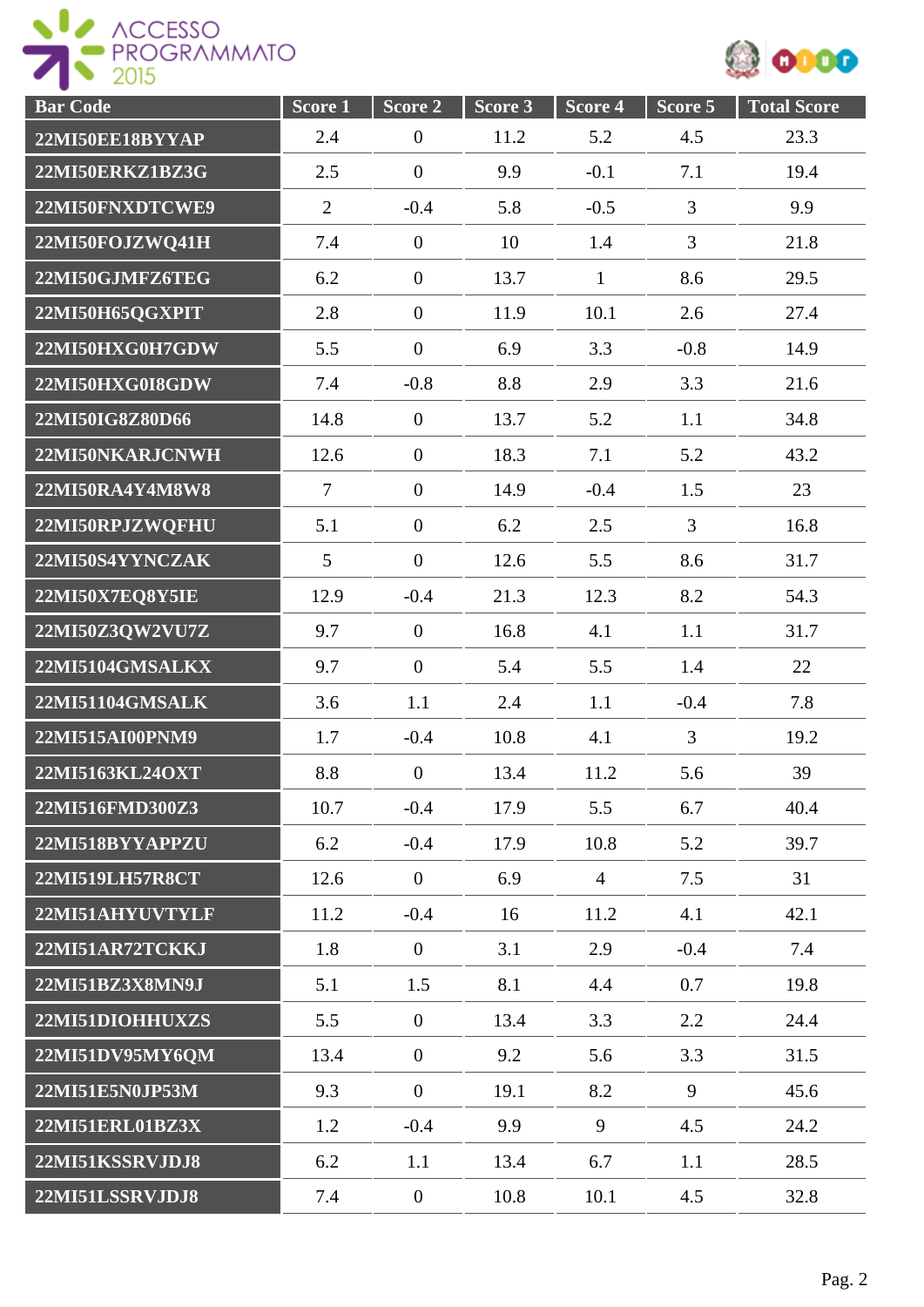

| <b>Bar Code</b> | Score 1        | Score 2          | Score <sub>3</sub> | Score 4        | Score 5          | <b>Total Score</b> |
|-----------------|----------------|------------------|--------------------|----------------|------------------|--------------------|
| 22MI51MDUMEPYKK | 8.4            | $-0.4$           | 14.5               | 9.7            | 10.1             | 42.3               |
| 22MI51OX2Y8FGYZ | 2.6            | $\boldsymbol{0}$ | 8.1                | 7.8            | 1.5              | 20                 |
| 22MI51PTT2XM4HA | 14.9           | 1.5              | 11.5               | 5.6            | $\boldsymbol{0}$ | 33.5               |
| 22MI51QF1DNZKYM | 8              | 1.5              | 7.7                | 8.9            | 3.3              | 29.4               |
| 22MI51UWFD5V4X8 | $-2.1$         | $\theta$         | 15.3               | 14.2           | 4.1              | 31.5               |
| 22MI51Y7FXY6R4D | $-0.7$         | $-0.8$           | 4.3                | 6              | $-1.6$           | 7.2                |
| 22MI524O497QXYW | 6.3            | $\overline{0}$   | 4.1                | $\overline{0}$ | $\overline{0}$   | 10.4               |
| 22MI525JA9IFYTY | 6.9            | $\mathbf{0}$     | 9.6                | 4.5            | 2.6              | 23.6               |
| 22MI525YC0IG8Z8 | 3.5            | $\overline{0}$   | 2.1                | 1.1            | $-0.4$           | 6.3                |
| 22MI5263L24DXIZ | 8.5            | $\theta$         | 0.5                | 1.1            | 2.2              | 12.3               |
| 22MI526UZ5CYY25 | 8.6            | $-0.4$           | 10.8               | 4.1            | 12               | 35.1               |
| 22MI5273L34DXIZ | $-0.5$         | $\mathbf{0}$     | 8.1                | 11.6           | 1.8              | 21                 |
| 22MI528K66C6K8Q | 10             | $-0.4$           | 8.5                | $-1.2$         | 3                | 19.9               |
| 22MI52A3F8AFCM0 | 14.2           | $-0.4$           | 10                 | 3.7            | 2.6              | 30.1               |
| 22MI52A3F9AFCM0 | 11.8           | $-0.4$           | 11.8               | 6.3            | 4.5              | 34                 |
| 22MI52A58NDBLJ1 | 8.8            | $\mathbf{0}$     | 7.4                | 1.5            | $\overline{0}$   | 17.7               |
| 22MI52AVAJEUGZL | 12.9           | $\overline{3}$   | 4.2                | $-2.9$         | 4.4              | 21.6               |
| 22MI52BRNE42X2L | 7.3            | $-0.4$           | 11.1               | 2.5            | 1.5              | 22                 |
| 22MI52JLLQXOFFE | 6.9            | 1.5              | 6.6                | 2.6            | 4.1              | 21.7               |
| 22MI52JWGL18ZIE | 4.3            | $-0.8$           | 2.8                | $\overline{0}$ | 4.5              | 10.8               |
| 22MI52L5DNDBLJ1 | 13.8           | $\mathbf{0}$     | 12.7               | $-0.1$         | 4.5              | 30.9               |
| 22MI52LHHGKDJXC | 7.3            | $-0.4$           | 6.2                | $\mathbf{1}$   | 4.1              | 18.2               |
| 22MI52LSTSWJDJ9 | 7.8            | $-0.8$           | 12.7               | 4.5            | 6                | 30.2               |
| 22MI52LVV86KXRD | $-2.9$         | $-0.8$           | 3.9                | $-0.5$         | $-1.2$           | $-1.5$             |
| 22MI52MIIHLEKYD | 2.7            | $-0.4$           | $-0.6$             | $\overline{0}$ | 1.1              | 2.8                |
| 22MI52MR75OKLJN | 0.5            | $\mathbf{0}$     | 2.8                | 3.3            | $\overline{3}$   | 9.6                |
| 22MI52N1PTT2XM4 | $\overline{2}$ | $\mathbf{0}$     | 1.3                | 1.8            | 1.1              | 6.2                |
| 22MI52NNCDZ6AXW | 13.7           | $-0.4$           | 13.7               | 8.9            | 6.7              | 42.6               |
| 22MI52TCKKJNBB0 | 8.9            | $-0.4$           | 10.3               | 5.9            | 1.5              | 26.2               |
| 22MI52VU7Z1UWFD | 5.8            | $\mathbf{0}$     | 11.1               | 4.1            | 5.6              | 26.6               |
| 22MI52X2LVV86KX | 12.2           | $\boldsymbol{0}$ | 5.8                | $\overline{0}$ | $\overline{0}$   | 18                 |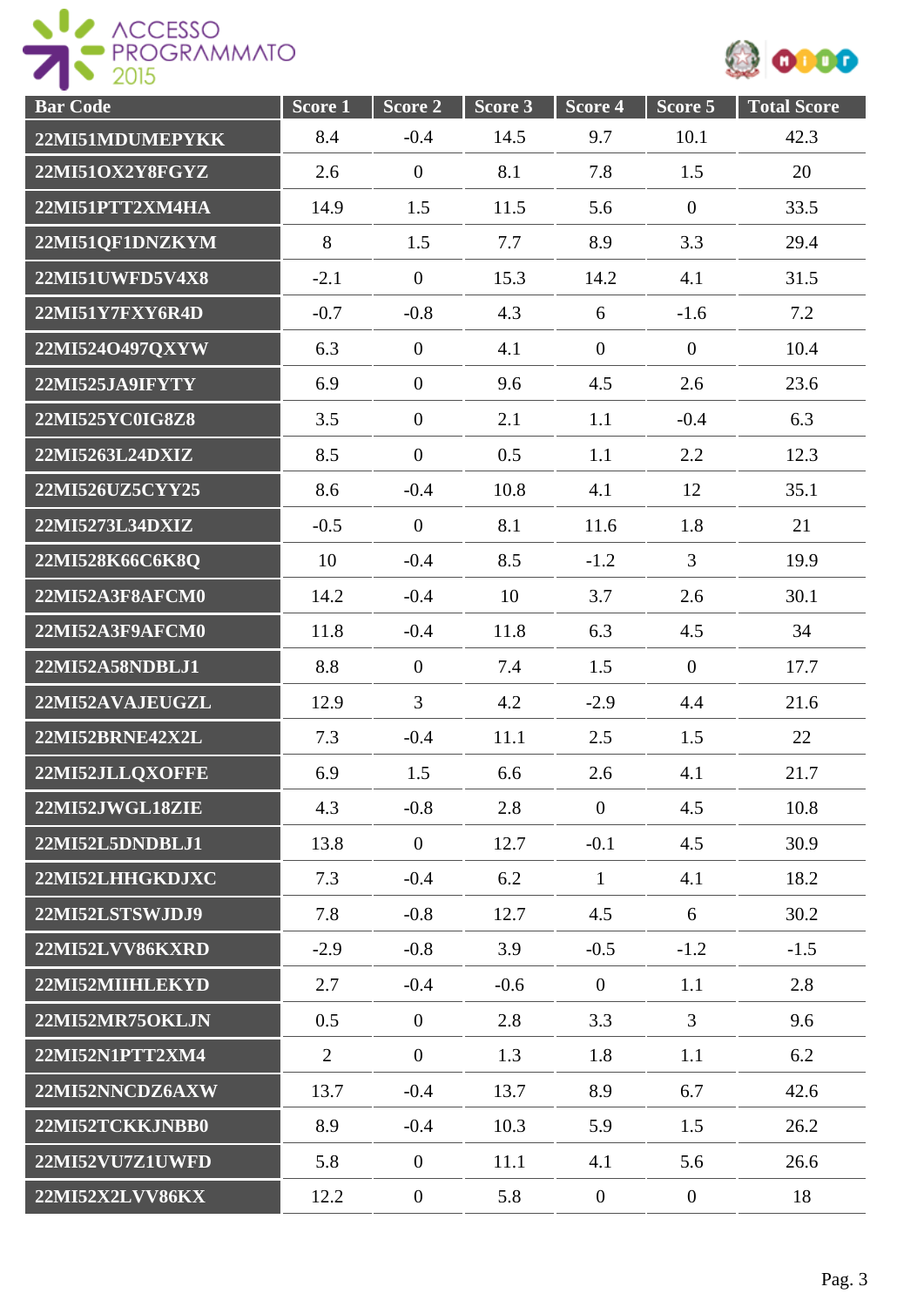

| <b>Bar</b> Code | Score <sub>1</sub> | Score <sub>2</sub> | Score 3 | Score 4          | Score 5        | <b>Total Score</b> |
|-----------------|--------------------|--------------------|---------|------------------|----------------|--------------------|
| 22MI52Y8FGYZ7JS | 3.1                | 1.5                | 13      | 5.2              | 1.1            | 23.9               |
| 22MI52Z25JA9IFY | 5.9                | $-0.4$             | 6.9     | $-0.8$           | 1.5            | 13.1               |
| 22MI5300Z3OW2VU | 16.7               | $\boldsymbol{0}$   | 13.4    | 7.4              | 8.6            | 46.1               |
| 22MI530Q7ZS3XXN | $\overline{0}$     | $-0.4$             | 8.1     | 2.2              | 4.1            | 14                 |
| 22MI531W9KGLHR5 | 2.9                | $\mathbf{0}$       | 11.8    | 14.6             | 2.6            | 31.9               |
| 22MI53273G4NL4E | 5.8                | 1.1                | 8       | 5.5              | 8.6            | 29                 |
| 22MI5331W9KGLHR | 3.5                | 1.1                | 0.5     | 3.3              | 1.5            | 9.9                |
| 22MI53326UZ5CYY | 2.2                | 1.5                | 3.7     | $-0.4$           | 2.6            | 9.6                |
| 22MI535F26BJ01Q | 12.2               | $\mathbf{0}$       | 23.2    | 14.2             | 8.6            | 58.2               |
| 22MI539WHJ0HKW4 | 10.8               | $\mathbf{0}$       | 6.3     | 2.6              | 1.5            | 21.2               |
| 22MI53AMST1EYZJ | 10.4               | $-0.4$             | 11.8    | 5.9              | 5.2            | 32.9               |
| 22MI53F9AFCM0BD | 5 <sup>5</sup>     | $\mathbf{0}$       | 7.3     | 4.4              | 1.5            | 18.2               |
| 22MI53G4NL4E5AI | 12.2               | $\overline{0}$     | 17.5    | 9.7              | $-1.2$         | 38.2               |
| 22MI53G4NL4E5I0 | 5.5                | $\mathbf{0}$       | 9.2     | 2.9              | $\overline{3}$ | 20.6               |
| 22MI53GLRKJX02V | 19.4               | 1.5                | 1.7     | $\mathbf{0}$     | 7.1            | 29.7               |
| 22MI53HH4E1A0DS | 8.1                | 1.1                | 12.6    | 2.5              | 7.5            | 31.8               |
| 22MI53HI4F2B1ET | 6.6                | 1.1                | 5.1     | $\mathbf{1}$     | 1.8            | 15.6               |
| 22MI53HTNA24E15 | 3.9                | $\mathbf{0}$       | 1.3     | $-0.1$           | $-0.5$         | 4.6                |
| 22MI53I48GDWSLI | 4.3                | $\boldsymbol{0}$   | $-1.7$  | 1.5              | 1.1            | 5.2                |
| 22MI53IKNPI3K9W | 9.6                | $-0.4$             | 10.7    | 6.7              | 1.1            | 27.7               |
| 22MI53JZI2AVAJE | 16                 | 1.1                | 16.5    | 13.1             | 9              | 55.7               |
| 22MI53K9WSJ0SKW | 7.7                | 3                  | 16.4    | 8.6              | 2.2            | 37.9               |
| 22MI53L34DXIZ1L | 10.7               | $\mathbf{0}$       | 6.2     | $\overline{0}$   | 1.5            | 18.4               |
| 22MI53P0EE18BYY | 6.9                | $\mathbf{0}$       | 14.1    | 2.9              | $\overline{3}$ | 26.9               |
| 22MI53U3V711QF1 | 2.9                | $\overline{0}$     | 2.4     | $-0.5$           | 1.8            | 6.6                |
| 22MI53UDAAD727Q | 0.5                | 1.1                | 2.4     | 0.7              | 3.7            | 8.4                |
| 22MI53X8MN9J7G6 | 5.1                | 1.1                | 2.8     | $-1.6$           | 2.6            | 10                 |
| 22MI53XXNBYKVGV | 8.1                | $\boldsymbol{0}$   | 5.8     | 4.8              | 1.5            | 20.2               |
| 22MI540HJ9OUM88 | $\overline{2}$     | 1.1                | 1.3     | $\boldsymbol{0}$ | 5.6            | 10                 |
| 22MI541DV96MY6Q | 11.1               | $\mathbf{0}$       | 6.2     | 0.3              | 5.6            | 23.2               |
| 22MI541HU19LH57 | 6.2                | $-0.8$             | 4.3     | 3.6              | 3              | 16.3               |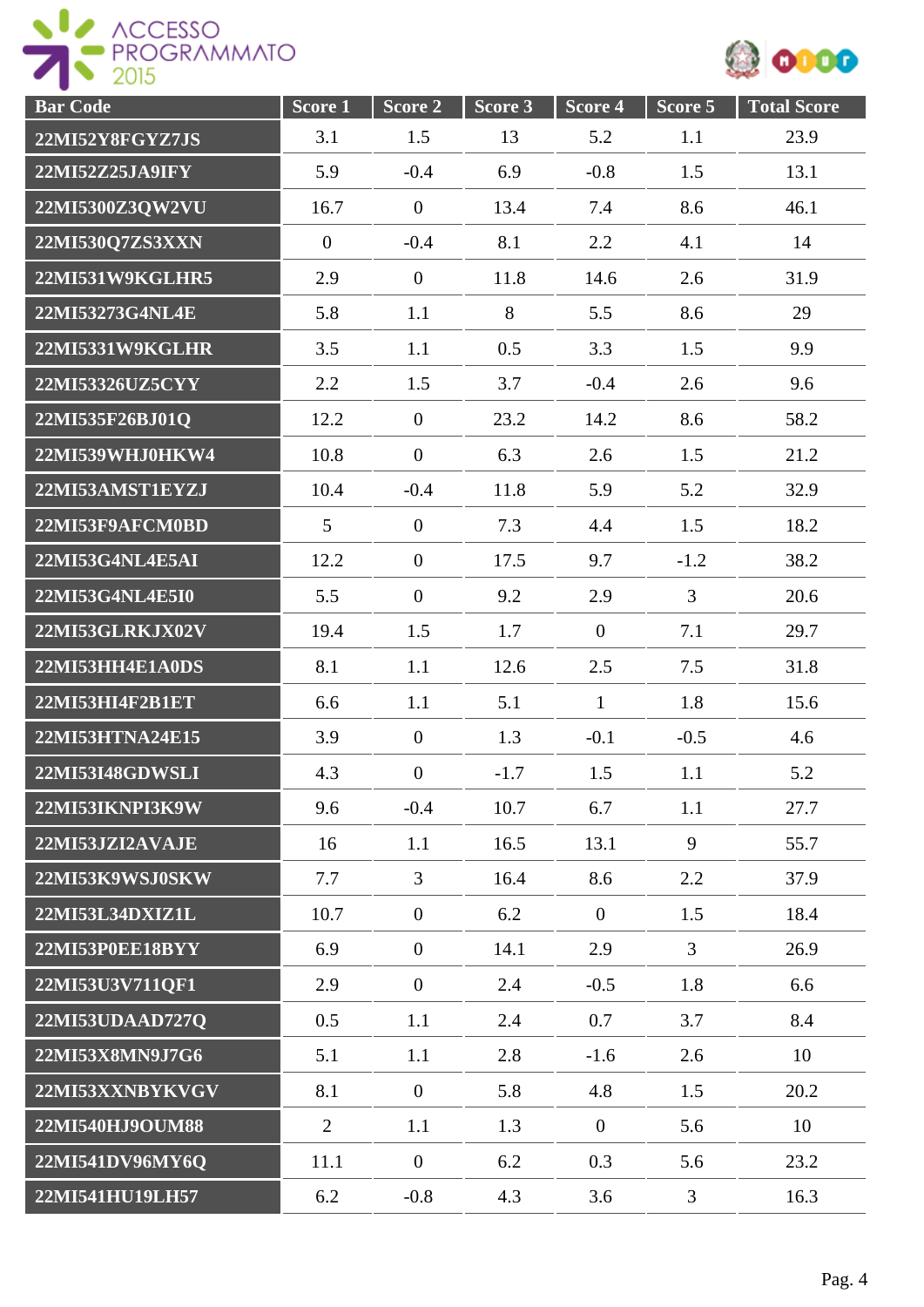



| <b>Bar</b> Code | Score 1        | Score 2          | Score 3        | Score 4          | Score 5          | <b>Total Score</b> |
|-----------------|----------------|------------------|----------------|------------------|------------------|--------------------|
| 22MI543TH4FQ2M1 | 14.5           | $-0.4$           | 14.9           | 9.3              | 10.5             | 48.8               |
| 22MI5483HTNA24E | 6.2            | $\boldsymbol{0}$ | 13             | 2.5              | $\boldsymbol{0}$ | 21.7               |
| 22MI548GDWSLIS6 | 5.8            | $\boldsymbol{0}$ | 11.5           | 1.4              | 4.1              | 22.8               |
| 22MI548MCAKI1CW | $-1.8$         | $\overline{0}$   | 6.5            | $-0.9$           | $-0.4$           | 3.4                |
| 22MI5497QXYW1DI | 7.3            | $-0.4$           | 3.2            | 5.9              | 1.1              | 17.1               |
| 22MI54CATFOTQZP | 5.4            | $\boldsymbol{0}$ | 7.7            | 7.8              | 7.1              | 28                 |
| 22MI54E15AI00PN | 2.1            | $-0.4$           | 6.6            | $\mathbf{1}$     | 4.5              | 13.8               |
| 22MI54EUPH7A5Z5 | $\overline{7}$ | 1.5              | 14.1           | 4.4              | 10.5             | 37.5               |
| 22MI54F2B1ETT2X | 10.4           | $\boldsymbol{0}$ | 10.7           | 5.2              | 6                | 32.3               |
| 22MI54GMSALKX03 | 10             | 1.1              | 13             | 6.7              | 7.5              | 38.3               |
| 22MI54GYC9CQ2D9 | 1.3            | $-0.4$           | 4.7            | 4.1              | 4.1              | 13.8               |
| 22MI54HAHV7IGZV | 7.4            | $\mathbf{0}$     | 13.7           | 5.2              | 4.5              | 30.8               |
| 22MI54M8W8MSFB9 | 1.6            | 1.1              | 5.4            | 3.3              | 4.1              | 15.5               |
| 22MI54NL4E5AI00 | 3.5            | $\boldsymbol{0}$ | $\overline{2}$ | 0.7              | 5.6              | 11.8               |
| 22MI54OXTZEWSSR | $-1.7$         | $-0.4$           | 3.9            | 3.3              | 1.8              | 6.9                |
| 22MI54QQFR9CONC | 5.8            | 1.5              | 8.5            | 1.8              | 3                | 20.6               |
| 22MI54RMSAWKX02 | 8.9            | $\overline{0}$   | 19.8           | 3.7              | 1.5              | 33.9               |
| 22MI54S2CESYLIP | 8.5            | $\mathbf{0}$     | 7.1            | 0.7              | $\overline{3}$   | 19.3               |
| 22MI54SQPX03I48 | 0.6            | $-0.4$           | $\overline{7}$ | $\boldsymbol{0}$ | 3                | 10.2               |
| 22MI54X8A32SSEP | 8.1            | $\overline{0}$   | 1.8            | 4.5              | 1.5              | 15.9               |
| 22MI54Y4M8W8MSF | 6.5            | $-0.4$           | 3.9            | 2.6              | 2.6              | 15.2               |
| 22MI54Y98FIKDY4 | 14.9           | $-0.4$           | 14.1           | 8.2              | 10.5             | 47.3               |
| 22MI54YYNCZAKWH | 0.8            | $-0.8$           | 4.6            | 2.5              | 3.7              | 10.8               |
| 22MI54ZO6JOLVXK | 9.6            | 1.5              | 16             | 6.3              | $\overline{0}$   | 33.4               |
| 22MI54ZOAJOLU99 | 10.5           | $\overline{0}$   | 4.7            | 2.5              | 5.6              | 23.3               |
| 22MI556HIQ9UBOD | 3.2            | 1.1              | 14.2           | 4.8              | 1.1              | 24.4               |
| 22MI556RBZW1AHY | 11.5           | $-0.4$           | 14.9           | 6.3              | 3.7              | 36                 |
| 22MI5571E2LJ1B3 | 21.3           | 1.5              | 2.2            | 6                | $\boldsymbol{0}$ | 31                 |
| 22MI5571ERL01BZ | 6.1            | $\boldsymbol{0}$ | 14.5           | 2.5              | 7.5              | 30.6               |
| 22MI557DUW37P1A | 7.7            | 1.1              | 5.5            | $\overline{3}$   | 1.1              | 18.4               |
| 22MI557H59DM34S | 8.4            | $-0.4$           | 13.7           | 5.9              | 9                | 36.6               |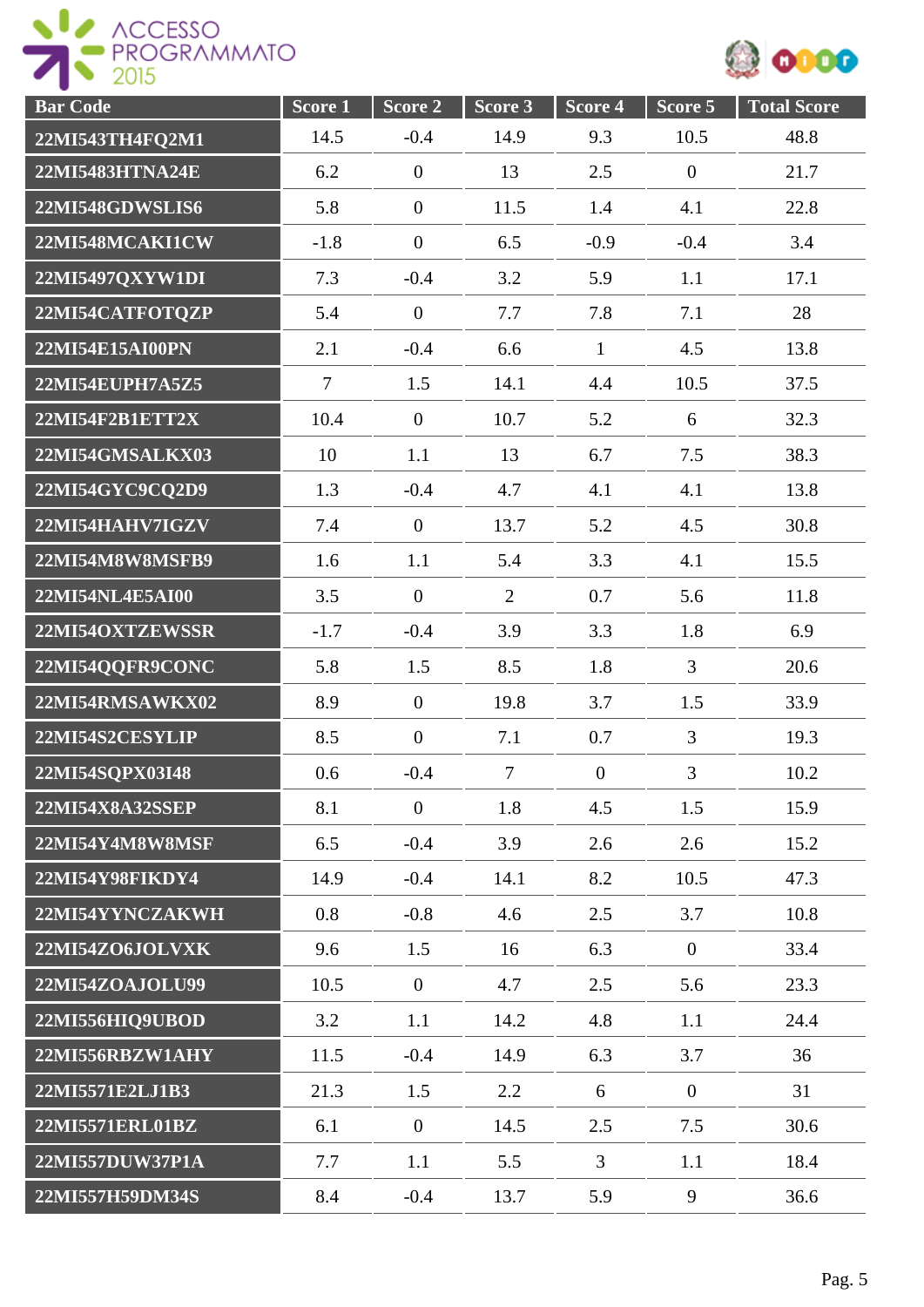



| <b>Bar Code</b> | Score 1        | Score 2        | Score 3 | Score 4        | Score 5          | <b>Total Score</b> |
|-----------------|----------------|----------------|---------|----------------|------------------|--------------------|
| 22MI558NDBLJ1CX | 7.1            | $\overline{0}$ | 7.7     | 2.2            | 2.6              | 19.6               |
| 22MI559LRXFPP25 | 8.8            | 1.5            | 2.8     | 1.8            | 2.6              | 17.5               |
| 22MI55BEGUB0NKA | 7.1            | 1.5            | $\tau$  | 1.8            | 2.6              | 20                 |
| 22MI55BEHAUB1OK | 6.9            | $-0.4$         | 4.3     | 1.4            | 0.3              | 12.5               |
| 22MI55C8QGEOL4F | 14.5           | $-0.8$         | 5.4     | 1.8            | 1.1              | 22                 |
| 22MI55D6IEJFP3F | 7.7            | $\mathbf{0}$   | 5.8     | 6.3            | $-0.4$           | 19.4               |
| 22MI55D7IEJGP3F | 17.5           | $\mathbf{0}$   | 23.2    | 12.3           | 12               | 65                 |
| 22MI55DNDBLJ1OX | 4.4            | 1.5            | 14.9    | 7.1            | $\overline{3}$   | 30.9               |
| 22MI55DU5WGNOMQ | 4.8            | $\mathbf{0}$   | 6.2     | 1.1            | 4.1              | 16.2               |
| 22MI55EJPH7BUZ5 | 7.8            | $\overline{0}$ | 4.1     | 5.9            | 6                | 23.8               |
| 22MI55IE24O497Q | 3.8            | $\overline{0}$ | 8       | 4.4            | 8.6              | 24.8               |
| 22MI55KTO41DV96 | 9.6            | $\mathbf{0}$   | 6.5     | 0.7            | 1.1              | 17.9               |
| 22MI55LKCXCLGVT | 2.2            | 1.5            | 9.3     | 5.2            | 4.8              | 23                 |
| 22MI55LP19KVKVT | 5.8            | $\overline{0}$ | 8.1     | $-0.9$         | 1.5              | 14.5               |
| 22MI55NYY9N0TG8 | 7.4            | $-0.4$         | 14.6    | 10.1           | 3                | 34.7               |
| 22MI55OKLJNBHN0 | 10.4           | $\theta$       | 20.2    | 11.2           | 10.5             | 52.3               |
| 22MI55OVWUZMGMF | 2.9            | $\overline{0}$ | 10.7    | 11.2           | 7.5              | 32.3               |
| 22MI55PU8RNNMQE | 6.2            | $\overline{0}$ | 15.6    | 5.1            | 5.2              | 32.1               |
| 22MI55PUA8RNOMO | 11.9           | 3              | 19.8    | 2.5            | $\boldsymbol{0}$ | 37.2               |
| 22MI55UAS2Z25JA | 9.3            | $\overline{0}$ | 13.4    | 2.9            | 1.5              | 27.1               |
| 22MI55V4X8A32SS | 3.3            | $\overline{0}$ | 11.5    | 4.8            | 4.5              | 24.1               |
| 22MI55WGNOMQEE3 | 6.3            | 1.5            | 8.5     | $-1.6$         | 2.2              | 16.9               |
| 22MI55YC0IG8Z80 | $\overline{4}$ | $-0.4$         | 19.8    | 7.1            | 4.5              | 35                 |
| 22MI562316TZ5BY | 13.3           | $-0.4$         | 6.5     | 6.7            | 8.6              | 34.7               |
| 22MI563FXBGCMP1 | 0.8            | $-0.4$         | 10.7    | 7.8            | 6.3              | 25.2               |
| 22MI563P0EE18BY | 1.6            | $-0.4$         | 5.4     | 4.4            | 7.1              | 18.1               |
| 22MI564ZOAJOLU9 | 0.3            | $\mathbf{0}$   | 7.3     | 7.8            | 1.1              | 16.5               |
| 22MI5659LRXFPP2 | 5.8            | $-0.8$         | 8.4     | $\overline{4}$ | 6.7              | 24.1               |
| 22MI5659WQWEPP2 | 16             | 1.5            | 7.3     | 1.4            | 7.1              | 33.3               |
| 22MI565LKCXCLGV | 11.9           | $\mathbf{0}$   | 14.9    | 5.9            | 7.1              | 39.8               |
| 22MI565QGXPIT2N | 5.7            | 1.5            | 9.9     | 8.5            | 6.3              | 31.9               |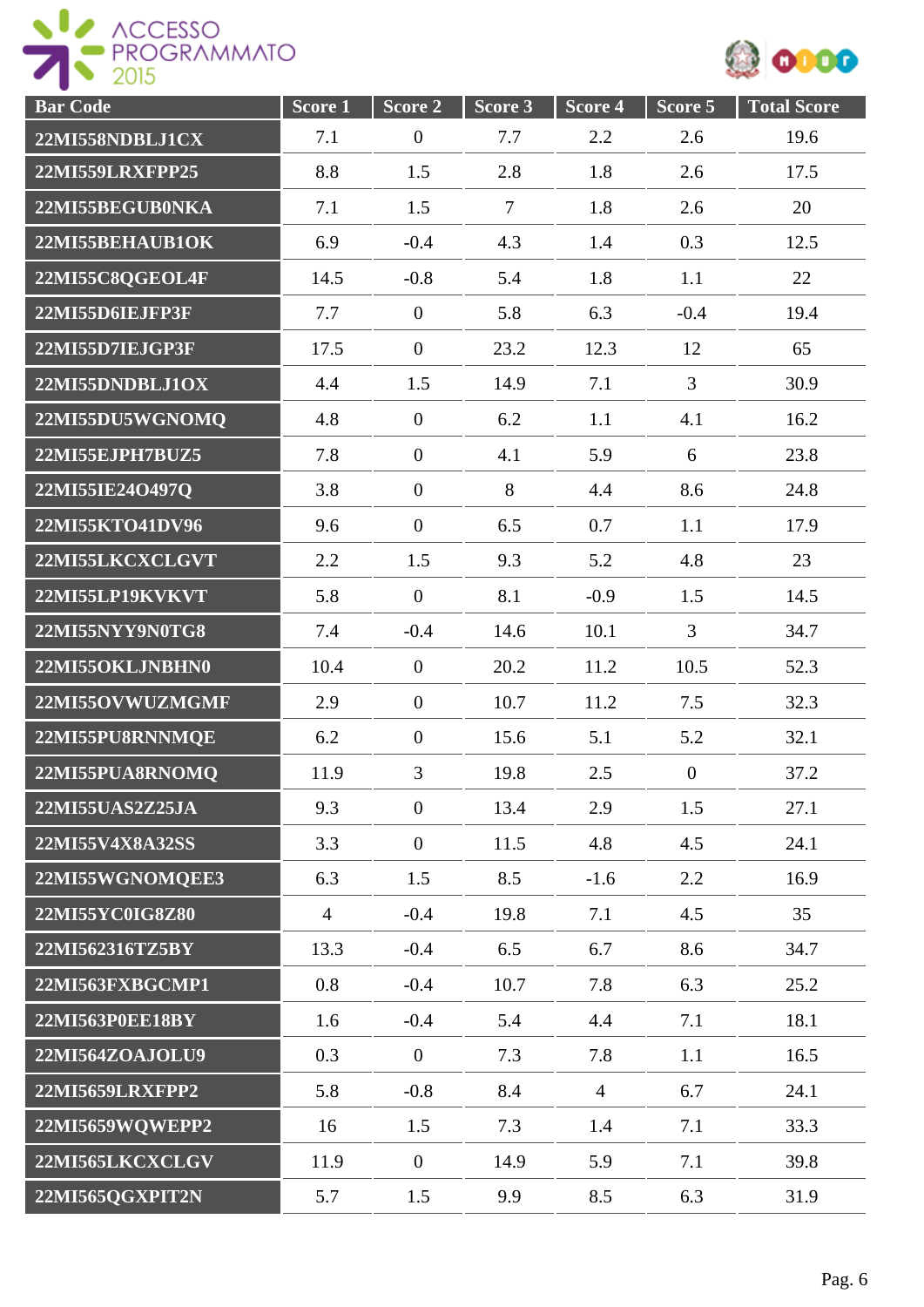

| <b>Bar Code</b> | Score 1        | Score 2          | Score 3        | Score 4          | Score 5        | <b>Total Score</b> |
|-----------------|----------------|------------------|----------------|------------------|----------------|--------------------|
| 22MI56659W28F10 | 6.5            | $-0.8$           | 9.2            | $-0.1$           | 3              | 17.8               |
| 22MI566LT3JZI2A | 11.5           | 1.5              | 11.9           | 10.1             | 7.1            | 42.1               |
| 22MI56AXWOYOMHW | 11.5           | $\boldsymbol{0}$ | 8.5            | 2.6              | $\overline{3}$ | 25.6               |
| 22MI56B2A58NDBL | $\overline{7}$ | $-0.4$           | 2.9            | 2.6              | 1.5            | 13.6               |
| 22MI56HIQ9UBODT | 0.7            | $\overline{0}$   | 5.1            | 3                | $\overline{3}$ | 11.8               |
| 22MI56NOPT0RBIJ | 3.1            | $\boldsymbol{0}$ | 5.4            | 2.2              | 5.2            | 15.9               |
| 22MI56QMWAHY665 | 8.5            | $\boldsymbol{0}$ | 3.6            | $-0.8$           | $\overline{3}$ | 14.3               |
| 22MI56T163KL24O | 11.1           | $\mathbf{0}$     | 14.9           | 7.1              | 5.6            | 38.7               |
| 22MI56TEGXDHS1B | 9.6            | $\overline{0}$   | 14.5           | 10.1             | 4.5            | 38.7               |
| 22MI56UA5BEGUB0 | 12.6           | $\theta$         | 11.1           | 1.4              | 6.7            | 31.8               |
| 22MI56UZ5CYY25Y | 5.5            | $-0.4$           | 20.2           | 8.9              | 6.7            | 40.9               |
| 22MI56VBTS036K6 | 16.5           | $\overline{0}$   | 15.7           | 1.5              | $\overline{3}$ | 36.7               |
| 22MI56VVBISPR66 | 1.5            | $-0.8$           | 0.4            | 0.9              | 4.4            | 6.4                |
| 22MI570D55VVAHS | 10.8           | $\boldsymbol{0}$ | 10.4           | 4.1              | 0.7            | 26                 |
| 22MI570X7EQ8Y5I | 5.1            | $\boldsymbol{0}$ | 11.1           | 2.9              | $\overline{3}$ | 22.1               |
| 22MI5711QF1DNZK | 12.3           | $-0.4$           | 14.9           | 6.7              | $\overline{3}$ | 36.5               |
| 22MI571ERL01BZ3 | 7.8            | $\boldsymbol{0}$ | 14.1           | 3.6              | 1.5            | 27                 |
| 22MI5727Q0BPWIF | 1.6            | $\overline{0}$   | 7.3            | 3.6              | 4.1            | 16.6               |
| 22MI572TCKKJNBB | 3.5            | $-0.4$           | 8.1            | 1.4              | 2.6            | 15.2               |
| 22MI573L34DXIZ1 | 6.9            | $\overline{0}$   | 11.9           | 1.5              | $\overline{0}$ | 20.3               |
| 22MI57A5Z5NYX9N | 10             | 1.5              | 9.6            | 8.2              | 4.1            | 33.4               |
| 22MI57CQHBPWUFM | 10.7           | 1.5              | 10.4           | 5.6              | 5.6            | 33.8               |
| 22MI57DUW37P1AR | 10             | $\overline{0}$   | $\tau$         | 1.1              | 1.5            | 19.6               |
| 22MI57EQ8Y5IE24 | 10             | $\overline{0}$   | 3.9            | 2.6              | 1.5            | 18                 |
| 22MI57ESIGBQN6H | 8.8            | $\overline{0}$   | $\overline{2}$ | $-0.8$           | $-0.5$         | 9.5                |
| 22MI57FSIGBQN6H | 8              | $-0.4$           | 17.5           | 0.7              | 6              | 31.8               |
| 22MI57G6JYCY72A | 8.8            | $\mathbf{0}$     | 8.9            | 3.3              | 5.6            | 26.6               |
| 22MI57Q0BPWIFME | 5.3            | $-0.4$           | $-1.5$         | 2.8              | 0.6            | 6.8                |
| 22MI57QXYW1DIOH | 8.5            | $-0.4$           | $\overline{7}$ | $\boldsymbol{0}$ | 5.6            | 20.7               |
| 22MI57R8CT1104G | 9.2            | $\overline{0}$   | 5.4            | $\mathbf{1}$     | $\overline{0}$ | 15.6               |
| 22MI57S3HI4F2B1 | 6.9            | 1.5              | 4.3            | 1.1              | 1.1            | 14.9               |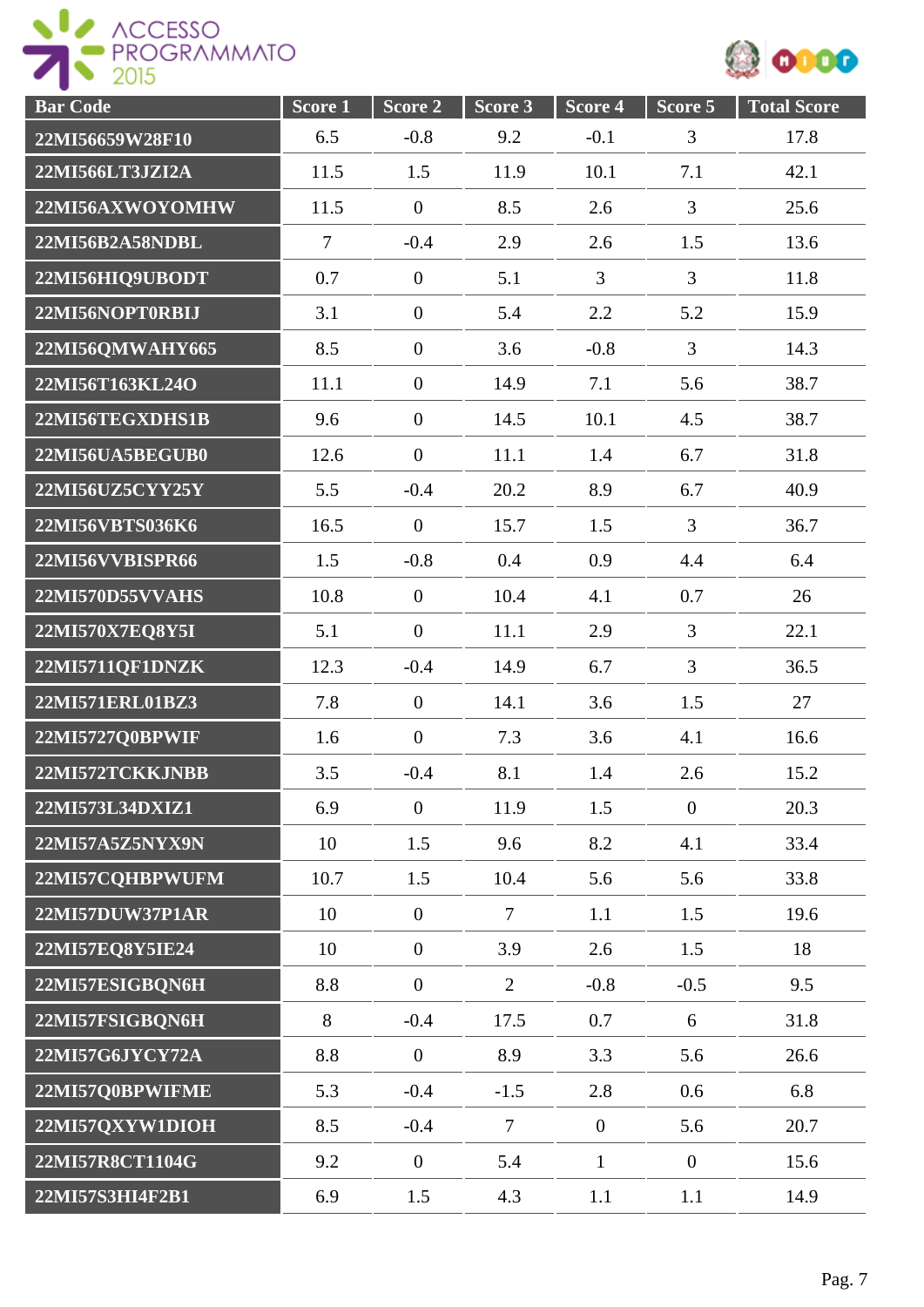

| <b>Bar Code</b> | Score 1 | Score 2          | Score 3        | Score 4        | Score 5        | <b>Total Score</b> |
|-----------------|---------|------------------|----------------|----------------|----------------|--------------------|
| 22MI57S5DU5WGNO | 3.2     | $-0.4$           | 8.4            | 2.9            | 2.6            | 16.7               |
| 22MI57V55BEGAU7 | 5.1     | $\mathbf{0}$     | 10.7           | 3.7            | $\overline{3}$ | 22.5               |
| 22MI57Z1UWFD5V4 | 9.3     | $\mathbf{0}$     | 7.7            | $\overline{3}$ | $\overline{0}$ | 20                 |
| 22MI57Z4H3273G4 | 13.4    | $\mathbf{0}$     | 6.2            | 9.7            | 4.5            | 33.8               |
| 22MI581OBSDOLI3 | 14.1    | $\overline{0}$   | 8.1            | 2.9            | 2.6            | 27.7               |
| 22MI586KXRD57H5 | 5.2     | $-0.4$           | 18.3           | 14.6           | 6.7            | 44.4               |
| 22MI587ONBE0FOJ | 6.9     | $\mathbf{0}$     | 5.5            | 11.6           | 5.2            | 29.2               |
| 22MI587Z4H3273G | 12.6    | 1.1              | 7.3            | 6.7            | 4.5            | 32.2               |
| 22MI587ZTZHSR48 | 2.9     | $\mathbf{0}$     | 3.9            | $-0.1$         | 1.1            | 7.8                |
| 22MI5887Z4H3273 | 2.1     | $\overline{0}$   | 7.7            | 9.3            | 2.2            | 21.3               |
| 22MI5897Z5H3383 | 11.4    | $-0.4$           | 3.1            | $-1.6$         | 0.7            | 13.2               |
| 22MI589CQR8AUE3 | 2.5     | $\mathbf{0}$     | 14.6           | 3.3            | 4.1            | 24.5               |
| 22MI58A32SSEPLO | 2.8     | $-0.4$           | 5.8            | 6.7            | 4.1            | 19                 |
| 22MI58BYYAPPZU9 | 16      | $-0.4$           | 17.5           | 7.4            | 6.7            | 47.2               |
| 22MI58CBPSUN8D1 | 4.4     | $-0.4$           | 10             | 2.6            | 4.5            | 21.1               |
| 22MI58D1MO5LP19 | $-0.7$  | $-0.8$           | $\mathbf{1}$   | $\overline{0}$ | 1.1            | 0.6                |
| 22MI58GO6A6VBTS | 2.9     | 3                | 16.8           | 8.2            | 7.1            | 38                 |
| 22MI58MN9J7G6JY | 3.9     | $-0.4$           | $-2.1$         | 2.2            | 10.1           | 13.7               |
| 22MI58MSFB9JBFN | 10.4    | $\boldsymbol{0}$ | 7.3            | 8.2            | 4.1            | 30                 |
| 22MI58N65LKCXCL | $\tau$  | $-0.4$           | $\overline{2}$ | 2.9            | 3              | 14.5               |
| 22MI58NDBLJ1CX2 | 0.9     | $-0.4$           | 2.6            | $\overline{0}$ | $\overline{0}$ | 3.1                |
| 22MI58PT4NYOCZA | 6.9     | 1.1              | 12.2           | 7.4            | 1.5            | 29.1               |
| 22MI58QRBGW3UEA | 5.4     | 1.5              | 2              | 4.1            | 5.6            | 18.6               |
| 22MI58W8MSFB9JB | 5.1     | $\mathbf{0}$     | 9.6            | 10.1           | 1.8            | 26.6               |
| 22MI58Y5IE24O49 | 10      | $\mathbf{0}$     | 12.2           | 6.3            | 8.6            | 37.1               |
| 22MI58YWR63FXBG | 10.3    | $-0.4$           | 10.3           | 0.6            | 8.6            | 29.4               |
| 22MI58ZIEFDHBHU | 6.5     | 1.5              | $-0.6$         | 5.6            | 1.5            | 14.5               |
| 22MI58ZIEFEI6UA | 11      | $\mathbf{0}$     | 0.8            | 7.4            | 1.8            | 21                 |
| 22MI594CATFOTQZ | 10.7    | 1.5              | 17.5           | 12.3           | 6.7            | 48.7               |
| 22MI594CATOIEO2 | 6.2     | $\mathbf{0}$     | 13.7           | 5.9            | 4.5            | 30.3               |
| 22MI596MN56RBZW | 4.5     | $\boldsymbol{0}$ | 17.5           | 12.3           | 10.1           | 44.4               |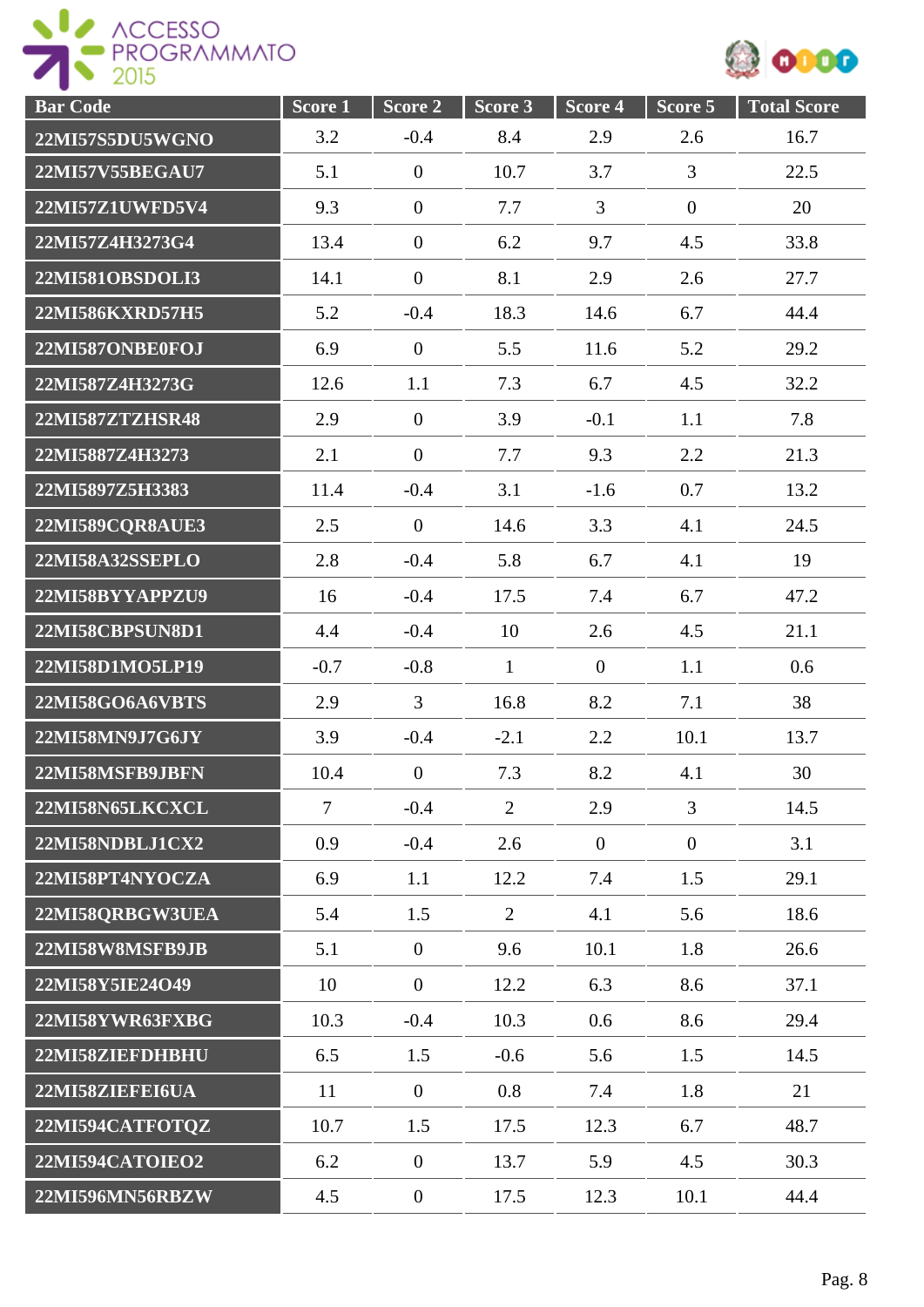

| <b>Bar Code</b>        | Score <sub>1</sub> | Score 2          | Score 3         | Score 4        | Score 5        | <b>Total Score</b> |
|------------------------|--------------------|------------------|-----------------|----------------|----------------|--------------------|
| 22MI597J1EJGPS4        | 8.9                | $\boldsymbol{0}$ | 13.4            | 3.7            | 0.3            | 26.3               |
| 22MI597S3HI4F2B        | $\overline{7}$     | $\boldsymbol{0}$ | 14.9            | 11.2           | 1.8            | 34.9               |
| 22MI599KLTXERBG        | 2.8                | $\overline{0}$   | 3.2             | 1.5            | 1.1            | 8.6                |
| 22MI599OV6M2L5D        | 10.7               | 1.1              | 16.8            | 6.3            | $\overline{0}$ | 34.9               |
| 22MI59AFCM0BDK4        | 18.7               | $\overline{0}$   | 8.9             | 9.7            | 1.1            | 38.4               |
| 22MI59BS4TI4GF2        | 7.7                | 1.1              | 19.4            | 8.6            | 6.7            | 43.5               |
| 22MI59CZZBQ0QOJ        | 4.2                | $-0.8$           | $-0.1$          | $\mathbf{0}$   | $-0.8$         | 2.5                |
| 22MI59DM34SQPX0        | 12.6               | $\boldsymbol{0}$ | 14.5            | 5.9            | 5.6            | 38.6               |
| 22MI59DS4CWRA16        | 0.5                | $\mathbf{0}$     | $5\overline{)}$ | 2.5            | 8.6            | 16.6               |
| 22MI59EKLT8QRBG        | 7.7                | $-0.4$           | 11.5            | 3.3            | $\overline{3}$ | 25.1               |
| 22MI59IFYTYV57D        | 15.3               | $\boldsymbol{0}$ | 3.2             | 0.7            | $\overline{0}$ | 19.2               |
| 22MI59J7G6JXCY7        | 6.6                | $\overline{3}$   | 6.7             | $\overline{3}$ | 2.6            | 21.9               |
| 22MI59J7G6JYCY7        | 14.1               | $\mathbf{0}$     | 22.1            | 8.2            | 10.5           | 54.9               |
| 22MI59KGLHR56HI        | 6.6                | $\boldsymbol{0}$ | 8.4             | 5.1            | 7.1            | 27.2               |
| 22MI59KVKVTESHK        | 17.5               | $-0.4$           | 9.9             | 4.4            | 6.7            | 38.1               |
| 22MI59LH57R8CT1        | 10.7               | $\boldsymbol{0}$ | 10.4            | 6.7            | 4.1            | 31.9               |
| 22MI59LRXFPP257        | $\mathbf{1}$       | 1.5              | 15.7            | 7.1            | 1.1            | 26.4               |
| 22MI59N0TG8K8GD        | 3.7                | $-0.4$           | 13.4            | 6.7            | $\overline{3}$ | 26.4               |
| 22MI59OUM887Z4H        | 2.9                | $\boldsymbol{0}$ | 17.5            | 11.2           | 9              | 40.6               |
| 22MI59V09DS4CWR        | 3.1                | $-0.4$           | $-0.4$          | $\overline{0}$ | 1.8            | 4.1                |
| 22MI59WHJ0HKW4F        | 9.2                | $-0.4$           | 5.8             | 6.3            | 3.3            | 24.2               |
| 22MI59WQWEPP257        | 5.4                | 1.5              | 0.2             | 2.2            | 1.1            | 10.4               |
| 22MI59XDV6B2A58        | 5.4                | $-0.4$           | 7.4             | $\overline{0}$ | 0.3            | 12.7               |
| 22MI5A24E15AI00        | 3.6                | $-0.4$           | 7.7             | 1.8            | 2.6            | 15.3               |
| <b>22MI5A32SSEPLO3</b> | 1.8                | $\overline{0}$   | 1.3             | 8.2            | 2.6            | 13.9               |
| 22MI5A3F9AFCM0B        | 11.9               | $\overline{0}$   | 17.2            | 4.1            | $\overline{3}$ | 36.2               |
| 22MI5A58NDBLJ1C        | 10.3               | 1.1              | 8.4             | 5.9            | 4.1            | 29.8               |
| 22MI5A7H8DL33JQ        | 16                 | $-0.4$           | 19.8            | 6.3            | 3.3            | 45                 |
| 22MI5A9IFYTYV57        | 4.4                | $\boldsymbol{0}$ | 7.8             | 9.7            | 2.6            | 24.5               |
| 22MI5AAD727Q0BP        | 13.4               | $\boldsymbol{0}$ | 8.5             | 6.7            | $\overline{0}$ | 28.6               |
| 22MI5AAD7CQHBPW        | 0.6                | $-0.4$           | 11.1            | 8.2            | 2.6            | 22.1               |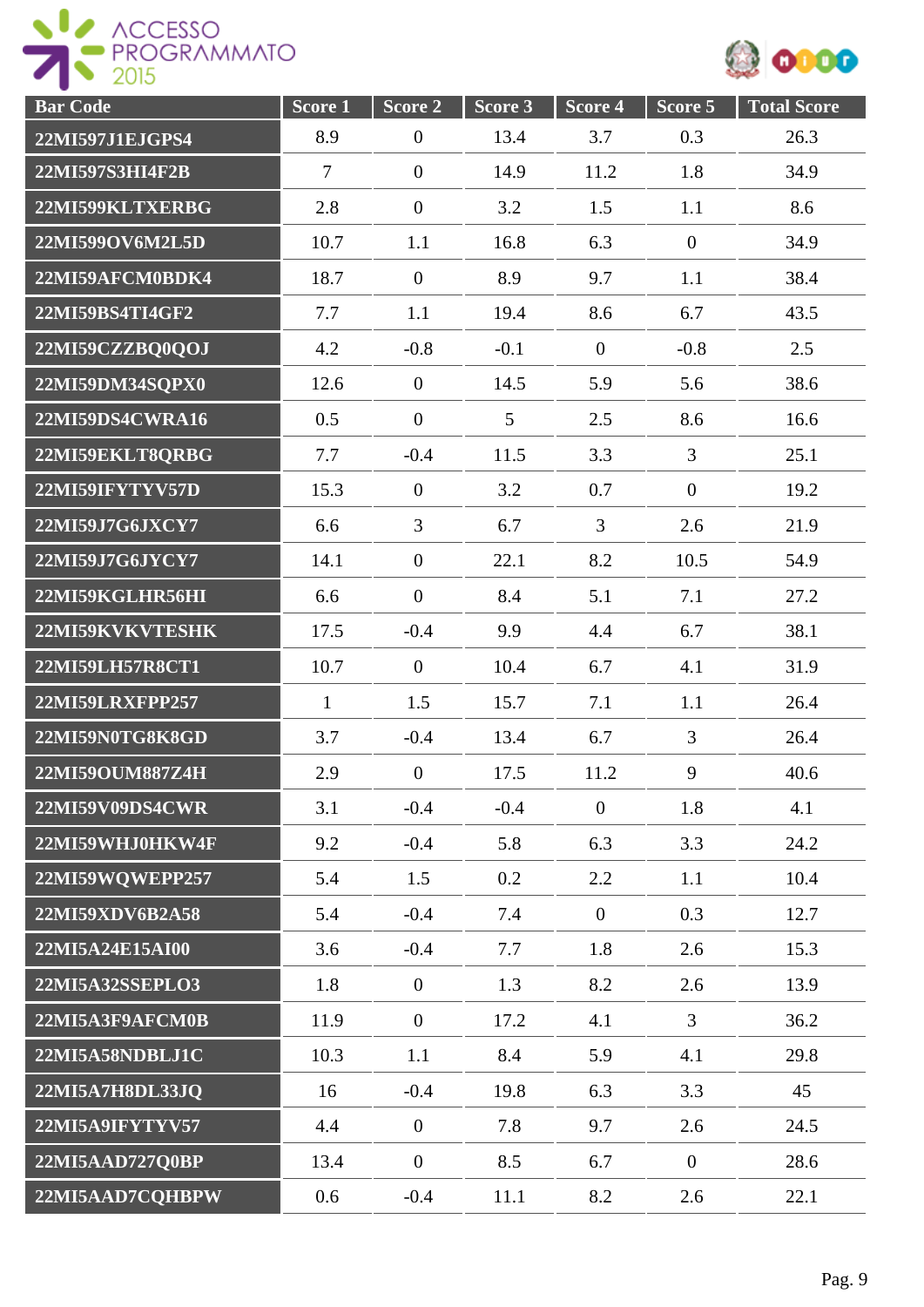ROGESSO



| <b>Bar</b> Code        | Score <sub>1</sub> | Score 2          | Score 3        | Score 4          | Score 5 | <b>Total Score</b> |
|------------------------|--------------------|------------------|----------------|------------------|---------|--------------------|
| 22MI5AD7CQHBPWU        | 3.2                | $-0.4$           | 6.5            | 4.4              | 6       | 19.7               |
| 22MI5AFCM0BDK40        | 5.1                | $\boldsymbol{0}$ | 1.1            | 1.5              | 4.1     | 11.8               |
| 22MI5AHV7IGZVCE        | 6.2                | $\overline{0}$   | 8.5            | $\boldsymbol{0}$ | 1.1     | 15.8               |
| 22MI5AHZ6759LRX        | 12.3               | 1.5              | 3.7            | $\overline{3}$   | 5.2     | 25.7               |
| 22MI5AI00PNM9U8        | 9.3                | 1.5              | 17.5           | 5.2              | 4.1     | 37.6               |
| 22MI5AIQMGWLHY5        | 3.2                | $-0.4$           | 4.7            | 2.9              | 6.7     | 17.1               |
| 22MI5AKWHVKN9ZX        | 4.4                | $\boldsymbol{0}$ | 7.7            | 6.3              | 0.7     | 19.1               |
| 22MI5AL66LT3JZI        | 4.2                | 1.1              | 3.5            | $-1.3$           | 1.4     | 8.9                |
| 22MI5ALKX03WMGV        | 3.8                | $\boldsymbol{0}$ | 12.2           | 9.7              | 5.6     | 31.3               |
| 22MI5APPZU9V09D        | 9.9                | 1.1              | 0.4            | 0.2              | $-1.2$  | 10.4               |
| 22MI5AR72TCKKJN        | 2.6                | $-0.8$           | 19.4           | 10.8             | 8.2     | 40.2               |
| 22MI5ATFOTQZPQY        | 12.6               | $\boldsymbol{0}$ | 9.2            | 7.5              | 5.2     | 34.5               |
| <b>22MI5AUE305EKC2</b> | $\mathbf{1}$       | $-0.4$           | 2.8            | 11.2             | 3.7     | 18.3               |
| 22MI5AUWGL18ZIE        | 13.8               | $\overline{3}$   | 13.8           | 8.2              | 9       | 47.8               |
| 22MI5AV81OBSDOL        | 8                  | $-0.8$           | 3.1            | 2.5              | 1.8     | 14.6               |
| 22MI5AVLJETRL57        | 3.3                | $\boldsymbol{0}$ | 6.2            | 6.7              | 8.6     | 24.8               |
| 22MI5B0GJMFZ6TE        | 11.1               | 1.5              | 10.7           | 4.4              | 5.2     | 32.9               |
| 22MI5B0ZKARJBNV        | 8.8                | $\theta$         | 11.5           | 4.4              | 7.5     | 32.2               |
| 22MI5B27GNE5110        | 6.6                | $\boldsymbol{0}$ | 4.8            | 2.2              | 12      | 25.6               |
| 22MI5B2JWGL18ZI        | 7.7                | 1.5              | 8.9            | 1.1              | 1.1     | 20.3               |
| 22MI5B9JBFN5UAS        | 3.6                | $\boldsymbol{0}$ | $\overline{7}$ | 3.3              | 2.6     | 16.5               |
| 22MI5BB0GJMFZ6T        | $\tau$             | $-0.4$           | 3.6            | 3.3              | 4.1     | 17.6               |
| 22MI5BCK40HI9NU        | 0.3                | $\overline{0}$   | 11.1           | 8.6              | 4.8     | 24.8               |
| 22MI5BDK40HJ9OU        | 5.1                | 1.5              | $-1.8$         | $-2.8$           | 6       | 8                  |
| 22MI5BEGAU71NAR        | 12.3               | $\overline{0}$   | 17.9           | 11.2             | 10.5    | 51.9               |
| 22MI5BFY4S32CES        | 10.4               | $\overline{0}$   | 11.1           | 1.7              | 4.5     | 27.7               |
| 22MI5BGCMP1CDLT        | $-1$               | $-0.4$           | 1.8            | 1.1              | 3.3     | 4.8                |
| 22MI5BGW2UDC717        | 15.2               | $-0.8$           | 16             | 7.4              | 10.5    | 48.3               |
| 22MI5BGW3UEAAD7        | $\mathbf{1}$       | $\overline{0}$   | 4.8            | 4.5              | 6       | 16.3               |
| 22MI5BHN0GFSKMF        | 9.2                | $\overline{0}$   | 14.1           | 8.2              | 5.2     | 36.7               |
| 22MI5BMC8N65LKC        | 10                 | $\boldsymbol{0}$ | 13.4           | 2.9              | 2.6     | 28.9               |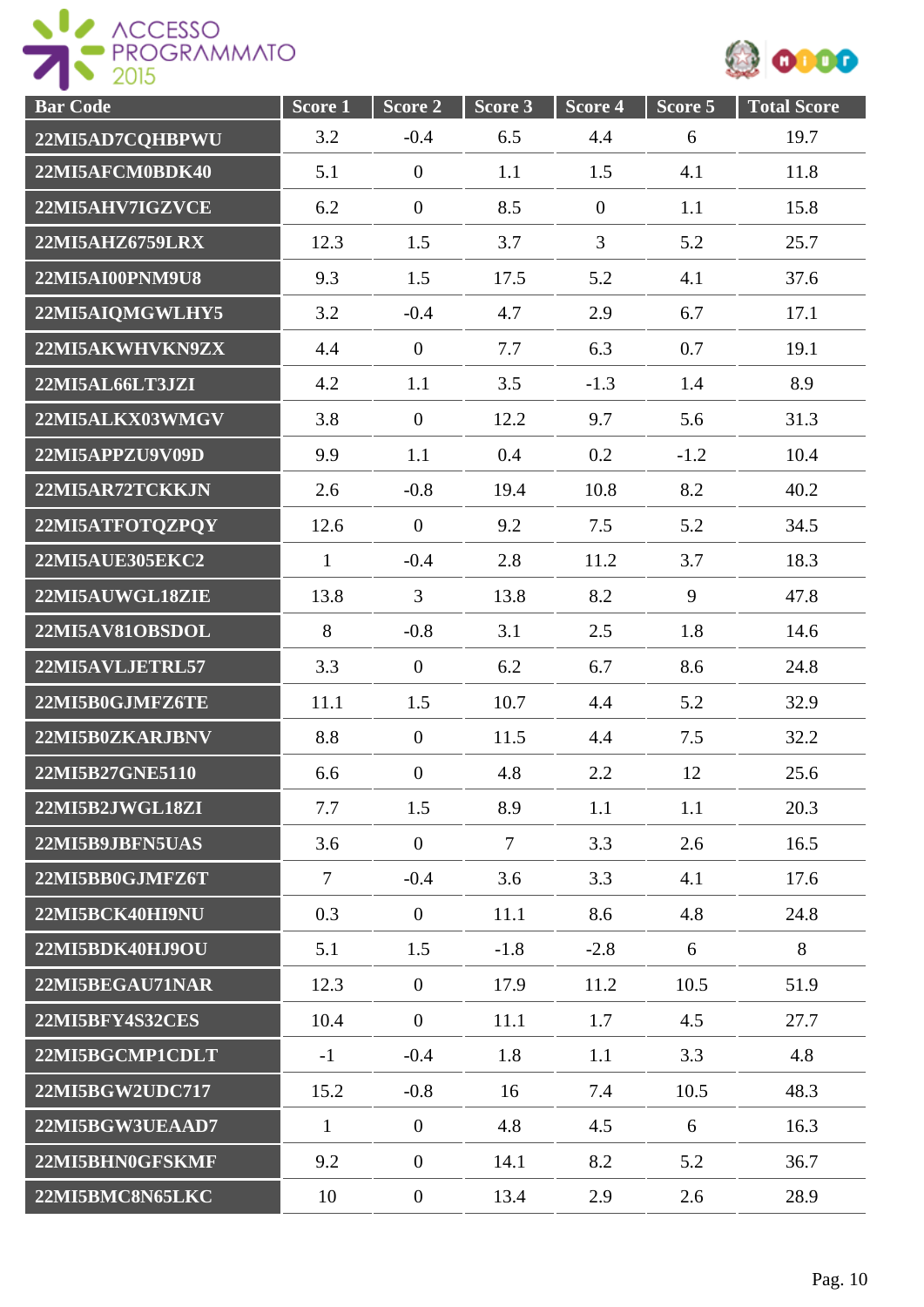



| <b>Bar Code</b>        | Score <sub>1</sub> | Score 2          | Score 3        | Score 4        | Score 5        | <b>Total Score</b> |
|------------------------|--------------------|------------------|----------------|----------------|----------------|--------------------|
| 22MI5BODT0RA4Y4        | 3.9                | 1.1              | 1.6            | 0.2            | 0.7            | 7.5                |
| 22MI5BPGJCWD31M        | 2.5                | 1.5              | 9.2            | 2.5            | 9              | 24.7               |
| 22MI5BPSUN8D1MO        | $\mathbf{0}$       | 1.1              | 14.1           | 5.1            | 1.5            | 21.8               |
| 22MI5BPWIFMEIRD        | 7.2                | $-0.4$           | 2.3            | 3.6            | 0.3            | 13                 |
| 22MI5BS4TI4GF2N        | 0.9                | $-0.4$           | $-1$           | $\overline{0}$ | $-0.4$         | $-0.9$             |
| 22MI5BTIQ6NOPT0        | 5.6                | $\overline{0}$   | 17.5           | 8.2            | 9              | 40.3               |
| 22MI5BUZ5NYY9N0        | 9.9                | $-0.4$           | 10             | 7.8            | 0.7            | 28                 |
| 22MI5BYKVGVJM8Y        | 2.1                | $\mathbf{0}$     | 17.9           | 4.4            | 4.1            | 28.5               |
| 22MI5BYYAPPZU9V        | 0.7                | $\mathbf{0}$     | 13             | 13.1           | 9              | 35.8               |
| 22MI5C02MR75OKL        | 4.2                | $-0.8$           | 0.1            | $-1.7$         | $-1.3$         | 0.5                |
| 22MI5C0IG8Z80D6        | 5.2                | $\overline{0}$   | 11.9           | 6.7            | 4.5            | 28.3               |
| 22MI5C9XDV6B2A5        | $-2.8$             | $\overline{0}$   | 20.2           | 10.1           | 2.2            | 29.7               |
| 22MI5CATFOTQZPQ        | $\mathbf{1}$       | $-0.4$           | $\overline{7}$ | $\overline{0}$ | 2.6            | 10.2               |
| 22MI5CATOIEO2PF        | 5.1                | $\mathbf{0}$     | 1.7            | 1.5            | $\overline{3}$ | 11.3               |
| 22MI5CBORUN8D1M        | 7.2                | 1.1              | 0.1            | $-1.6$         | 1.8            | 8.6                |
| 22MI5CCBFY4S32C        | 6.2                | $-0.8$           | 5.1            | 2.6            | 3.7            | 16.8               |
| 22MI5CDLTOJYOJA        | 16.8               | $\overline{0}$   | 16             | 9.3            | 4.5            | 46.6               |
| 22MI5CE5EJPH7BU        | 9.9                | $\mathbf{0}$     | 3.1            | 2.1            | 4.8            | 19.9               |
| 22MI5CE5JPH7332        | 10.4               | $\boldsymbol{0}$ | 2.4            | $-0.1$         | 1.5            | 14.2               |
| 22MI5CF0RPJZWQF        | 8.9                | $\overline{0}$   | 6.6            | 2.6            | $\overline{3}$ | 21.1               |
| 22MI5CFROAL66LT        | 11.1               | 1.5              | 9.9            | 7.4            | 10.1           | 40                 |
| 22MI5CKKJNBB0GJ        | 10                 | $-0.8$           | 6.9            | 4.1            | $-0.8$         | 19.4               |
| 22MI5CM0BDK40HJ        | 5.9                | $\mathbf{0}$     | 9.7            | 4.1            | $\overline{3}$ | 22.7               |
| 22MI5CMP1CDLTOJ        | 1.4                | $\mathbf{0}$     | 9.6            | 9.3            | 4.1            | 24.4               |
| <b>22MI5CNWHH2I0G7</b> | 3.2                | $-0.4$           | 9.6            | 1.8            | 1.1            | 15.3               |
| 22MI5CO67GC0M2B        | 11.1               | $-0.4$           | 0.2            | 1.8            | $\overline{3}$ | 15.7               |
| 22MI5CPVW4GC02M        | 8.5                | $\overline{0}$   | 11.5           | 6.3            | 1.1            | 27.4               |
| 22MI5CQHJDXE42N        | 1.3                | $\overline{0}$   | 14.1           | 0.3            | 1.5            | 17.2               |
| 22MI5CQR8AUE305        | 13.8               | 1.5              | 12.7           | 7.1            | $\overline{3}$ | 38.1               |
| 22MI5CWE94CATFO        | 0.4                | $-0.4$           | 0.8            | $-1.3$         | 1.8            | 1.3                |
| 22MI5CWPDOASFOT        | 11.1               | 1.5              | 7.7            | 1.4            | 1.1            | 22.8               |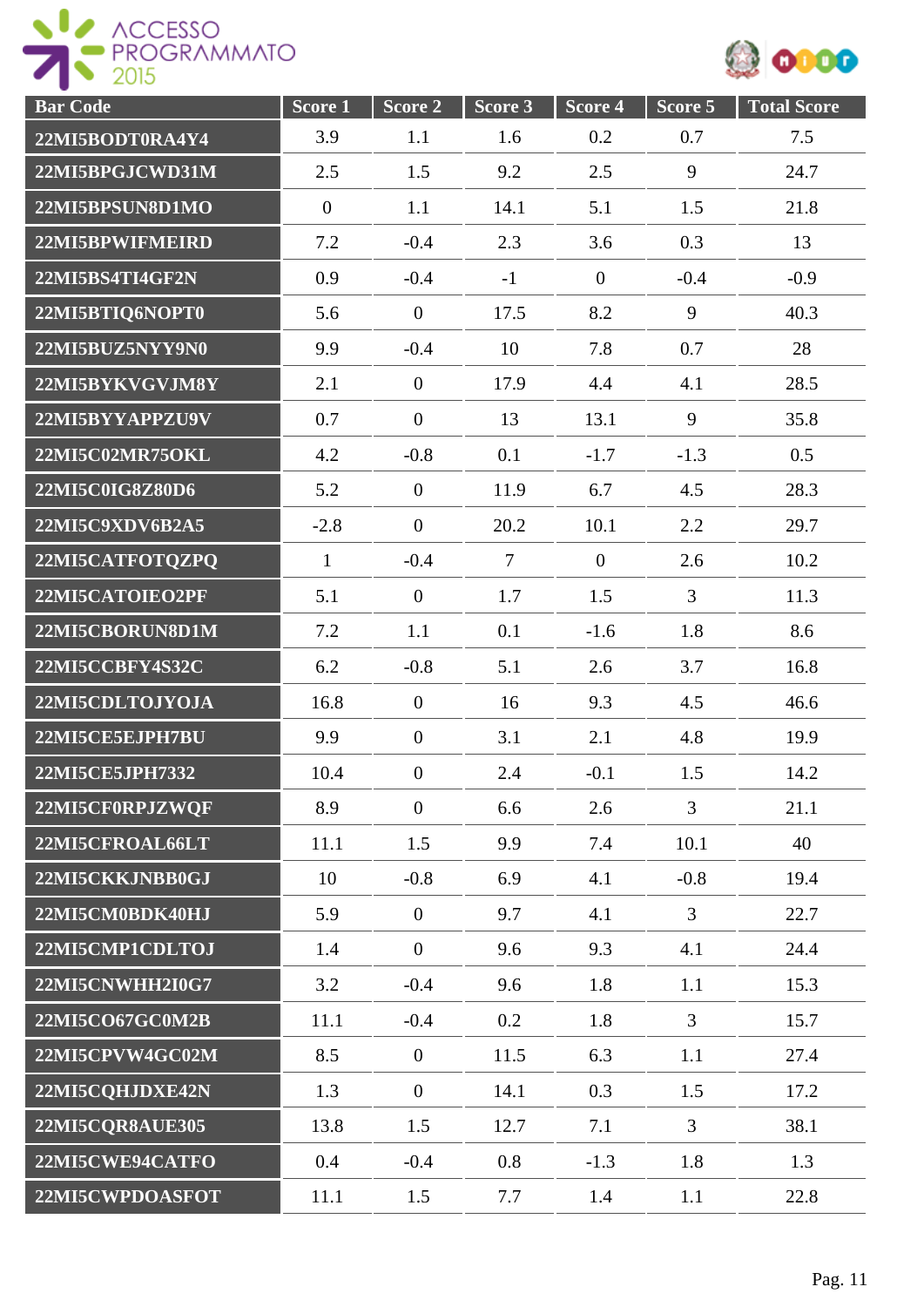



| <b>Bar Code</b> | Score 1        | Score 2          | Score 3        | Score 4          | Score 5        | <b>Total Score</b> |
|-----------------|----------------|------------------|----------------|------------------|----------------|--------------------|
| 22MI5CWRA16FMD3 | 18.7           | $-0.8$           | 2.2            | $\boldsymbol{0}$ | 2.6            | 22.7               |
| 22MI5CY72A3F9AF | 2.2            | $-0.8$           | $-0.6$         | 2.6              | 1.8            | 5.2                |
| 22MI5CY72AQ8MFC | 9.9            | $\boldsymbol{0}$ | 2.9            | 1.1              | 1.8            | 15.7               |
| 22MI5CYY25YC0IG | 5.6            | $\boldsymbol{0}$ | 10.4           | 3.3              | $\overline{3}$ | 22.3               |
| 22MI5D1MO5LP19K | 13.3           | $\boldsymbol{0}$ | 17.9           | 3.3              | 4.5            | 39                 |
| 22MI5D300Z3QW2V | 3.4            | $-0.4$           | 6.5            | 5.5              | $-0.5$         | 14.5               |
| 22MI5D727Q0BPWI | $-1.2$         | 1.5              | 7.3            | 4.4              | 1.1            | 13.1               |
| 22MI5D73U3V711Q | 5.4            | $\overline{0}$   | 1.3            | 2.6              | 0.7            | 10                 |
| 22MI5D7CQHBPWUF | 14.8           | $\boldsymbol{0}$ | 11.9           | $-0.5$           | 0.3            | 26.5               |
| 22MI5DAAD727Q0B | 10.1           | $\mathbf{0}$     | 16.8           | 2.6              | 8.6            | 38.1               |
| 22MI5DBLJ1CX2Y8 | 5.8            | $-0.4$           | 6.6            | 1.8              | 1.1            | 14.9               |
| 22MI5DC99OV6M2L | 7.8            | $\mathbf{0}$     | 3.9            | 5.2              | $\overline{0}$ | 16.9               |
| 22MI5DC9XDV6B2A | 2.6            | $\mathbf{0}$     | 17.5           | 11.6             | 4.5            | 36.2               |
| 22MI5DHS1BMC8N6 | 5.2            | $\boldsymbol{0}$ | 14.5           | 10.8             | 8.2            | 38.7               |
| 22MI5DJXCBPGJCW | 5.8            | $\overline{0}$   | 8.4            | 6.3              | 4.1            | 24.6               |
| 22MI5DK40HJ9OUM | 7.8            | $-0.4$           | 9.2            | 2.9              | $\overline{0}$ | 19.5               |
| 22MI5DLH6CR8HCT | 6.6            | $-0.4$           | 14.9           | 9.7              | 5.2            | 36                 |
| 22MI5DNZKYMQ1ZU | 13.4           | 1.5              | $\overline{4}$ | 6.3              | $\overline{0}$ | 25.2               |
| 22MI5DS4CWRA16F | 14.5           | $\boldsymbol{0}$ | 10.3           | 13.1             | 4.1            | 42                 |
| 22MI5DSQ9V496MN | 2.8            | 1.5              | 4.7            | 4.4              | 7.5            | 20.9               |
| 22MI5DT0RA4Y4M8 | 8.1            | $\boldsymbol{0}$ | 16.4           | 4.4              | 9              | 37.9               |
| 22MI5DTCWPDOASF | 8.8            | $\overline{0}$   | 15.6           | 0.3              | 1.1            | 25.8               |
| 22MI5DU5WGNOMQE | 10             | $\boldsymbol{0}$ | 14.5           | 11.6             | 12             | 48.1               |
| 22MI5DUMEPYKKW3 | 4.1            | $\overline{0}$   | 15.7           | 7.5              | 0.7            | 28                 |
| 22MI5DUW37P1AR7 | 7.8            | $\overline{0}$   | 8.6            | 4.1              | 1.5            | 22                 |
| 22MI5DV96MY6QMW | 5.5            | $\overline{0}$   | 3.6            | $-2$             | $\overline{0}$ | 7.1                |
| 22MI5DXE42NDUMF | 2.7            | 1.1              | 3.2            | 0.7              | 1.4            | 9.1                |
| 22MI5DXE4RNEVNF | 6.3            | $\overline{0}$   | 16.4           | 9.7              | 7.1            | 39.5               |
| 22MI5DXIZ1LSSRV | $-0.6$         | $\boldsymbol{0}$ | 7.7            | 3.7              | 1.5            | 12.3               |
| 22MI5DXZIO42LHH | $\overline{2}$ | 1.5              | 3.9            | 2.5              | 3              | 12.9               |
| 22MI5DZ6AXWOYOM | 5.8            | $\boldsymbol{0}$ | 14.5           | 1.8              | $-0.4$         | 21.7               |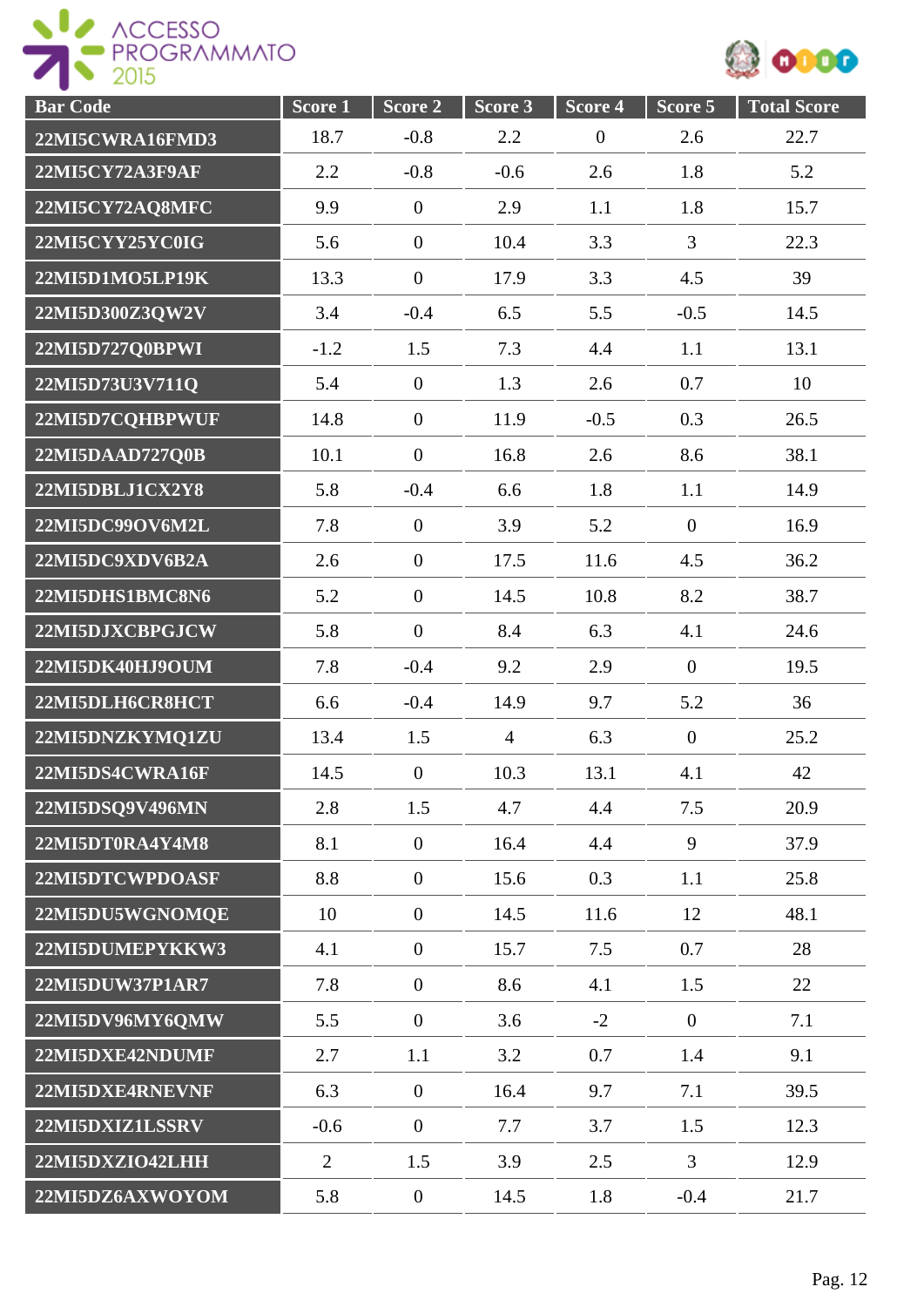



| <b>Bar Code</b>        | Score 1 | Score 2          | Score 3         | Score 4        | Score 5        | <b>Total Score</b> |
|------------------------|---------|------------------|-----------------|----------------|----------------|--------------------|
| 22MI5E094CATOIE        | 5.1     | $-0.4$           | 6.9             | 1.4            | 7.1            | 20.1               |
| <b>22MI5E305EKC2YY</b> | 6.3     | $\overline{0}$   | 13              | 0.3            | 4.5            | 24.1               |
| 22MI5E3JMOH29VG        | 7.7     | 1.1              | 8.4             | $-1.2$         | $-0.8$         | 15.2               |
| 22MI5E3KNPI39WH        | 0.2     | $-0.4$           | 3.9             | 2.2            | 1.5            | 7.4                |
| 22MI5E42X2LVV86        | 16      | $\overline{0}$   | 1.6             | 0.7            | 2.6            | 20.9               |
| 22MI5E51104RMSA        | 3.6     | 1.5              | 17.2            | 3.3            | 1.5            | 27.1               |
| 22MI5E5AI00GNXD        | 19.4    | $\theta$         | 15.7            | 4.8            | $\overline{0}$ | 39.9               |
| 22MI5E5EJPH7BUZ        | 5.5     | 1.5              | 4.4             | 4.1            | $\overline{3}$ | 18.5               |
| 22MI5E5JPH73326        | 9.6     | $\overline{0}$   | $\overline{7}$  | 1.5            | 3              | 21.1               |
| 22MI5E5N0JP53MI        | 3.6     | $-0.8$           | 4.7             | 3.7            | 3              | 14.2               |
| 22MI5EE18BYYAPP        | 1.3     | $-0.8$           | 7.3             | 5.2            | 1.1            | 14.1               |
| 22MI5EE3IKNPI3K        | 9.2     | $-0.4$           | 13.4            | 3.3            | 3.7            | 29.2               |
| 22MI5EE3KNPI39W        | 0.9     | $\overline{0}$   | 4.6             | $\mathbf{1}$   | 4.1            | 10.6               |
| 22MI5EFEI6UA5BE        | 12.2    | $\overline{0}$   | 8               | 6.3            | 8.6            | 35.1               |
| 22MI5EGUB0NKARJ        | 9.6     | $\boldsymbol{0}$ | 2.4             | 5.2            | 4.8            | 22                 |
| 22MI5EGXDHS1BMC        | 13      | 1.5              | 16.8            | 5.5            | 1.1            | 37.9               |
| 22MI5EHAUB1OKBS        | 13.7    | 1.5              | 5.5             | 9.7            | 6              | 36.4               |
| 22MI5EIRDC99OV6        | 3.2     | $-0.4$           | 19.8            | 11.2           | $\overline{3}$ | 36.8               |
| <b>22MI5EJ27V66CFH</b> | 7.3     | 1.5              | 10.3            | 3              | 3              | 25.1               |
| 22MI5EJGPS4FGOW        | 7.4     | $-0.4$           | $-1$            | 0.7            | 5.2            | 11.9               |
| 22MI5EJPH7BUZ5N        | 15.3    | $-0.8$           | 13.7            | 10.8           | 1.5            | 40.5               |
| 22MI5EJZ6XGCDBF        | 13.7    | $\overline{0}$   | 4.3             | 0.7            | $-0.4$         | 18.3               |
| 22MI5EKC2YYX1PJ        | 6.5     | $-0.4$           | $5\overline{)}$ | 8.2            | 7.1            | 26.4               |
| 22MI5EKYDCQHJDX        | 6.5     | 1.5              | 10.7            | $\overline{0}$ | 4.1            | 22.8               |
| 22MI5EPLO331W9K        | 5.5     | $\boldsymbol{0}$ | 6.6             | 6              | 12             | 30.1               |
| 22MI5EPP2570ERK        | 10      | $-0.8$           | 17.5            | 7.8            | 7.1            | 41.6               |
| 22MI5EQ8Y5IE24O        | 12.2    | $\overline{0}$   | 4.3             | 3.3            | 0.3            | 20.1               |
| 22MI5ERBGW3UDAA        | 2.4     | $\boldsymbol{0}$ | 8.1             | $-0.9$         | 1.8            | 11.4               |
| 22MI5ERUWPR30Q7        | 8.1     | $-0.4$           | 16              | 8.2            | 5.6            | 37.5               |
| 22MI5ESHK5KTO41        | 3.2     | $\boldsymbol{0}$ | 8.9             | 1.8            | 3.3            | 17.2               |
| 22MI5ETHK6LUP41        | 11.5    | $\boldsymbol{0}$ | 7.4             | $2.2^{\circ}$  | $\mathfrak{Z}$ | 24.1               |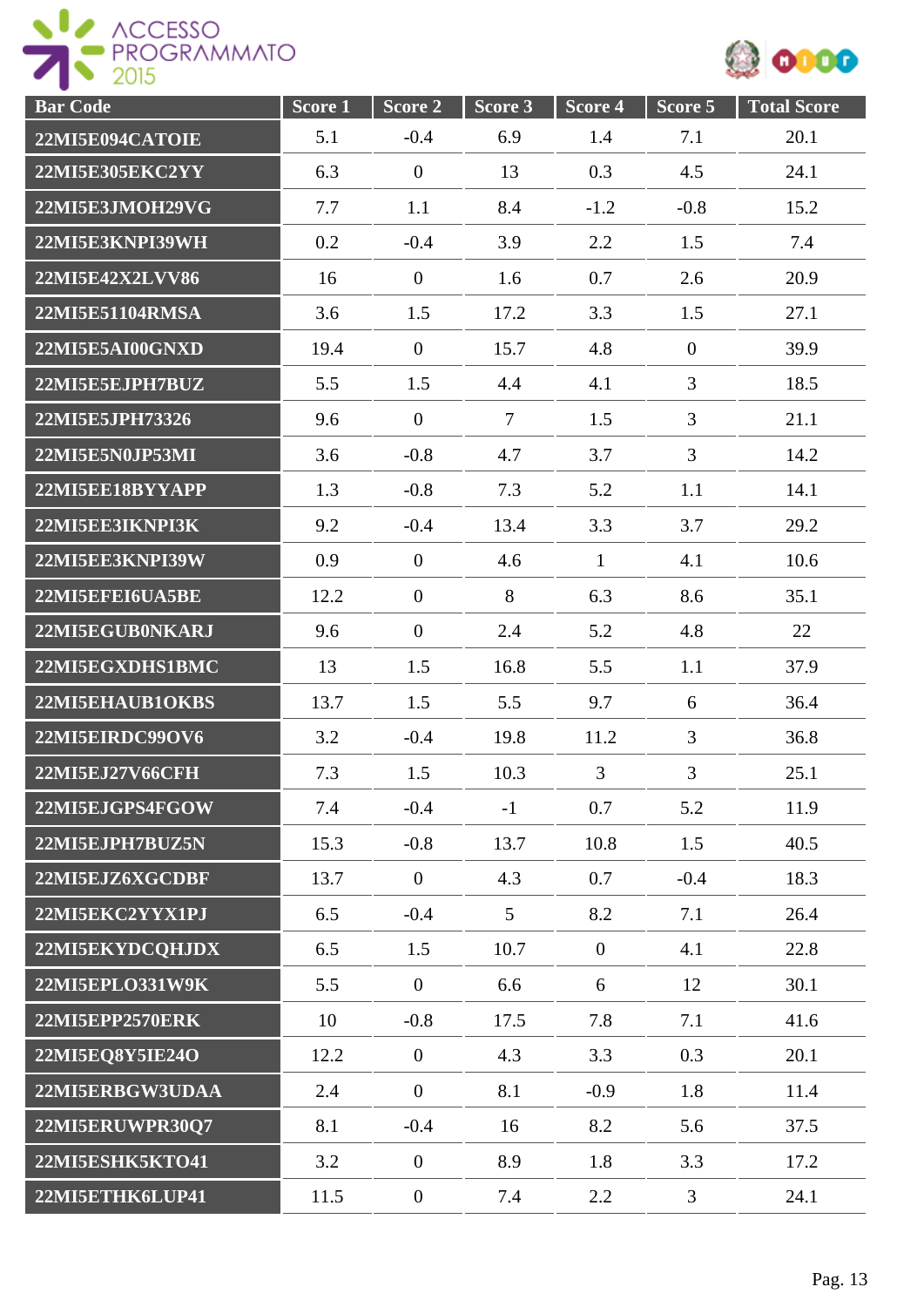

| <b>Bar Code</b>        | Score <sub>1</sub> | Score 2          | Score 3 | Score 4        | Score 5        | <b>Total Score</b> |
|------------------------|--------------------|------------------|---------|----------------|----------------|--------------------|
| 22MI5ETR9W57NO6        | 6.9                | $\boldsymbol{0}$ | 7.3     | $-0.9$         | 2.2            | 15.5               |
| 22MI5EVCFROAL66        | 1.7                | $\mathbf{0}$     | 7.7     | 7.4            | 7.5            | 24.3               |
| 22MI5EYZJO42MII        | 15.7               | 1.5              | 16.8    | 8.6            | 12             | 54.6               |
| 22MI5F0RPJZWQFH        | $-0.5$             | $-0.4$           | 10.4    | 2.6            | $\overline{0}$ | 12.1               |
| 22MI5F1DNZKYMQ1        | $-2.9$             | $\overline{0}$   | 7.3     | 2.2            | $-0.8$         | 5.8                |
| 22MI5F26BJ01QON        | 8.8                | $-0.4$           | 2.4     | 0.7            | 2.6            | 14.1               |
| 22MI5F2B1ETT2XY        | 8                  | $-0.4$           | 3.1     | 2.5            | 0.3            | 13.5               |
| 22MI5F9AFCM0BDK        | 10.7               | $\mathbf{0}$     | 10      | $\overline{0}$ | $\overline{0}$ | 20.7               |
| 22MI5FCM0NCK4ZH        | 5.8                | $-0.4$           | 7.7     | 5.6            | 1.5            | 20.2               |
| 22MI5FD5V4X8A32        | 2.1                | $-0.4$           | 4.8     | 0.7            | 4.5            | 11.7               |
| 22MI5FDHBHUMEGU        | $\overline{7}$     | $-0.4$           | 21.3    | 14.2           | 12             | 54.1               |
| <b>22MI5FEI17V55BE</b> | 5.1                | 1.1              | 8.5     | 5.9            | 1.1            | 21.7               |
| 22MI5FGEJ27V66C        | 9.3                | $\mathbf{0}$     | 5.5     | 3.7            | 6              | 24.5               |
| 22MI5FGOWSM2BRN        | 12.2               | $\overline{0}$   | 2.4     | 1.1            | 2.6            | 18.3               |
| 22MI5FMD300Z3QW        | 10.4               | $-0.8$           | 12.6    | 5.9            | 2.6            | 30.7               |
| 22MI5FMEIRDC99O        | 7.7                | $\overline{0}$   | 8.4     | 3.3            | 1.5            | 20.9               |
| 22MI5FN5UAS2Z25        | 4.4                | $\boldsymbol{0}$ | 6.7     | 1.5            | 1.1            | 13.7               |
| 22MI5FOJZWQ41HU        | 0.9                | $\mathbf{0}$     | 11.2    | 1.5            | $\overline{0}$ | 13.6               |
| 22MI5FPP2571ERL        | 3                  | $\overline{0}$   | 9.6     | 4.8            | 2.6            | 20                 |
| 22MI5FQFR98ONCF        | $\overline{4}$     | $-0.4$           | 7.7     | 3.3            | 1.1            | 15.7               |
| 22MI5FR98ONCF0F        | 16.4               | $-0.4$           | 8       | 2.9            | $\overline{0}$ | 26.9               |
| 22MI5FSIGBQN6H2        | 0.7                | $\overline{0}$   | 9.2     | $\mathbf{1}$   | 1.5            | 12.4               |
| 22MI5FSVXQHA4PR        | 5.9                | $\mathbf{0}$     | 11.1    | 1.3            | $\overline{0}$ | 18.3               |
| 22MI5FXBGCMP1CD        | 15.7               | $\overline{0}$   | 17.2    | 7.8            | $\overline{3}$ | 43.7               |
| 22MI5FYUCD49IPG        | 6.7                | $\overline{0}$   | 7.3     | 4.5            | 1.5            | 20                 |
| 22MI5FZVCE5JPH7        | 3.2                | $\mathbf{0}$     | $-0.8$  | $\overline{0}$ | $\overline{3}$ | 5.4                |
| <b>22MI5G4NL4E5AI0</b> | 3.9                | $-0.8$           | 4.6     | 2.9            | $-0.8$         | 9.8                |
| 22MI5G6JYCY72A3        | 6.2                | 1.5              | 16.8    | 5.2            | 8.6            | 38.3               |
| 22MI5G7FSIGBQN6        | 4.4                | $-0.4$           | 5.8     | 5.6            | 4.8            | 20.2               |
| 22MI5G98YYDKVBR        | 5.5                | $\mathbf{0}$     | 10      | 5.2            | 9              | 29.7               |
| 22MI5GAU71NARCN        | 16                 | $\boldsymbol{0}$ | 18.3    | 8.6            | 2.6            | 45.5               |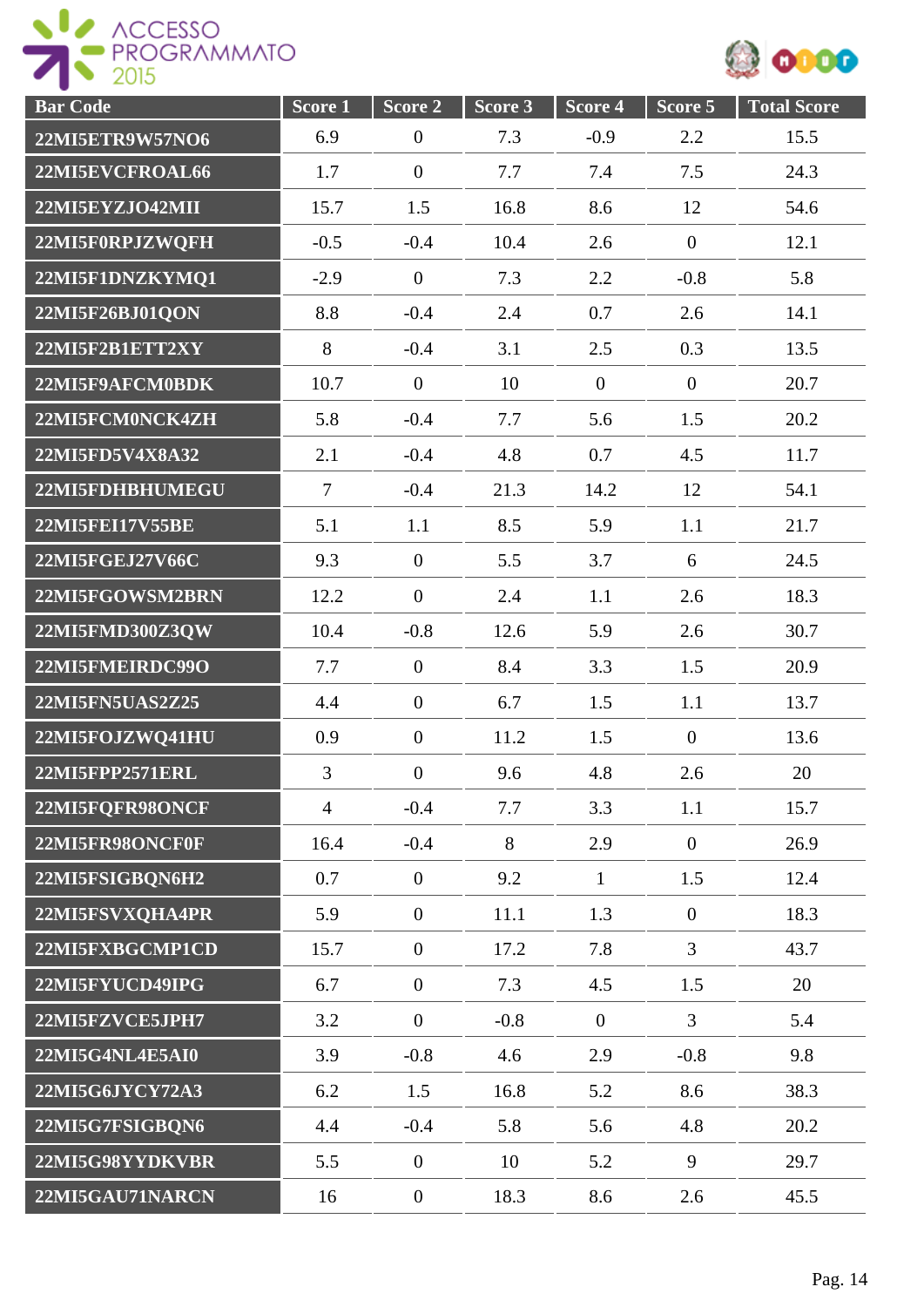



| <b>Bar Code</b> | $Score$ <sup>1</sup> | Score <sub>2</sub> | Score <sub>3</sub> | Score 4      | Score 5        | <b>Total Score</b> |
|-----------------|----------------------|--------------------|--------------------|--------------|----------------|--------------------|
| 22MI5GBQCVIQVS2 | $\mathbf{1}$         | $\boldsymbol{0}$   | 11.1               | 11.6         | 2.6            | 26.3               |
| 22MI5GBQN6T163K | 5.9                  | $\overline{0}$     | 3                  | 5.6          | 7.5            | 22                 |
| 22MI5GDNP2CELUP | 8.1                  | $\overline{0}$     | 15.3               | 2.2          | 7.1            | 32.7               |
| 22MI5GDWSLIS6BT | 5.7                  | $-0.8$             | 12.6               | 4.4          | 9              | 30.9               |
| 22MI5GFSKMF0H65 | 16.8                 | $-0.4$             | 12.2               | 2.1          | 6.7            | 37.4               |
| 22MI5GJCWD31MDU | 10.7                 | $\overline{0}$     | 6.2                | 1.8          | 1.1            | 19.8               |
| 22MI5GKDJXCBPGJ | 6.2                  | $\boldsymbol{0}$   | 9.2                | 1.4          | 1.1            | 17.9               |
| 22MI5GL18ZIEFEI | $\overline{4}$       | $-0.8$             | 10.8               | 1.8          | 4.5            | 20.3               |
| 22MI5GLHR56HIQ9 | 20.9                 | $\overline{0}$     | 4.3                | 4.1          | 10.1           | 39.4               |
| 22MI5GNOMQEE3KN | $-0.4$               | $-0.4$             | 14.1               | 8.2          | 4.5            | 26                 |
| 22MI5GNXDUCWE94 | $\overline{4}$       | $\boldsymbol{0}$   | 4.7                | 4.1          | 3              | 15.8               |
| 22MI5GO73KMBRYP | $\overline{2}$       | $-0.4$             | 10                 | 0.3          | 4.1            | 16                 |
| 22MI5GO73KMMRXP | 7.4                  | $\mathbf{0}$       | 0.5                | $-0.4$       | 6              | 13.5               |
| 22MI5GPS4FGOWSM | 8.5                  | $-0.4$             | 13                 | 8.2          | 6              | 35.3               |
| 22MI5GUB0NKARJC | 6.2                  | $\boldsymbol{0}$   | 8.5                | 4.1          | 4.5            | 23.3               |
| 22MI5GVJM8YWR63 | 7.6                  | $-0.4$             | 11.8               | 8.9          | 4.8            | 32.7               |
| 22MI5GVTN70X7EQ | 5.5                  | $-0.4$             | 8.5                | $-0.4$       | 3.7            | 16.9               |
| 22MI5GVXUY97S3H | 11.1                 | 1.1                | 5.4                | 4.5          | $\overline{0}$ | 22.1               |
| 22MI5GW3UDAAD72 | 3.3                  | $-0.4$             | 6.9                | 2.9          | 5.2            | 17.9               |
| 22MI5GW3UEAAD7C | 12.3                 | $\overline{0}$     | 13.8               | 6            | 6              | 38.1               |
| 22MI5GWLHY5659W | 9.2                  | $-0.4$             | 14.5               | 8.2          | $-0.4$         | 31.1               |
| 22MI5GX8ZIQQPTH | 8.4                  | $-0.8$             | 5.1                | 3.3          | 1.8            | 17.8               |
| 22MI5GXDHS1BMC8 | 13                   | 1.5                | 8.1                | 2.9          | 2.6            | 28.1               |
| 22MI5GYC9BMY6QM | 7.4                  | $\mathbf{0}$       | 13                 | 3.3          | 4.5            | 28.2               |
| 22MI5GYC9BP2C9A | 9.3                  | $\overline{0}$     | 8.4                | $\mathbf{1}$ | 4.1            | 22.8               |
| 22MI5GYC9CQ2D9A | 6.2                  | 1.5                | 4.3                | 0.7          | 2.6            | 15.3               |
| 22MI5H273L34DXI | 12.2                 | $-0.4$             | 0.9                | 5.2          | 2.2            | 20.1               |
| 22MI5H3273G4NL4 | 11.5                 | $\boldsymbol{0}$   | 7.7                | 0.6          | 4.1            | 23.9               |
| 22MI5H56Q7BT01Z | 6.9                  | $\boldsymbol{0}$   | 2.9                | 1.5          | 1.5            | 12.8               |
| 22MI5H57R8CT110 | 13                   | $\boldsymbol{0}$   | 11.1               | 4.8          | 4.1            | 33                 |
| 22MI5H59DM34SQP | 7.3                  | $-0.4$             | 5.5                | $-0.1$       | $\overline{0}$ | 12.3               |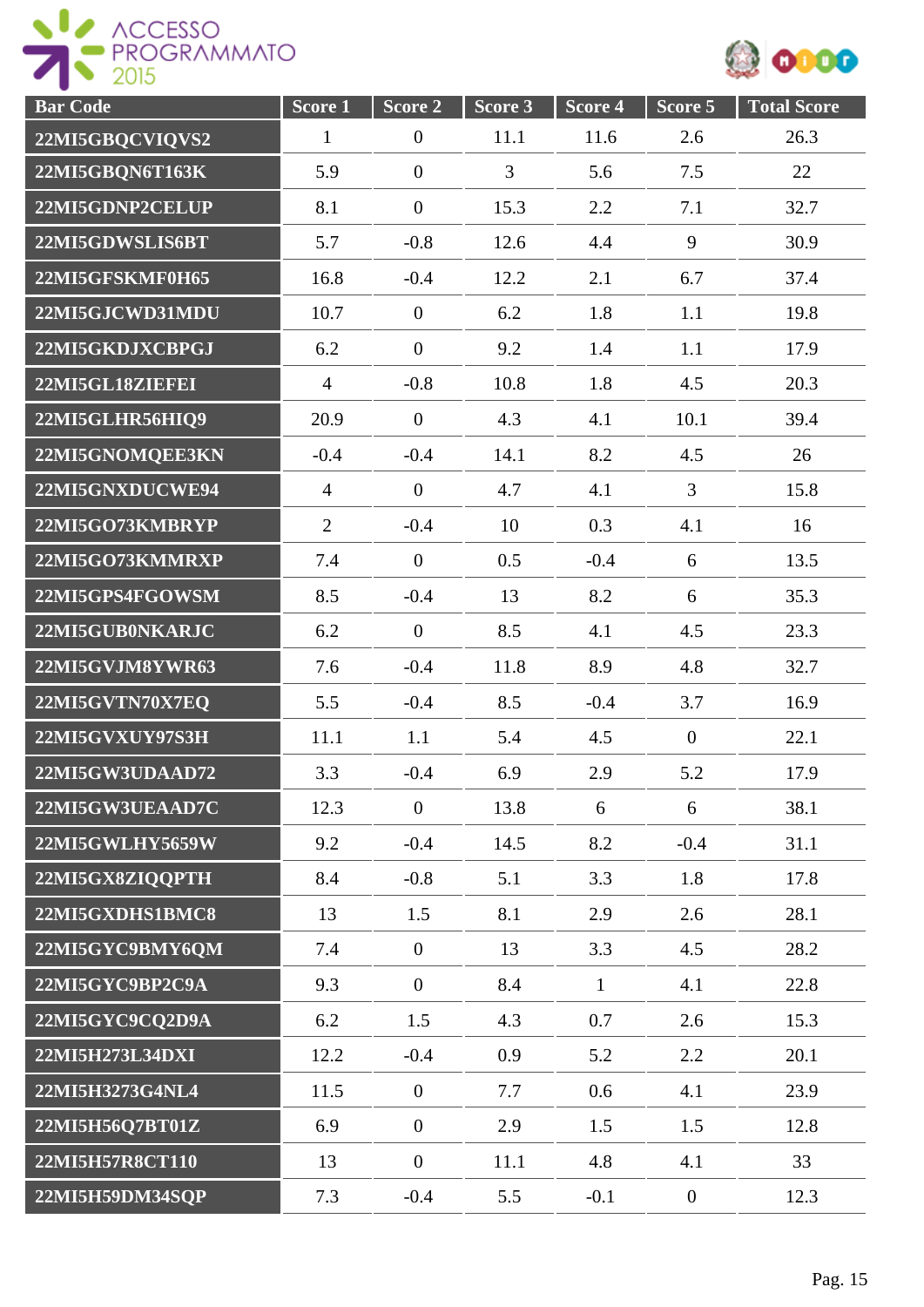



| <b>Bar Code</b>        | Score <sub>1</sub> | Score 2          | Score 3      | Score 4        | Score 5        | <b>Total Score</b> |
|------------------------|--------------------|------------------|--------------|----------------|----------------|--------------------|
| 22MI5HAHV7IGZVC        | 5.5                | $-0.4$           | 16.4         | 3.3            | 6.7            | 31.5               |
| 22MI5HBHUMEGUB0        | 14.9               | 1.1              | 14.5         | 2.5            | 2.2            | 35.2               |
| 22MI5HBPWUFMEIR        | 8.5                | $-0.4$           | 14.5         | 2.1            | $-0.4$         | 24.3               |
| 22MI5HHUXZSJC6R        | 8.5                | $\overline{0}$   | 2.5          | 2.2            | 2.6            | 15.8               |
| 22MI5HJ0HKW4FQF        | 2.9                | $\boldsymbol{0}$ | 4.6          | 0.7            | 2.2            | 10.4               |
| 22MI5HJ9OUM887Z        | 8.1                | $-0.4$           | 12.2         | 11.2           | 7.1            | 38.2               |
| 22MI5HK5KTO41DV        | 0.3                | $\overline{0}$   | 4.3          | 5.9            | 6              | 16.5               |
| 22MI5HKW4FQFR98        | 5.3                | 1.1              | 0.4          | 0.9            | 0.6            | 8.3                |
| 22MI5HL4Y98FIKD        | 15.3               | 1.1              | 23.6         | 11.2           | 8.6            | 59.8               |
| 22MI5HLEKYDCQHJ        | $\tau$             | $\overline{0}$   | 11.1         | 5.6            | 2.6            | 26.3               |
| 22MI5HLTFF0GY8D        | 3.9                | 1.1              | $-2.1$       | $-1.3$         | 1.8            | 3.4                |
| 22MI5HR56HIQ9UB        | 5.7                | $\mathbf{0}$     | 9.6          | 0.6            | 3.3            | 19.2               |
| 22MI5HS1BMC8N65        | $-1.4$             | $-0.4$           | $\mathbf{0}$ | 0.2            | 4.5            | 2.9                |
| 22MI5HUDLH6CR8H        | 6.9                | $\overline{0}$   | 7.7          | 1.8            | 1.5            | 17.9               |
| 22MI5HUMEGUB0ZK        | 10.4               | 1.5              | 8.9          | 11.6           | 8.6            | 41                 |
| 22MI5HUOB35F26B        | $\mathbf{1}$       | 1.1              | 16.4         | 7.8            | 5.6            | 31.9               |
| 22MI5HUXZSJC6RT        | 9.3                | 1.5              | 14.5         | 7.1            | 6              | 38.4               |
| 22MI5HV7FZVCE5J        | 7.7                | 1.5              | $-0.2$       | $-0.1$         | 0.7            | 9.6                |
| 22MI5HVKN9NXS74        | 4.6                | $\mathbf{0}$     | 19.8         | 7.4            | 7.1            | 38.9               |
| 22MI5HWKN9NXS74        | 10.7               | 1.5              | 0.9          | $\overline{3}$ | 4.5            | 20.6               |
| 22MI5HWTZ89CQR8        | 15.7               | 1.5              | 7.3          | 2.6            | $-1.6$         | 25.5               |
| <b>22MI5HY6659LRXF</b> | 8.1                | $\mathbf{0}$     | 12.2         | 5.9            | $\overline{3}$ | 29.2               |
| 22MI5HYUVTYLFLQ        | 18.7               | $\overline{0}$   | 12.7         | 4.1            | 6              | 41.5               |
| 22MI5I1OX1Y8FRY        | 11.9               | $\overline{0}$   | 13.8         | 2.6            | 8.6            | 36.9               |
| 22MI5I3K9WSJ0SK        | 11.8               | 1.1              | 5.9          | 1.8            | 0.3            | 20.9               |
| 22MI5I4F2B1ETT2        | 5.9                | $-0.4$           | 5.8          | 5.2            | 1.5            | 18                 |
| 22MI5I6UA5BEGUB        | $\mathbf{1}$       | $\overline{0}$   | 6.2          | 2.5            | 5.6            | 15.3               |
| 22MI5IE24O497QX        | 2.9                | $-0.4$           | 8.4          | 5.2            | 2.2            | 18.3               |
| 22MI5IEFEI6UA5B        | 6.2                | $-0.4$           | 16           | $-0.1$         | 6              | 27.7               |
| 22MI5IEO2PFN62J        | 8.1                | $\boldsymbol{0}$ | 0.9          | 3.3            | 1.5            | 13.8               |
| 22MI5IFYTYV57DU        | 6.7                | $\boldsymbol{0}$ | 17.9         | 1.5            | $\overline{3}$ | 29.1               |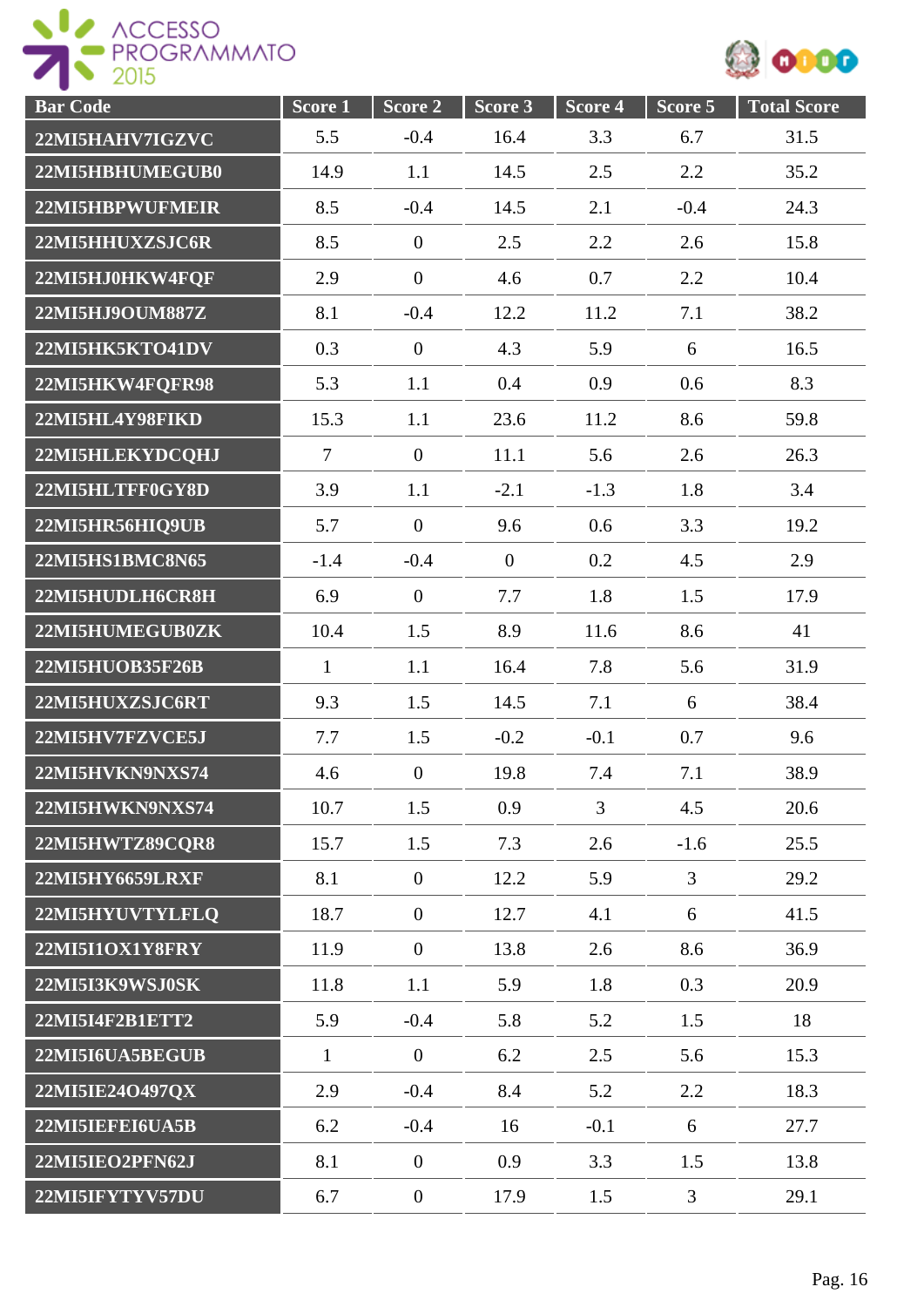



| <b>Bar Code</b> | Score 1      | Score 2          | Score 3 | Score 4        | Score 5          | <b>Total Score</b> |
|-----------------|--------------|------------------|---------|----------------|------------------|--------------------|
| 22MI5IGBQN6H273 | 16.8         | $-0.4$           | 11.1    | 4.5            | $\boldsymbol{0}$ | 32                 |
| 22MI5IIHLYD8EHK | 6.2          | $-0.4$           | 8.9     | 3.3            | 3.3              | 21.3               |
| 22MI5IJHL4Y98FI | 12.3         | $-0.4$           | 9.6     | 2.2            | 1.1              | 24.8               |
| 22MI5IQ6NOPT0RB | 5.4          | $-0.4$           | 8.1     | 2.9            | 0.7              | 16.7               |
| 22MI5IRDC99OV6M | 5.8          | $-0.4$           | 6.9     | 2.1            | 0.3              | 14.7               |
| 22MI5IRDC9XDV6B | 3.6          | $\mathbf{0}$     | 14.9    | 8.2            | 5.6              | 32.3               |
| 22MI5IRWT3ABST1 | 10.4         | 1.5              | 5.1     | 0.7            | 1.5              | 19.2               |
| 22MI5ISPR6L6JOA | 12.3         | $\overline{3}$   | 10      | 9              | 2.6              | 36.9               |
| 22MI5IT2NNCDZ6A | 7.7          | $-0.4$           | 17.5    | 13.1           | 6                | 43.9               |
| 22MI5ITRCO99OV6 | 5            | $-0.4$           | 14.1    | 3.3            | 7.1              | 29.1               |
| 22MI5ITS584HUOB | 5.5          | $-0.4$           | 3.5     | $\mathbf{1}$   | 2.6              | 12.2               |
| 22MI5IZGKV4EPFQ | 10.3         | $\mathbf{0}$     | 11.1    | 3.7            | 2.6              | 27.7               |
| 22MI5J01QONV9X1 | 5.4          | $-0.4$           | 4.2     | 2.1            | 1.4              | 12.7               |
| 22MI5J0HKW4FQFR | 6.3          | 1.5              | 1.5     | 2.6            | 1.5              | 13.4               |
| 22MI5J1CX2Y8GYZ | 6.5          | 3                | 1.3     | $-0.4$         | 4.1              | 14.5               |
| 22MI5J1OX2Y8FGY | 3.8          | $-0.8$           | 6.1     | $-0.9$         | $\mathbf{1}$     | 9.2                |
| 22MI5J7G6JYCY72 | 14.9         | $-0.4$           | 17.5    | 6.7            | 6                | 44.7               |
| 22MI5J9OUM887Z4 | 10           | $-0.4$           | 19.1    | 9.3            | 6                | 44                 |
| 22MI5JA1887ZTZH | 6.9          | 1.1              | 4.7     | $\overline{0}$ | $-0.4$           | 12.3               |
| 22MI5JA9IFYTYV5 | 11.9         | $\mathbf{0}$     | 9.3     | 2.9            | 8.6              | 32.7               |
| 22MI5JBFN5UAS2Z | 10.3         | 1.5              | 5.4     | 8.2            | $-0.8$           | 24.6               |
| 22MI5JBNVHHT0R7 | 9.3          | $\mathbf{0}$     | 3.3     | 1.1            | $\overline{3}$   | 16.7               |
| 22MI5JC6RTRV63P | 17.2         | $\overline{0}$   | 14.9    | 7.1            | 2.6              | 41.8               |
| 22MI5JCNWHH2I0G | $\mathbf{1}$ | $\mathbf{0}$     | 13.1    | 2.2            | $\overline{0}$   | 16.3               |
| 22MI5JEUGZLUZW5 | 1.3          | $\overline{0}$   | 9.7     | 4.5            | 1.5              | 17                 |
| 22MI5JGZAUOLU8E | 6.9          | $-0.4$           | 12.2    | 7.4            | $\overline{0}$   | 26.1               |
| 22MI5JM8YWR63FX | 4.3          | $\mathbf{0}$     | 11.9    | 9              | $\mathfrak{Z}$   | 28.2               |
| 22MI5JNBB0GJMFZ | 5.1          | $\mathbf{0}$     | 7.4     | 0.7            | 2.6              | 15.8               |
| 22MI5JNBHN0GFSK | 7.3          | 1.1              | 17.2    | 2.9            | 4.1              | 32.6               |
| 22MI5JOLU99KLTX | 17.5         | $-0.4$           | 5.8     | 4.4            | 2.9              | 30.2               |
| 22MI5JOLV9EKLT8 | $-0.2$       | $\boldsymbol{0}$ | 13.4    | 12             | 2.6              | 27.8               |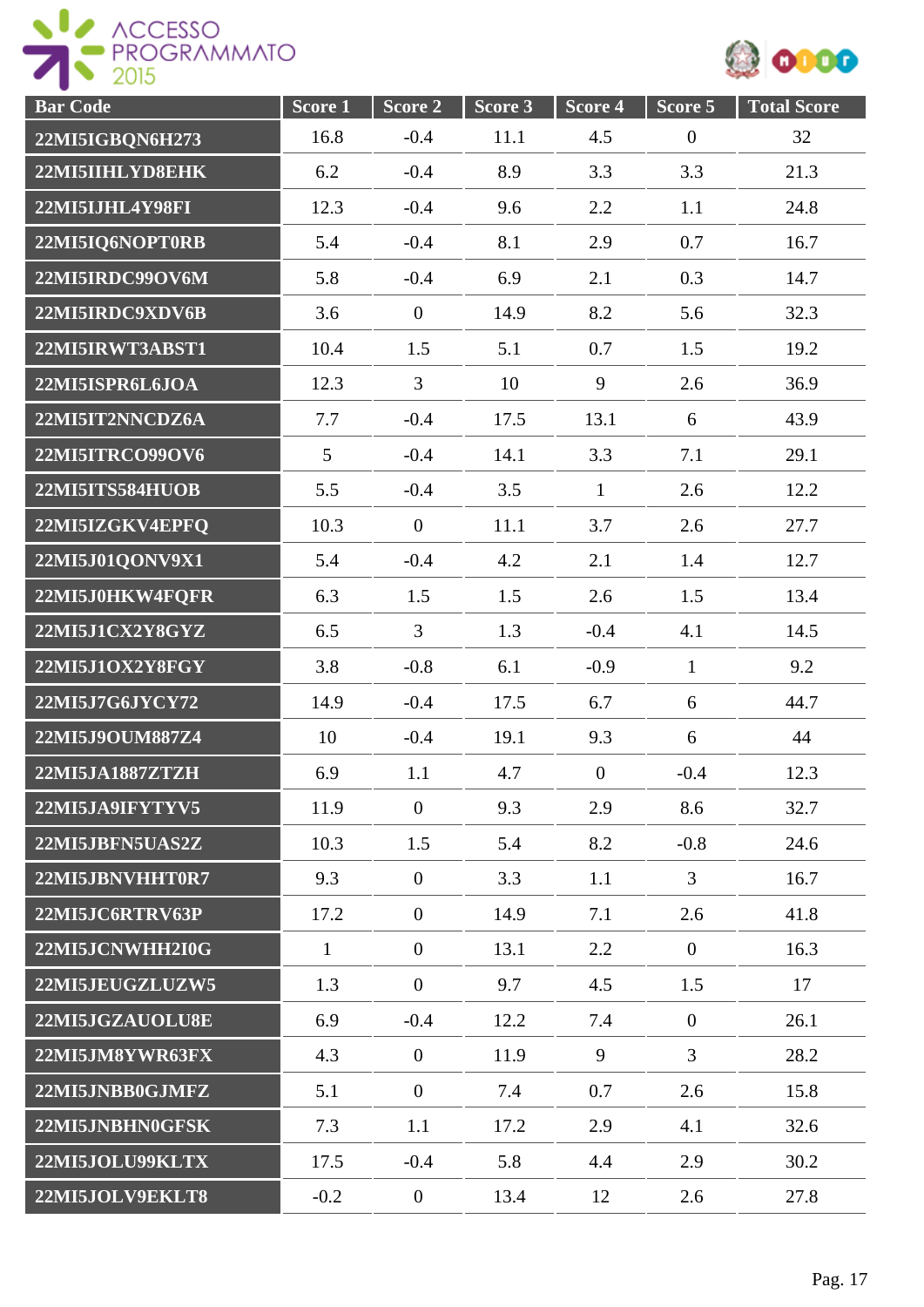ROGESSO



| <b>Bar</b> Code        | Score 1        | Score 2          | Score 3 | Score 4          | Score 5          | <b>Total Score</b> |
|------------------------|----------------|------------------|---------|------------------|------------------|--------------------|
| 22MI5JP3IIVMPI3        | 9.3            | $\boldsymbol{0}$ | 9.6     | 2.2              | 6                | 27.1               |
| 22MI5JRWT3ABSU1        | 10.4           | $\overline{0}$   | 10.7    | 4.8              | 5.6              | 31.5               |
| 22MI5JYCY72A3F9        | 13.4           | 1.5              | 14.9    | 2.2              | 3                | 35                 |
| 22MI5JZ2LSTSWJD        | 7.7            | 1.5              | 12.2    | 7.8              | 7.1              | 36.3               |
| 22MI5JZWQ41HU19        | 4.6            | $\overline{0}$   | 3.2     | 2.2              | 0.3              | 10.3               |
| 22MI5K40HJ9OUM8        | 17.1           | 1.1              | 6.5     | 3.2              | 2.2              | 30.1               |
| 22MI5K8GD6AVVBI        | 12.6           | 1.1              | 9.2     | 6.7              | 10.5             | 40.1               |
| 22MI5K9WSJ0SKW4        | $-0.9$         | $\theta$         | 13.8    | 4.8              | 1.5              | 19.2               |
| 22MI5KCXCLGVTN7        | 11.1           | 1.5              | $-0.5$  | $\mathbf{0}$     | 0.7              | 12.8               |
| 22MI5KIDSQ9V496        | 6.6            | $\overline{0}$   | 10.8    | 6                | 6                | 29.4               |
| 22MI5KLJNBHN0GF        | 8.1            | $-0.4$           | 6.2     | 4.1              | 2.2              | 20.2               |
| 22MI5KLTXERBGW3        | 12.9           | $\overline{0}$   | 11.5    | $-0.1$           | 2.2              | 26.5               |
| 22MI5KTO41DV96M        | 14.5           | 1.1              | 10.4    | $\overline{3}$   | 6                | 35                 |
| 22MI5KU89JLTWER        | 4.4            | $\boldsymbol{0}$ | 13.1    | 3.3              | 9                | 29.8               |
| 22MI5KUKIDSQ9V4        | 1.5            | 1.1              | 12.2    | 4.4              | 5.6              | 24.8               |
| 22MI5KVGVJM8YWR        | $\overline{7}$ | $\overline{0}$   | 6.6     | 4.5              | 4.5              | 22.6               |
| 22MI5KVKVTESHK5        | 6.5            | $-0.4$           | 2.4     | 1.4              | $-0.1$           | 9.8                |
| 22MI5KW4FQFR98O        | 7.3            | $\overline{0}$   | 2.3     | 3.6              | 1.8              | 15                 |
| 22MI5KX03WMGVXU        | 1.8            | $\boldsymbol{0}$ | 2.5     | 3.3              | $\overline{0}$   | 7.6                |
| 22MI5KXRD57H59D        | 14.1           | 1.1              | 16      | 1.4              | 8.6              | 41.2               |
| 22MI5L18ZIEFDHB        | 6.6            | $-0.4$           | 3.9     | 1.1              | $\overline{3}$   | 14.2               |
| 22MI5L24OXTZEWS        | 8.1            | 1.1              | 4.7     | 6.7              | 2.2              | 22.8               |
| <b>22MI5L34DXIZ1LS</b> | 7.3            | $\overline{0}$   | 3.9     | $\mathbf{1}$     | $-0.5$           | 11.7               |
| 22MI5L3HMISV7IJ        | 12.2           | $\boldsymbol{0}$ | 14.5    | 3.6              | 9                | 39.3               |
| 22MI5L5DNDBLJ1O        | 2.4            | $\overline{0}$   | $-1$    | 4.1              | 1.1              | 6.6                |
| 22MI5L887Z4H327        | 1.7            | $-0.4$           | 0.5     | $-1.3$           | 4.1              | 4.6                |
| 22MI5LF9UWUX96S        | 3.2            | $\overline{0}$   | 10.8    | $\boldsymbol{0}$ | $\boldsymbol{0}$ | 14                 |
| 22MI5LFLQERUWPR        | 11.6           | $\boldsymbol{0}$ | 6.9     | 7.8              | $\overline{0}$   | 26.3               |
| 22MI5LH6CR8HCT1        | 5.5            | 1.5              | 10      | 8.2              | $\overline{0}$   | 25.2               |
| 22MI5LHR56HIQ9U        | 2.6            | $\boldsymbol{0}$ | 3.3     | 1.1              | 5.6              | 12.6               |
| 22MI5LHY5659WQW        | 5.8            | $\boldsymbol{0}$ | 1.3     | 1.5              | 0.7              | 9.3                |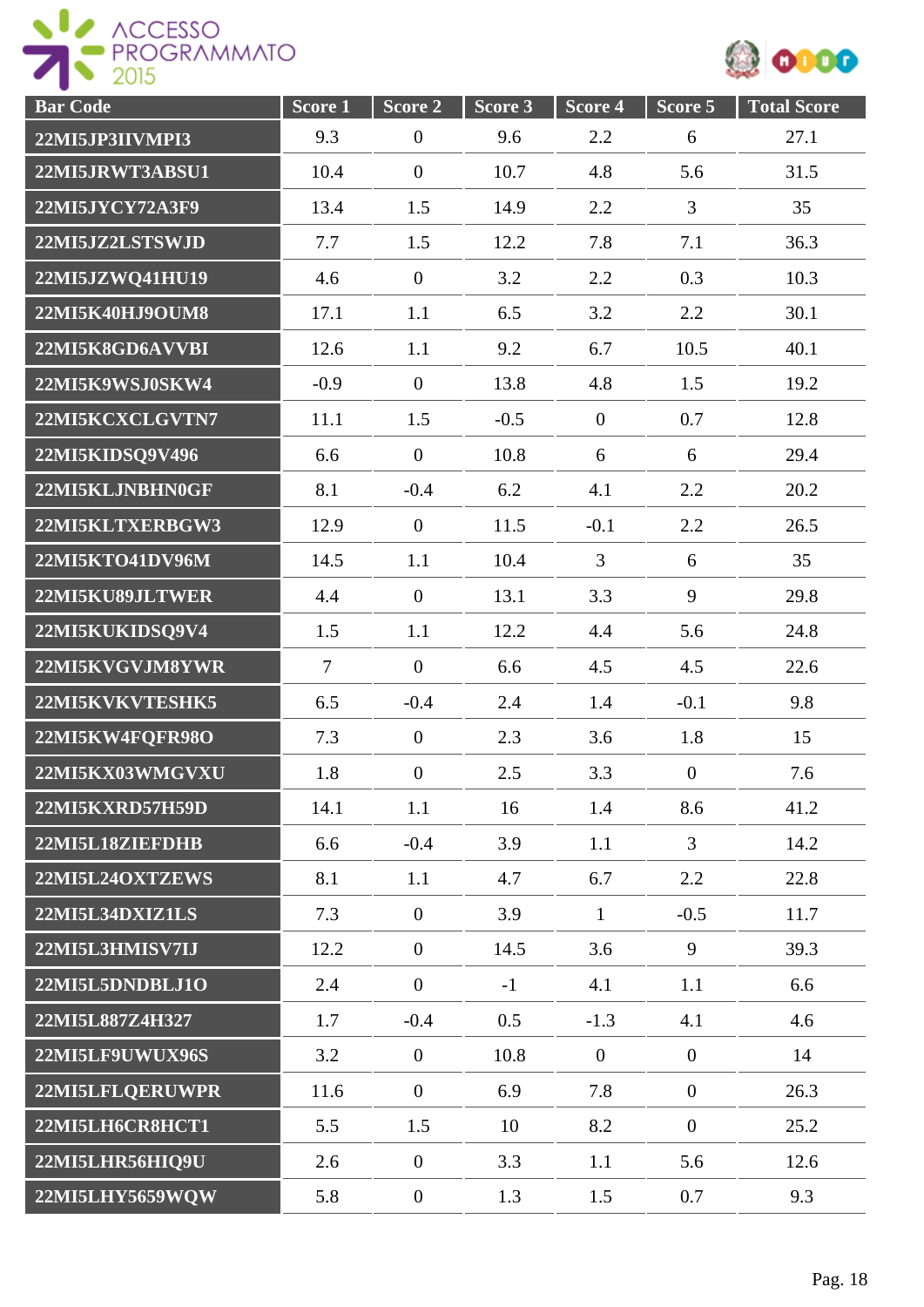

| <b>Bar Code</b>        | Score 1 | Score 2        | Score 3 | Score 4        | Score 5        | <b>Total Score</b> |
|------------------------|---------|----------------|---------|----------------|----------------|--------------------|
| 22MI5LIS6BTIQ6N        | 4.3     | $-0.4$         | 13      | 3.7            | 4.1            | 24.7               |
| 22MI5LJ1CX2Y8GY        | 8.1     | $\mathbf{0}$   | 12.2    | 13.1           | 8.6            | 42                 |
| 22MI5LJ1OX2Y8FG        | 13.4    | 1.1            | 6.2     | 3.7            | 4.1            | 28.5               |
| 22MI5LJETR9W57N        | 9.6     | $-0.4$         | 5       | 9.7            | $\overline{3}$ | 26.9               |
| 22MI5LKCXCLGVTN        | 2.2     | $\overline{0}$ | 17.2    | 7.5            | 3.7            | 30.6               |
| 22MI5LKX03WMGVX        | 8.8     | $-0.4$         | $-0.3$  | $-1.6$         | $\mathbf{1}$   | 7.5                |
| 22MI5LLQXOFFEI1        | 20.2    | $\mathbf{0}$   | 8.9     | 1.4            | 4.1            | 34.6               |
| 22MI5LO331W9KGL        | $-0.2$  | $\mathbf{0}$   | $-1.8$  | 4.8            | 1.8            | 4.6                |
| 22MI5LP19KVKVTE        | 13.4    | $-0.4$         | 8.1     | 4.8            | $-0.4$         | 25.5               |
| 22MI5LQERUWPR30        | 5.2     | $\overline{0}$ | 11.1    | 11.6           | $\overline{0}$ | 27.9               |
| 22MI5LRT0DXZIO4        | 8.5     | 1.5            | 17.5    | 3.7            | $\overline{3}$ | 34.2               |
| <b>22MI5LRXFPP2571</b> | 8.2     | $-0.8$         | 12.6    | 4.4            | 8.6            | 33                 |
| 22MI5LSSRVJDJ8C        | 5.4     | 1.5            | 7.3     | 4.4            | $\overline{3}$ | 21.6               |
| 22MI5LSTSWJDJ9C        | 4.4     | $\mathbf{0}$   | 9.2     | 13.1           | 10.5           | 37.2               |
| 22MI5LT1XER7HXS        | 6.9     | $\mathbf{0}$   | 1.3     | $\mathbf{0}$   | 2.6            | 10.8               |
| 22MI5LT3JZI2AVA        | 6.2     | 1.1            | 15.3    | $\overline{7}$ | 8.6            | 38.2               |
| 22MI5LTOJYOJA18        | 16.4    | $\overline{0}$ | 6.2     | 4.1            | 3.3            | 30                 |
| 22MI5LVLJETR9W5        | 9.9     | $-0.4$         | 1.2     | $-2$           | $-0.1$         | 8.6                |
| 22MI5LZ1BZ3X8MM        | 8.8     | $-0.4$         | 2.4     | 1.4            | 2.6            | 14.8               |
| 22MI5M0NCK4ZHI9        | 5.1     | 1.1            | 13      | 6              | 9              | 34.2               |
| 22MI5M2L5DYDMHW        | 2.8     | 1.5            | 12.7    | 2.2            | 4.1            | 23.3               |
| 22MI5M34SQPX03I        | 0.3     | $\mathbf{0}$   | 3.5     | 7.4            | 4.5            | 15.7               |
| 22MI5M4HAHV7IGZ        | $-0.6$  | $\mathbf{0}$   | 8.5     | 5.6            | 4.5            | 18                 |
| 22MI5M887Z4H327        | 10.3    | $\mathbf{0}$   | 13      | 11.6           | 10.5           | 45.4               |
| 22MI5M9U8W0E094        | $-1.8$  | $-0.4$         | $-2$    | $-0.8$         | 1.1            | $-3.9$             |
| 22MI5MC8N65LKCX        | 12.7    | $-0.4$         | 11.9    | 9              | 9              | 42.2               |
| 22MI5MD300Z3QW2        | 6.5     | $\mathbf{0}$   | 11.8    | 0.6            | $-0.4$         | 18.5               |
| 22MI5MEIRDC99OV        | 13.1    | $\overline{0}$ | 6.3     | $-0.1$         | 2.6            | 21.9               |
| 22MI5MEIRDC9XDV        | 2.7     | $-0.8$         | 7.4     | 1.8            | 2.9            | 14                 |
| 22MI5MEPYKKW3TS        | 14.1    | $-0.4$         | 8.9     | $\overline{3}$ | $\overline{0}$ | 25.6               |
| 22MI5MF0H65QGXP        | 6.6     | $-0.4$         | 7.4     | 4.1            | $\overline{3}$ | 20.7               |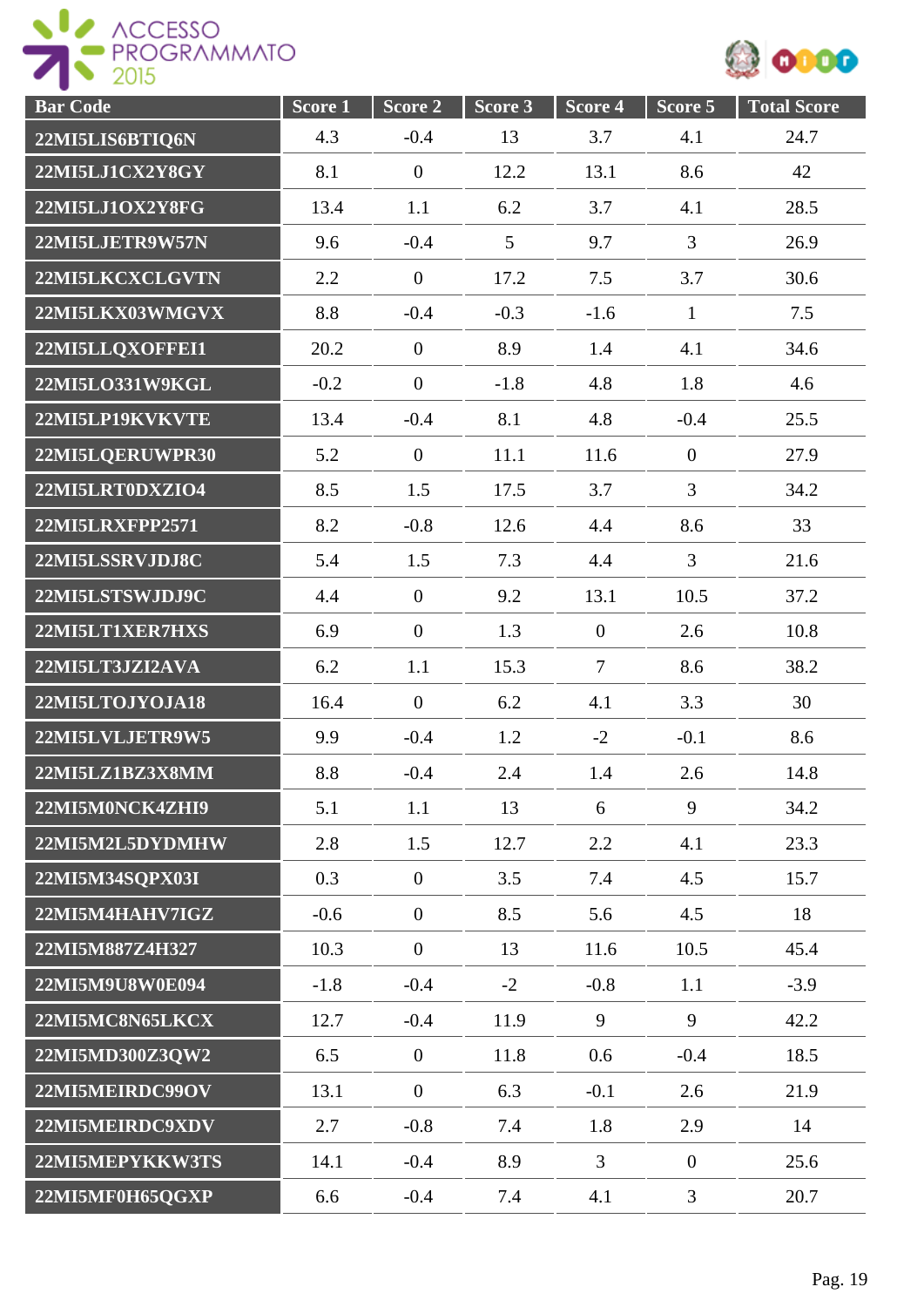



| <b>Bar Code</b> | Score <sub>1</sub> | Score 2          | Score 3        | Score 4          | Score 5          | <b>Total Score</b> |
|-----------------|--------------------|------------------|----------------|------------------|------------------|--------------------|
| 22MI5MFZ6TEGXDH | 4.7                | $\boldsymbol{0}$ | 4.3            | $\boldsymbol{0}$ | $\boldsymbol{0}$ | 9                  |
| 22MI5MN56RBZW1A | 13                 | $-0.4$           | 10.7           | 8.2              | 12               | 43.5               |
| 22MI5MO5LP19KVK | 11.5               | $\mathbf{0}$     | 17.9           | 8.2              | 4.5              | 42.1               |
| 22MI5MQEE3IKNPI | 5.4                | $\overline{0}$   | 8.8            | 1.8              | 2.6              | 18.6               |
| 22MI5MQEE3KNPI3 | 7.7                | $-0.4$           | 5.5            | $-0.8$           | $-0.4$           | 11.6               |
| 22MI5MRNXNOW0HU | 10.3               | $-0.8$           | 2.3            | 3.7              | 6                | 21.5               |
| 22MI5MSFB9JBFN5 | 2.1                | $\overline{0}$   | 8.8            | 5.9              | 6                | 22.8               |
| 22MI5MXDTCWPDOA | 4.2                | $-0.4$           | 8.4            | 5.1              | 7.5              | 24.8               |
| 22MI5MY6QMWAHY6 | 3.9                | $\mathbf{0}$     | 3.9            | $-0.9$           | 0.7              | 7.6                |
| 22MI5N0GFSKMF0H | 9.2                | $\overline{0}$   | 8.5            | 1.4              | $\overline{3}$   | 22.1               |
| 22MI5N5UAS2Z25J | 2.9                | $\overline{0}$   | 4.7            | 1.5              | 3                | 12.1               |
| 22MI5N62JLLQXOF | 2.9                | $\overline{0}$   | 11.9           | 9.3              | 2.6              | 26.7               |
| 22MI5N65LKCXCLG | 13.7               | $-0.4$           | 12.6           | 2.9              | $\overline{0}$   | 28.8               |
| 22MI5N70X7EQ8Y5 | 5.8                | 1.1              | 7.7            | 6.7              | 7.5              | 28.8               |
| 22MI5N7O1XO5XP1 | 13.7               | $\mathbf{0}$     | 7.3            | 6.3              | 1.1              | 28.4               |
| 22MI5N8D1MO5LP1 | 4.3                | 1.5              | 6.5            | $\mathbf{0}$     | $\boldsymbol{0}$ | 12.3               |
| 22MI5N9ZXS74GYB | 12.2               | $-0.4$           | 4.3            | $\mathbf{1}$     | 2.2              | 19.3               |
| 22MI5NBB0GJMFZ6 | 8.5                | $\overline{0}$   | 9.9            | 3.3              | 1.5              | 23.2               |
| 22MI5NCDZ6AXWOY | 6.6                | $\boldsymbol{0}$ | 17.5           | 8.6              | 7.1              | 39.8               |
| 22MI5NCF0FOJZWO | 14.5               | $-0.8$           | 12.6           | 3.7              | 1.5              | 31.5               |
| 22MI5NCK4ZHI9JN | 9.7                | $\overline{0}$   | 6.9            | 8.9              | 7.1              | 32.6               |
| 22MI5NDBLJ1CX2Y | 7.8                | $\overline{0}$   | 10.8           | 4.5              | $\overline{3}$   | 26.1               |
| 22MI5NKARJCNWHH | 9.9                | $\overline{0}$   | 7.7            | 8.2              | 2.6              | 28.4               |
| 22MI5NL4E5AI00G | 6.6                | $-0.4$           | 1.6            | 4.4              | $\overline{0}$   | 12.2               |
| 22MI5NNMQEJP3II | 4.4                | $\overline{0}$   | $-0.1$         | 1.1              | 3.7              | 9.1                |
| 22MI5NOMQEE3IKN | 8.1                | $-0.8$           | 8.5            | 1.8              | 1.5              | 19.1               |
| 22MI5NPI3K9WSJ0 | 6.6                | $\overline{0}$   | 9.2            | $-0.1$           | 1.5              | 17.2               |
| 22MI5NWHH2I0G7F | 3.6                | $-0.8$           | $\overline{7}$ | $-0.1$           | 1.5              | 11.2               |
| 22MI5NXDUCWE94C | 12.2               | 1.5              | 8              | 5.9              | 3.3              | 30.9               |
| 22MI5O1XO5XP19V | 5.1                | $-0.4$           | 8.1            | 4.8              | $\overline{3}$   | 20.6               |
| 22MI5O2PFN62JLL | 5.8                | $-0.4$           | 16.4           | 7.4              | 8.2              | 37.4               |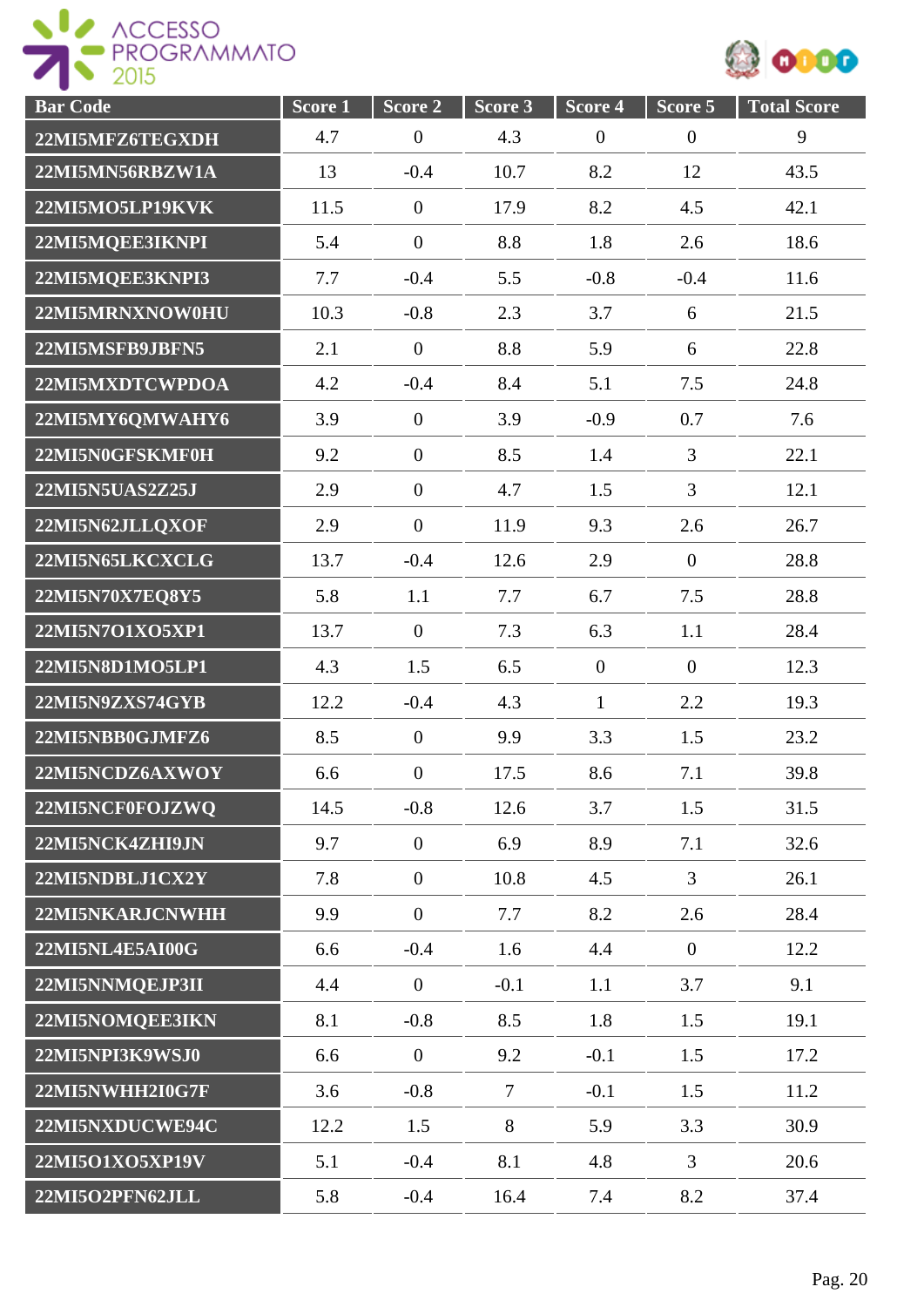



| <b>Bar Code</b>        | Score <sub>1</sub> | Score <sub>2</sub> | Score 3        | Score 4        | Score 5          | <b>Total Score</b> |
|------------------------|--------------------|--------------------|----------------|----------------|------------------|--------------------|
| 22MI5O331W9KGLH        | 10                 | $\overline{0}$     | 8.1            | 6.3            | 6                | 30.4               |
| 22MI5O42LHHGKDJ        | $-0.3$             | 1.5                | 4.7            | $-0.5$         | 2.2              | 7.6                |
| 22MI5O42MIIHLEK        | 1.5                | $\boldsymbol{0}$   | 8.4            | 3.2            | 10.5             | 23.6               |
| 22MI5O5LP19KVKV        | 6.6                | $\overline{0}$     | 6.6            | 2.2            | 1.8              | 17.2               |
| 22MI5O7C1HKNG07        | 7.4                | $-0.4$             | 10.3           | 0.2            | 5.6              | 23.1               |
| 22MI5O7H8DL33JQ        | 10.8               | $\mathbf{0}$       | 13.4           | 2.6            | $\overline{0}$   | 26.8               |
| 22MI5OB35F26BJ0        | $-2.2$             | 1.1                | 4.3            | 0.3            | 4.5              | 8                  |
| 22MI5ODT0RA4Y4M        | 16                 | $\mathbf{0}$       | 10.1           | 4.4            | 7.1              | 37.6               |
| <b>22MI5OFFEI17V55</b> | 11.4               | $-0.4$             | 8              | 2.2            | $-0.4$           | 20.8               |
| 22MI5OJYOJA1887        | 4.2                | $-0.8$             | 4.2            | $-0.5$         | $-0.8$           | 6.3                |
| 22MI5OJZWQ41HU1        | 18.3               | $\mathbf{0}$       | 13.8           | 9              | 5.2              | 46.3               |
| 22MI5OLU8EVLT8Q        | 6.3                | $\overline{0}$     | 14.9           | 9.7            | 12               | 42.9               |
| 22MI5OLU99KLTXE        | 2.2                | $-0.4$             | 10             | 7.1            | 6.7              | 25.6               |
| 22MI5OLV9EKLT8Q        | 6.2                | $-0.4$             | 5.4            | 1.8            | 2.6              | 15.6               |
| 22MI5OMHWTZ89CQ        | 3.9                | $\overline{0}$     | 12.3           | $\overline{0}$ | 1.5              | 17.7               |
| 22MI5OMQEE3IKNP        | 15.7               | $-0.4$             | 4.3            | 3.3            | 5.6              | 28.5               |
| 22MI5OMQEE3KNPI        | 10                 | $\mathbf{0}$       | 14.9           | 4.1            | $\overline{0}$   | 29                 |
| 22MI5ONCF0FOJZW        | 8.2                | $-0.4$             | 10.3           | 5.5            | $-0.4$           | 23.2               |
| 22MI5ONCF0RPJZW        | 2.8                | 1.5                | 6.9            | 1.8            | 6.7              | 19.7               |
| 22MI5OPT0RBIJHL        | 10.4               | $-0.4$             | $-0.5$         | $\overline{0}$ | 4.5              | 14                 |
| 22MI5OR664ZNAJN        | 5.1                | $-0.4$             | $-0.2$         | $\overline{0}$ | 1.8              | 6.3                |
| 22MI5OTQZIPQYAU        | 0.1                | $-0.4$             | 2.7            | 2.2            | 4.8              | 9.4                |
| 22MI5OTQZPQYB2J        | 5.1                | $\mathbf{0}$       | 3.3            | 5.6            | $\overline{0}$   | 14                 |
| 22MI5OU0ITS584I        | 8.4                | $-0.4$             | 2.8            | 0.3            | 4.1              | 15.2               |
| 22MI5OU0ITS694I        | 9.3                | $\mathbf{0}$       | 13.7           | 12.7           | 8.2              | 43.9               |
| 22MI5OVWUYMGMFE        | 16.4               | 1.5                | 13.4           | 10.1           | 4.5              | 45.9               |
| 22MI5OVWUZMGMFF        | 2.4                | 1.5                | 14.5           | 7.1            | 7.1              | 32.6               |
| 22MI5OWSM2BRNE4        | 2.5                | $-0.4$             | 2.8            | 2.2            | $\overline{0}$   | 7.1                |
| 22MI5OX2Y8FGYZ7        | 14.2               | $\mathbf{0}$       | 13.8           | 3              | $\boldsymbol{0}$ | 31                 |
| 22MI5OYOMHWTZ89        | 6.5                | $\mathbf{0}$       | 14.1           | 7.1            | 3.7              | 31.4               |
| 22MI5P19KVKVTES        | 14.9               | $\boldsymbol{0}$   | $\overline{7}$ | 1.8            | $\overline{3}$   | 26.7               |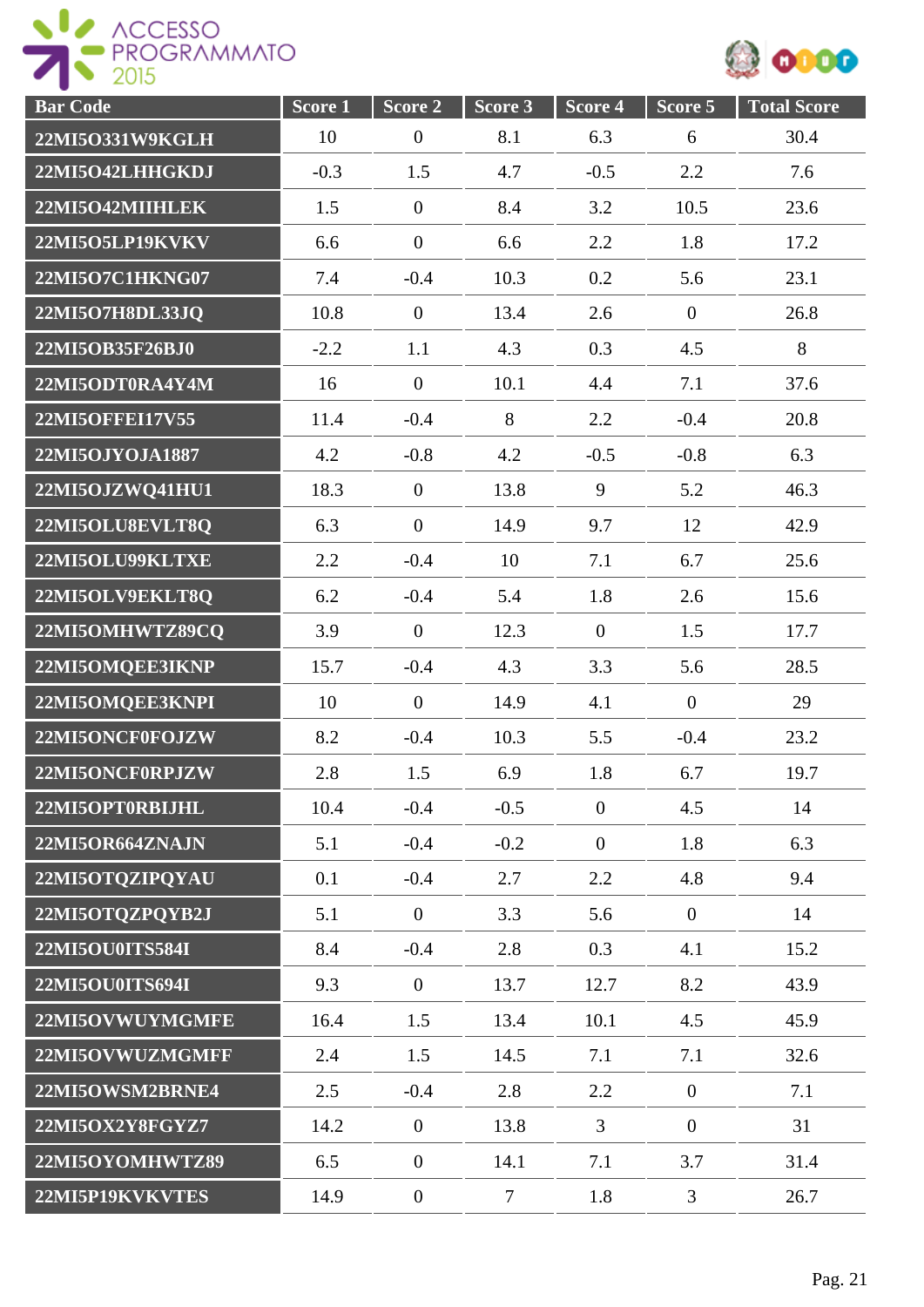



| <b>Bar</b> Code | Score <sub>1</sub> | Score 2        | Score 3         | Score 4      | $Score$ 5        | <b>Total Score</b> |
|-----------------|--------------------|----------------|-----------------|--------------|------------------|--------------------|
| 22MI5P1AR72TCKK | 9.2                | $\mathbf{0}$   | 13.4            | 5.2          | 1.1              | 28.9               |
| 22MI5P1CDLTOJYO | 10.8               | $\overline{0}$ | 14.9            | 1.1          | $\boldsymbol{0}$ | 26.8               |
| 22MI5P2570ERKZ1 | 5.2                | $\mathbf{0}$   | 14.5            | 9.3          | 8.2              | 37.2               |
| 22MI5PA7H8DL33J | 5.3                | 1.1            | $-1.5$          | 0.6          | 2.5              | 8                  |
| 22MI5PDOASFOTQZ | 13.7               | 1.5            | 3.2             | $\mathbf{0}$ | $-0.1$           | 18.3               |
| 22MI5PFN62JLLQX | 3.2                | $\mathbf{0}$   | 8.5             | 7.8          | 9                | 28.5               |
| 22MI5PH7BUZ5NYY | 10.7               | $\overline{0}$ | 4.3             | 3.3          | 10.5             | 28.8               |
| 22MI5PJPTHUX0TU | 7.3                | $\mathbf{0}$   | 3.6             | 5.2          | 6.7              | 22.8               |
| 22MI5PLO331W9KG | 12.6               | 1.5            | 0.9             | 1.5          | 5.6              | 22.1               |
| 22MI5PNM9U8W0E0 | $\overline{7}$     | $-0.4$         | 8.1             | 6.7          | 4.5              | 25.9               |
| 22MI5PQYB2JWGL1 | 17.1               | $\mathbf{0}$   | 17.9            | 9.3          | 6                | 50.3               |
| 22MI5PR30Q7ZS3X | 13                 | $\overline{0}$ | 18.7            | 5.2          | $\overline{0}$   | 36.9               |
| 22MI5PS42XL3HMI | 9.2                | $-0.4$         | 13.4            | 1.7          | 0.7              | 24.6               |
| 22MI5PSUN8D1MO5 | 7.7                | 1.1            | 12.2            | 6.3          | 6.7              | 34                 |
| 22MI5PT4NYNCZAW | 11.9               | $\mathbf{0}$   | 14.5            | 5.6          | 3                | 35                 |
| 22MI5PT4NYOCZAW | $-0.2$             | $\overline{0}$ | 9.6             | 5.6          | 4.5              | 19.5               |
| 22MI5PTHUX0TUD7 | 11.5               | $-0.4$         | 8.1             | 1.4          | 3.7              | 24.3               |
| 22MI5PWIFMEIRDC | 7.2                | $-0.4$         | 9.9             | 3.6          | 6.3              | 26.6               |
| 22MI5PYKKW3TSKU | 13.7               | $-0.8$         | 9.6             | 4.1          | 3.3              | 29.9               |
| 22MI5PZBPVIEMEI | 6.7                | $\overline{0}$ | 10              | 13.1         | 7.5              | 37.3               |
| 22MI5PZU9V09DS4 | 1.4                | $\overline{0}$ | $5\overline{)}$ | 5.1          | 5.6              | 17.1               |
| 22MI5Q0BPWIFMEI | $\overline{7}$     | $\mathbf{0}$   | 7.7             | 2.2          | 4.5              | 21.4               |
| 22MI5Q0HXG0I8GD | 11.9               | $\mathbf{0}$   | 14.5            | 8.5          | 2.6              | 37.5               |
| 22MI5Q0QOJYW1FT | 6.7                | $-0.8$         | 11.1            | 3.3          | 0.7              | 21                 |
| 22MI5Q1ZU97J1EJ | 11.1               | $\overline{0}$ | 10.8            | 2.1          | 2.2              | 26.2               |
| 22MI5Q41HU19LH5 | 2.3                | $-0.4$         | 0.4             | $\mathbf{1}$ | $\overline{0}$   | 3.3                |
| 22MI5Q7ZS3XXNBY | 5.2                | $-0.4$         | 14.5            | 8.2          | 1.5              | 29                 |
| 22MI5Q9UBODT0RA | 17.5               | $\mathbf{0}$   | 15.6            | 14.6         | 0.7              | 48.4               |
| 22MI5Q9V496MN56 | 11.9               | $\mathbf{0}$   | 20.2            | 7.4          | 10.1             | 49.6               |
| 22MI5QCC8XCV5A2 | 5.9                | $-0.4$         | 10.3            | 3.3          | 1.5              | 20.6               |
| 22MI5QCVIQVS2LR | 8.4                | 1.5            | 13.7            | 3.6          | 7.1              | 34.3               |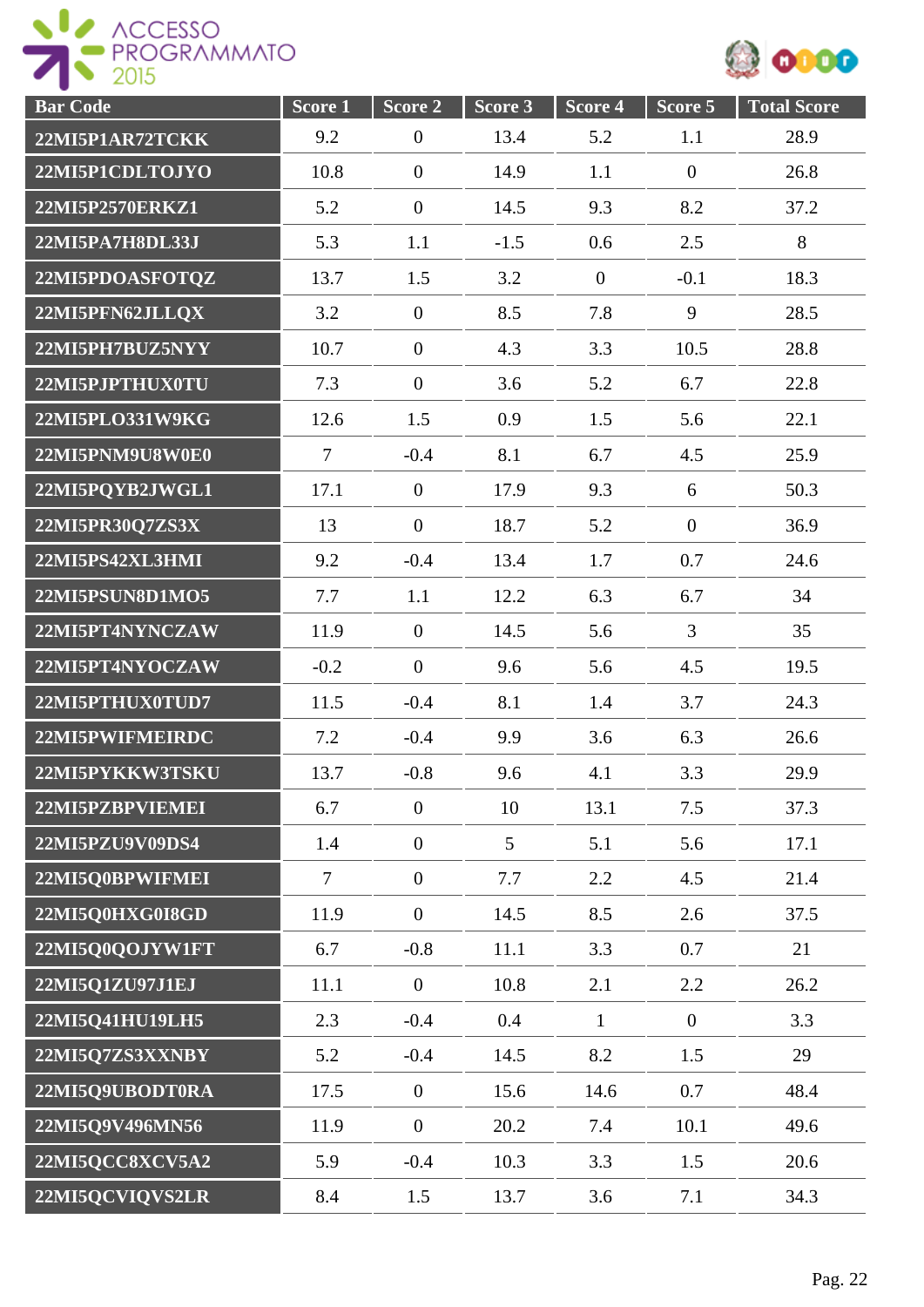

| <b>Bar Code</b> | Score 1        | Score 2          | Score 3        | Score 4          | Score 5        | <b>Total Score</b> |
|-----------------|----------------|------------------|----------------|------------------|----------------|--------------------|
| 22MI5QEE3IKNPI3 | 8.5            | 1.1              | 4.8            | $-0.8$           | 0.7            | 14.3               |
| 22MI5QEE3KNPI39 | 4.6            | $\boldsymbol{0}$ | 3.2            | 0.3              | 1.1            | 9.2                |
| 22MI5QESVXQSA41 | 5.5            | 1.5              | 14.1           | $\overline{4}$   | 2.6            | 27.7               |
| 22MI5QFHUDLH6CR | 0.1            | $-0.4$           | 2.5            | $\boldsymbol{0}$ | 4.1            | 6.3                |
| 22MI5QFR98ONCF0 | 2.9            | $-0.4$           | 1.3            | 2.2              | $\overline{3}$ | 9                  |
| 22MI5QFR9CONCF0 | 2.7            | 1.5              | 5.4            | $-2.1$           | $-3.2$         | 4.3                |
| 22MI5QGXPIT2NNC | 17.5           | 1.5              | 12.3           | 4.5              | 5.2            | 41                 |
| 22MI5QHBPWUFMEI | 8.4            | $\mathbf{0}$     | 10.3           | $-1.7$           | $\overline{3}$ | 20                 |
| 22MI5QMGWLHY565 | 11.8           | $\overline{0}$   | 7.3            | 6.6              | $-0.4$         | 25.3               |
| 22MI5QMWAHY6659 | 5.2            | $-0.4$           | 2.9            | 1.1              | 4.1            | 12.9               |
| 22MI5QN6H273L34 | 11.8           | $-0.4$           | 5.1            | 2.2              | 1.1            | 19.8               |
| 22MI5QN6T163KL2 | 8.4            | $\overline{0}$   | 12.3           | 3.7              | $-0.4$         | 24                 |
| 22MI5QPX03I48GD | 8.2            | 1.5              | 8.1            | 8.6              | 4.5            | 30.9               |
| 22MI5QQCNJ9M1F1 | $\overline{2}$ | $\mathbf{0}$     | 11.5           | $-0.1$           | 9              | 22.4               |
| 22MI5QQFF29CZZB | 8.8            | $\mathbf{0}$     | 8.8            | 4.1              | 2.6            | 24.3               |
| 22MI5QQFR9CONCF | 6.3            | $\boldsymbol{0}$ | 10.4           | 7.8              | $\overline{3}$ | 27.5               |
| 22MI5QRBGW3UEAA | 13             | $\boldsymbol{0}$ | 10.8           | 2.2              | 1.8            | 27.8               |
| 22MI5QVS2LRT0DX | 3.9            | $\mathbf{0}$     | 7.3            | 1.8              | 4.1            | 17.1               |
| 22MI5QW2VU7Z1UW | $-1.1$         | $\boldsymbol{0}$ | 4.2            | 0.2              | 4.4            | 7.7                |
| 22MI5QWEPP2570E | 16.8           | $-0.4$           | $-0.2$         | 1.1              | 0.7            | 18                 |
| 22MI5QXYW1DIOHH | 10.8           | 1.5              | 7.8            | 0.3              | 7.1            | 27.5               |
| 22MI5QYA2JWGL18 | 9.6            | $\overline{0}$   | 13.4           | 2.1              | 5.6            | 30.7               |
| 22MI5QYB2JWGL18 | 10.3           | $-0.4$           | 2.4            | $-0.1$           | 0.6            | 12.8               |
| 22MI5QZIPQYAUWG | 8.8            | $-0.4$           | 11.1           | 2.5              | 5.6            | 27.6               |
| 22MI5R56HIQ9UBO | 5.1            | $\mathbf{0}$     | 14.1           | 7.8              | 5.2            | 32.2               |
| 22MI5R6L6JOAJOL | 4.3            | $\overline{0}$   | 10.4           | 0.7              | $\overline{0}$ | 15.4               |
| 22MI5R72TCKKJNB | 12.6           | $-0.4$           | 10             | 4.4              | 5.6            | 32.2               |
| 22MI5R75OKLJNBH | 10.8           | 1.1              | 14.2           | 5.6              | 8.6            | 40.3               |
| 22MI5R80S4YYNCZ | 7.3            | $-0.4$           | 9.6            | 6.7              | 6.7            | 29.9               |
| 22MI5R8CT1104GM | 3.1            | $-0.8$           | 5.4            | 2.1              | 2.2            | 12                 |
| 22MI5R98ONCF0FO | 3.2            | 1.5              | $\overline{7}$ | $\boldsymbol{0}$ | 1.5            | 13.2               |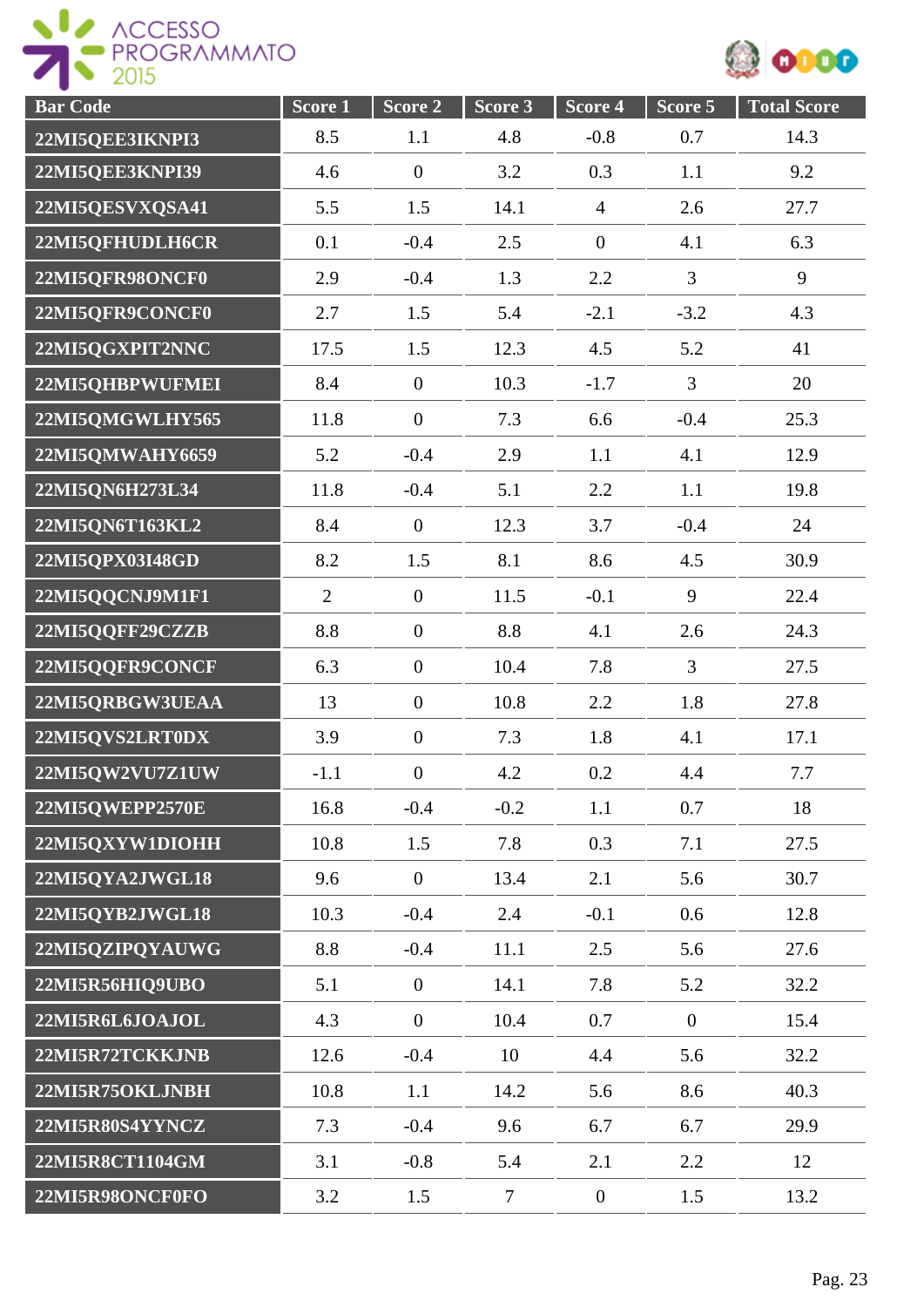



| <b>Bar</b> Code        | Score <sub>1</sub> | Score <sub>2</sub> | Score 3        | Score 4        | Score 5        | <b>Total Score</b> |
|------------------------|--------------------|--------------------|----------------|----------------|----------------|--------------------|
| 22MI5R9W57NO67R        | 5.8                | $\boldsymbol{0}$   | 10             | 0.3            | 3              | 19.1               |
| 22MI5RBGW3UDAAD        | 6.9                | $\boldsymbol{0}$   | 9.2            | 6.7            | $-0.1$         | 22.7               |
| 22MI5RBGW3UEAAD        | 14.9               | $-0.4$             | 21.3           | 12.3           | 10.1           | 58.2               |
| 22MI5RBIJHL4Y98        | 7.7                | 1.5                | $-0.9$         | 1.5            | 3              | 12.8               |
| 22MI5RBZW1AHYUV        | 7.7                | $-0.4$             | 3.9            | $-0.8$         | 2.2            | 12.6               |
| 22MI5RCEVCFROAL        | 12.2               | $-0.4$             | 12.2           | 4.4            | 2.6            | 31                 |
| 22MI5RD57H59DM3        | 9.3                | 1.5                | 11.5           | 8.6            | 7.1            | 38                 |
| 22MI5RDC99OV6M2        | $-0.1$             | $-0.4$             | $\overline{2}$ | $-2.4$         | $-0.5$         | $-1.4$             |
| 22MI5RDC9XDV6B2        | 9.2                | $\overline{0}$     | $\overline{7}$ | 4.8            | 4.5            | 25.5               |
| 22MI5RJCNWHH2I0        | 5.8                | $-0.4$             | 4.3            | 2.6            | 6.7            | 19                 |
| 22MI5RKZ1BZ3GX8        | $-0.2$             | 1.5                | 13.4           | 4.4            | 4.1            | 23.2               |
| 22MI5RL01BZ3X8M        | 4.3                | $-0.4$             | 8.1            | 0.6            | 7.1            | 19.7               |
| 22MI5RNE42X2LVV        | 11.1               | $-0.8$             | 12.2           | 10.8           | 6.7            | 40                 |
| 22MI5RNOMQEE3IK        | $\mathbf{1}$       | $\boldsymbol{0}$   | 11.9           | 7.1            | 10.1           | 30.1               |
| 22MI5ROAL66LT3J        | 13.7               | 1.5                | 15.6           | 2.9            | 6              | 39.7               |
| 22MI5RPJZWQFHUD        | 2.7                | $-0.4$             | 6.9            | 2.6            | 0.3            | 12.1               |
| 22MI5RTRV63P0EE        | 19.5               | $\overline{0}$     | 18.3           | 16.1           | 10.5           | 64.4               |
| 22MI5RV63P0EE18        | 12.6               | $-0.4$             | 8.1            | 6              | 2.6            | 28.9               |
| <b>22MI5RXFPP2571E</b> | 13.8               | $\boldsymbol{0}$   | 11.2           | 6.7            | 1.5            | 33.2               |
| 22MI5RZVCP4EUPH        | 7.7                | $\boldsymbol{0}$   | 13.7           | $\overline{7}$ | 12             | 40.4               |
| 22MI5S1BMC8N65L        | $-0.2$             | $-0.4$             | 8.8            | $\overline{7}$ | $-0.5$         | 14.7               |
| 22MI5S2LRT0DXZI        | 17.5               | $-0.4$             | 3.6            | 2.2            | 4.5            | 27.4               |
| 22MI5S2WYA3AGU7        | $-1.6$             | $\overline{0}$     | 9.6            | 6.3            | 6              | 20.3               |
| 22MI5S4CWRA16FM        | 3.6                | $\overline{0}$     | 10.8           | 6              | 2.2            | 22.6               |
| 22MI5S4FGOWSM2B        | 2.4                | $\boldsymbol{0}$   | 2.9            | 5.6            | 4.1            | 15                 |
| 22MI5S6BTIQ6NOP        | 10.3               | 1.1                | $\overline{0}$ | $\overline{0}$ | $\overline{3}$ | 14.4               |
| 22MI5S74GYBGDNP        | 13.7               | $-0.4$             | 6.3            | 5.2            | 7.5            | 32.3               |
| 22MI5SA41R80S4Y        | 9.2                | $\overline{0}$     | 13.4           | 6.3            | 8.6            | 37.5               |
| 22MI5SALKX03WMG        | 3.9                | $\boldsymbol{0}$   | 11.5           | 4.5            | 1.5            | 21.4               |
| 22MI5SFOTQZIPQY        | 11.1               | $\boldsymbol{0}$   | 8.8            | 3.3            | 4.1            | 27.3               |
| 22MI5SHK5KTO41D        | 5.8                | $-0.4$             | 9.2            | 3.7            | 1.1            | 19.4               |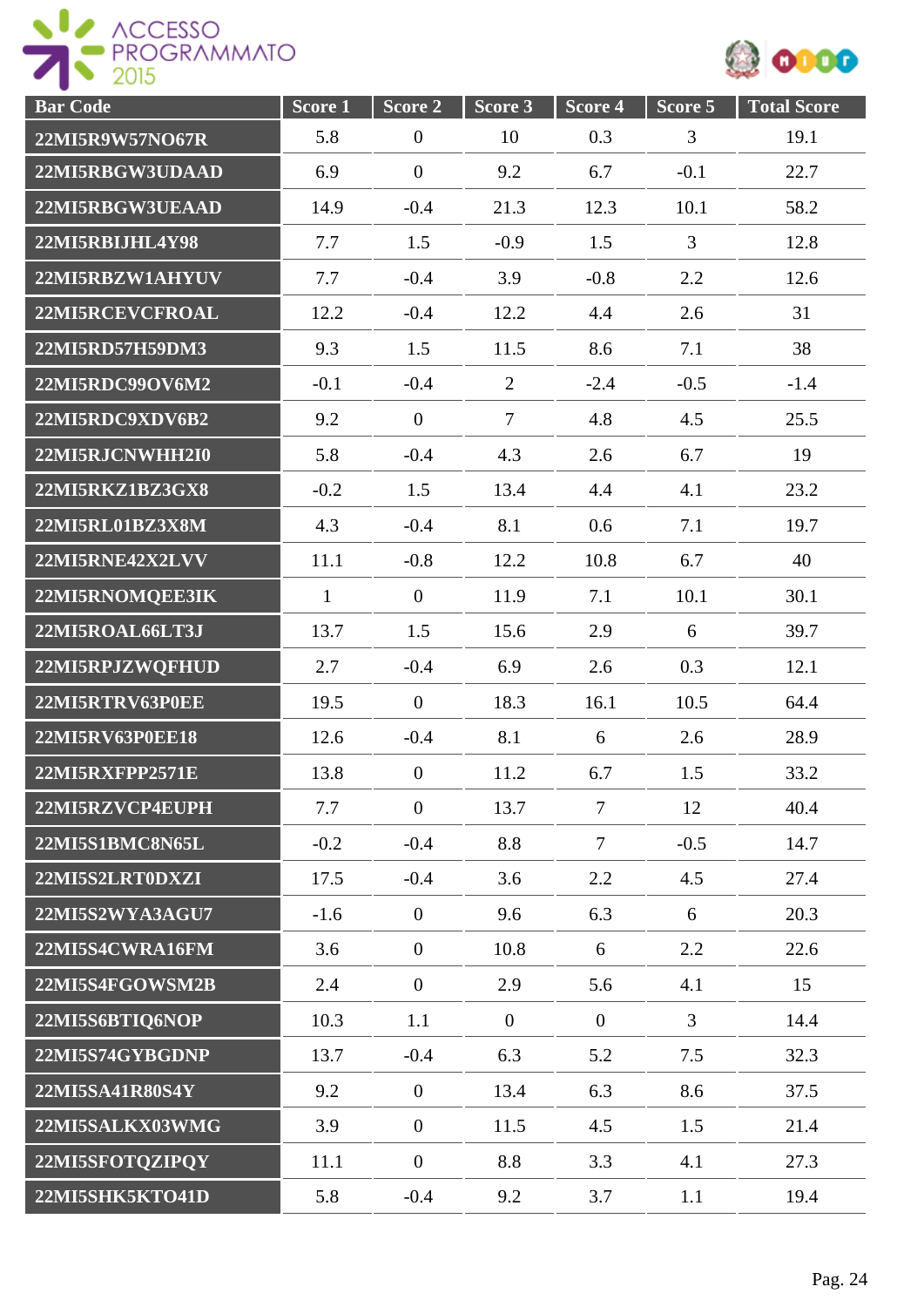

| <b>Bar Code</b> | Score <sub>1</sub> | Score 2          | Score 3        | Score 4      | Score 5        | <b>Total Score</b> |
|-----------------|--------------------|------------------|----------------|--------------|----------------|--------------------|
| 22MI5SIGBQN6H27 | 6.9                | $\boldsymbol{0}$ | 13             | 7.8          | 2.2            | 29.9               |
| 22MI5SKMF0H65QG | 8.9                | $\mathbf{0}$     | 5.8            | 4.8          | 2.6            | 22.1               |
| 22MI5SKW4QQFR9C | 11.1               | $-0.4$           | 7.7            | $-0.4$       | 4.1            | 22.1               |
| 22MI5SM2BRNE42X | 13.3               | $\boldsymbol{0}$ | 5              | 3.3          | 3.7            | 25.3               |
| 22MI5SPR6L6JOAJ | 11.8               | 1.1              | 12.6           | 2.1          | 0.3            | 27.9               |
| 22MI5SR483HTNA2 | 8.8                | 1.1              | 7.3            | 0.6          | 4.1            | 21.9               |
| 22MI5SRVJDJ8CBP | 5.4                | 1.5              | 18.7           | 9            | 9              | 43.6               |
| 22MI5SSEPLO331W | 5.1                | $\overline{0}$   | 12.2           | 6.7          | $\overline{0}$ | 24                 |
| 22MI5SSRVJDJ8CB | 17.2               | 1.5              | 11.1           | 3.7          | 4.5            | 38                 |
| 22MI5SUN8D1MO5L | 3.3                | 1.1              | 15.3           | 9.7          | 7.1            | 36.5               |
| 22MI5SV7LJRZVCP | 12.7               | $-0.4$           | 4.7            | 5.2          | 3.7            | 25.9               |
| 22MI5SVXQGA4PR8 | 1.4                | $\boldsymbol{0}$ | 13.4           | 2.2          | $\overline{3}$ | 20                 |
| 22MI5SVXQHA4PR8 | 12.2               | $\overline{0}$   | 12.3           | 3.3          | 5.2            | 33                 |
| 22MI5T0DXZIO42L | $\overline{7}$     | $-0.4$           | 14.5           | 6.3          | $\mathbf{1}$   | 28.4               |
| 22MI5T0RA4Y4M8W | 4.7                | $-0.4$           | 11.1           | 5.2          | 1.5            | 22.1               |
| 22MI5T0RBIJHL4Y | 5.9                | 1.5              | 13.8           | 7.4          | 3              | 31.6               |
| 22MI5T1104GMSAL | $\overline{2}$     | $\theta$         | 0.9            | $-0.8$       | $\overline{3}$ | 5.1                |
| 22MI5T8QRBGW3UE | 8.1                | 1.1              | $\overline{7}$ | 6.7          | 2.2            | 25.1               |
| 22MI5T95WFNNMQD | 6.6                | $\boldsymbol{0}$ | 13.8           | 5.6          | 3.7            | 29.7               |
| 22MI5TCKKJNBB0G | 3.2                | $\overline{0}$   | 1.7            | 6.7          | 3              | 14.6               |
| 22MI5TESGK5KTO3 | 4.3                | $-0.4$           | 10.7           | 11.2         | 3              | 28.8               |
| 22MI5TFOTQZPQYB | 9.2                | $-0.4$           | 10.4           | $\mathbf{0}$ | $\overline{0}$ | 19.2               |
| 22MI5TG8K8GD6AV | 4.3                | $-0.4$           | 13.4           | 2.5          | $-0.1$         | 19.7               |
| 22MI5THK6LUP41D | 15.7               | $-0.4$           | 16             | 5.2          | $\overline{0}$ | 36.5               |
| 22MI5TN70X7EQ8Y | 11.2               | $\overline{0}$   | 15.3           | 5.2          | 3.7            | 35.4               |
| 22MI5TNA24E15AI | 8.5                | 1.5              | 1.8            | 2.6          | 4.1            | 18.5               |
| 22MI5TO41DV96MY | 9.2                | $\overline{0}$   | 14.1           | 3.3          | 5.2            | 31.8               |
| 22MI5TOIEO2PFN6 | 11.8               | $\boldsymbol{0}$ | 15.6           | 4.4          | $\overline{3}$ | 34.8               |
| 22MI5TRV63P0EE1 | 11.1               | $\boldsymbol{0}$ | 5.8            | 11.2         | 6              | 34.1               |
| 22MI5TSKUKIDSQ9 | 6.9                | 1.5              | 5.9            | 6.7          | 4.5            | 25.5               |
| 22MI5TUD73U3V71 | 14.5               | $\boldsymbol{0}$ | 20.2           | 6.6          | 7.1            | 48.4               |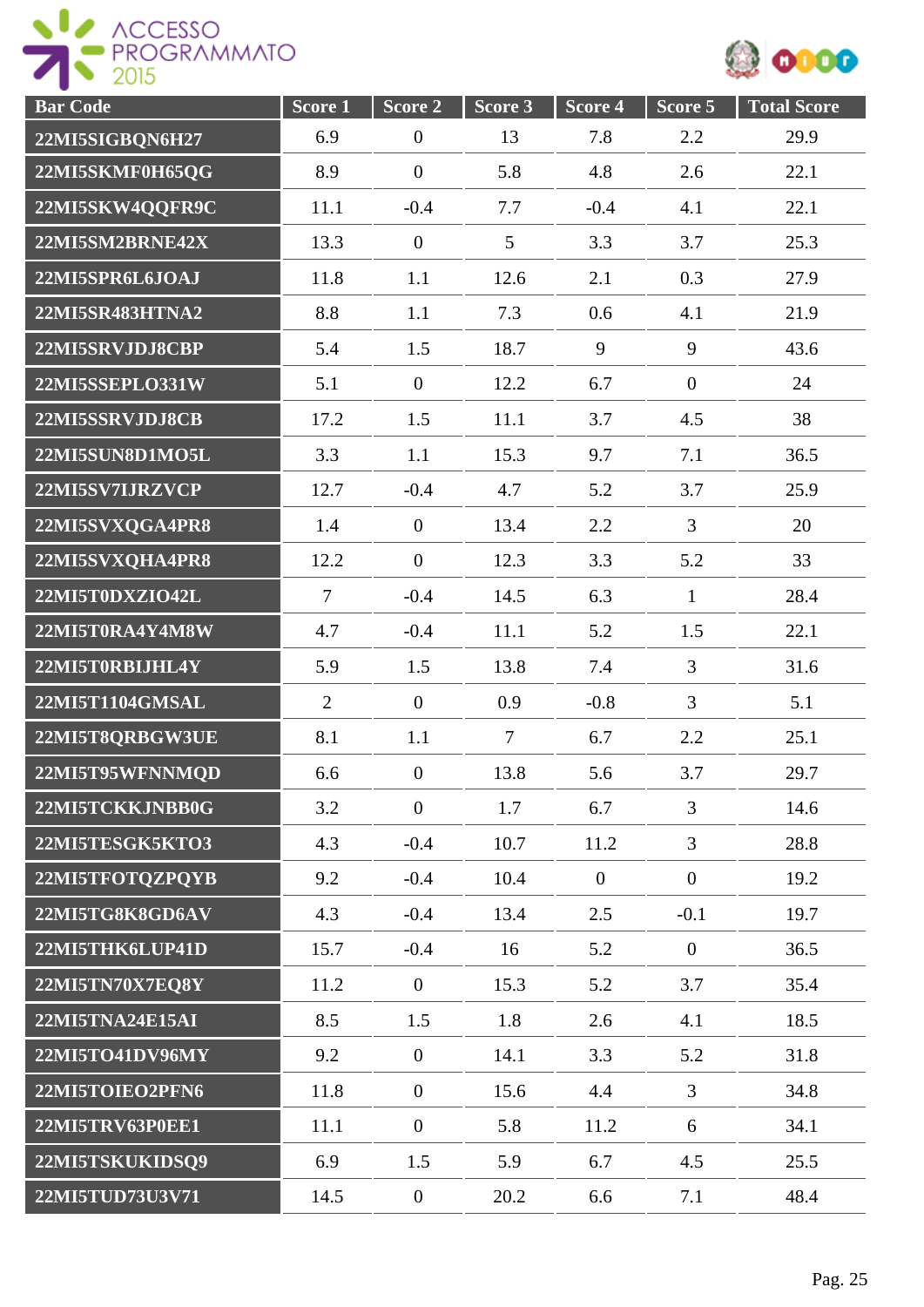



| <b>Bar</b> Code        | Score 1 | Score 2          | Score 3        | Score 4        | Score 5          | <b>Total Score</b> |
|------------------------|---------|------------------|----------------|----------------|------------------|--------------------|
| 22MI5TYLFLQERUW        | 12.7    | $\boldsymbol{0}$ | 8.2            | 9              | 7.5              | 37.4               |
| 22MI5TYV57DUW37        | 3.3     | $\mathbf{0}$     | $\mathbf{0}$   | 2.2            | 5.2              | 10.7               |
| 22MI5TZ89CQR8AU        | 2.9     | 1.5              | 16.4           | 11.2           | 12               | 44                 |
| 22MI5U0ITS584HU        | 0.9     | $-0.4$           | 5.9            | 1.8            | 2.6              | 10.8               |
| 22MI5U19LH57R8C        | 12.7    | 1.1              | 8.1            | 1.8            | 1.5              | 25.2               |
| <b>22MI5U7Z1UWFD5V</b> | 6.5     | 1.5              | 9.6            | 1.5            | $\overline{0}$   | 19.1               |
| 22MI5U8W0E094CA        | 13.4    | $-0.4$           | 8.5            | $\mathbf{0}$   | 4.5              | 26                 |
| 22MI5U99KLTXERB        | 7.7     | $-0.4$           | 2.8            | $-0.1$         | 1.5              | 11.5               |
| 22MI5UAS2Z25JA9        | 17.5    | 1.1              | $\overline{7}$ | $\overline{3}$ | 1.5              | 30.1               |
| 22MI5UBODT0RA4Y        | 6.9     | $\overline{0}$   | 19.8           | 11.6           | 2.6              | 40.9               |
| 22MI5UCWE94CATF        | $\tau$  | $\overline{0}$   | 7.4            | 7.5            | 6                | 27.9               |
| 22MI5UDAAD727Q0        | 3.6     | $\mathbf{0}$     | 6.2            | 0.7            | 2.6              | 13.1               |
| 22MI5UDLH6CR8HC        | 8.1     | $\mathbf{0}$     | 8.8            | 5.2            | $\overline{3}$   | 25.1               |
| 22MI5UFHYEITRCO        | 12.2    | 1.1              | 7.7            | 2.5            | 1.4              | 24.9               |
| 22MI5UFMEIRDC99        | 3.9     | $-0.4$           | $\overline{2}$ | 0.7            | 3                | 9.2                |
| 22MI5UGZLUZW5CP        | 4.7     | $-0.8$           | 5.4            | $\overline{4}$ | $-0.5$           | 12.8               |
| 22MI5UM887Z4H32        | 8.9     | 1.5              | 7.8            | 4.5            | 5.6              | 28.3               |
| 22MI5UOB35F26B1        | 17.9    | $\overline{0}$   | 3.3            | $\overline{0}$ | $-0.8$           | 20.4               |
| <b>22MI5UPZDKB1998</b> | 1.9     | $-0.8$           | 9.2            | 2.5            | $\overline{0}$   | 12.8               |
| 22MI5UPZDKB2998        | 7.4     | 1.5              | 14.2           | 8.2            | 7.5              | 38.8               |
| 22MI5UVTYLFLQER        | 9.6     | $\overline{0}$   | 5.9            | 2.2            | 1.5              | 19.2               |
| 22MI5UW37P1AR72        | 0.9     | $-0.4$           | 7.3            | 0.3            | 4.1              | 12.2               |
| 22MI5UWPR30Q7ZS        | 14.9    | $\overline{0}$   | 7.7            | 3.3            | 5.6              | 31.5               |
| 22MI5UXZSJC6RTR        | 2       | $\boldsymbol{0}$ | 9.2            | 2.9            | 10.1             | 24.2               |
| 22MI5UY97S3HI4F        | 6.5     | $\boldsymbol{0}$ | 5.8            | 0.6            | 3.7              | 16.6               |
| 22MI5UY9BS4TI4G        | 3.3     | $-0.8$           | 10.7           | 4.4            | 5.2              | 22.8               |
| 22MI5UZ5CYY25YC        | 2.8     | $\overline{0}$   | $\overline{2}$ | $-1.6$         | 5.2              | 8.4                |
| 22MI5UZ5NYY9N0T        | 8.1     | 1.5              | 14.2           | 6.3            | $\overline{0}$   | 30.1               |
| 22MI5UZW5CPVW4G        | 16      | $-0.8$           | 4.2            | 5.9            | 4.1              | 29.4               |
| 22MI5V09DS4CWRA        | 3.6     | $-0.4$           | 16             | 2.1            | 9                | 30.3               |
| 22MI5V496MN56RB        | 10.7    | $-0.4$           | 12.2           | 1.8            | $\boldsymbol{0}$ | 24.3               |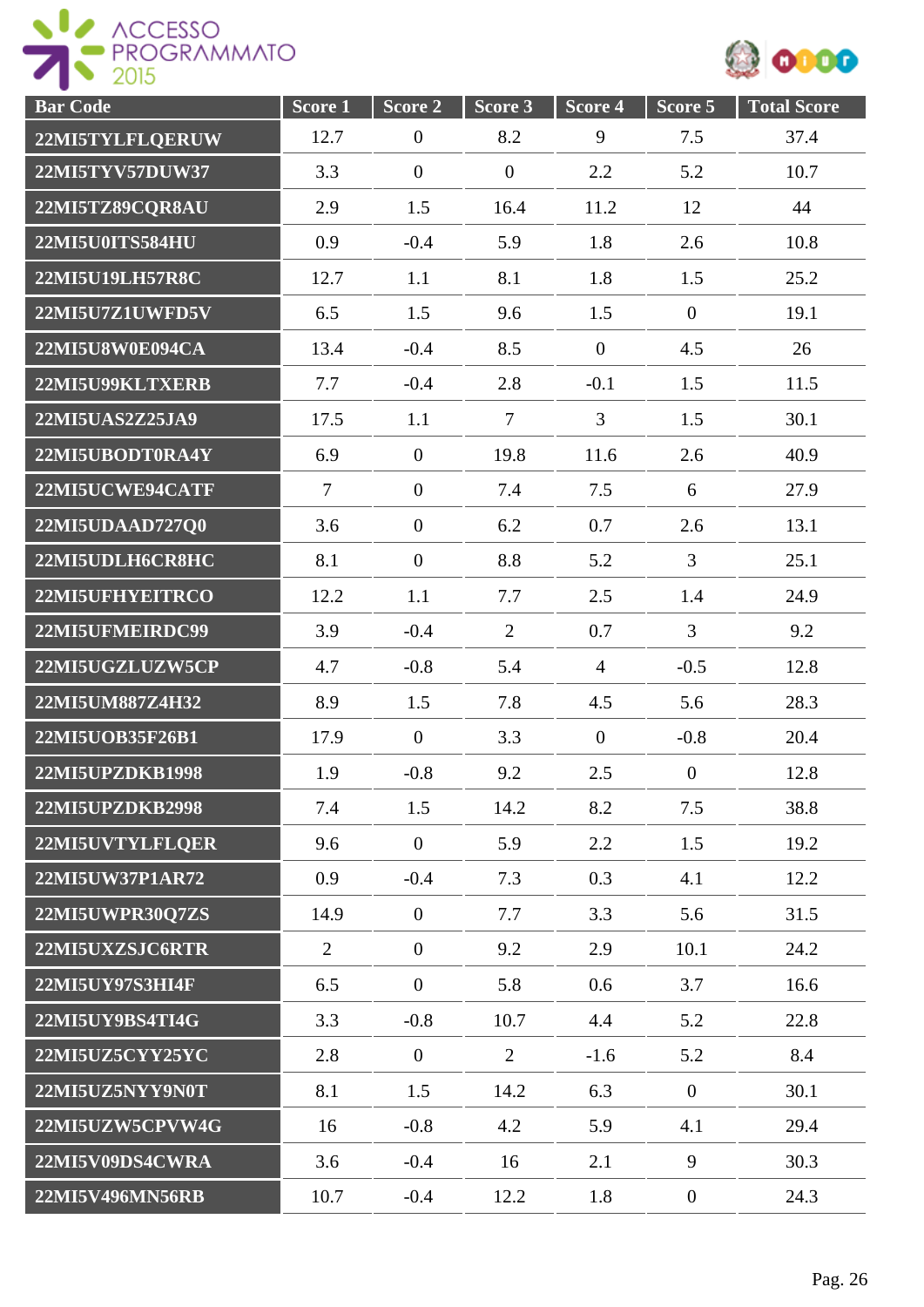



| <b>Bar Code</b> | Score <sub>1</sub> | Score 2          | Score 3        | Score 4        | Score 5        | <b>Total Score</b> |
|-----------------|--------------------|------------------|----------------|----------------|----------------|--------------------|
| 22MI5V4X8A32SSE | 7.6                | 1.5              | 0.9            | 2.1            | 6.3            | 18.4               |
| 22MI5V57DUW37P1 | 13.4               | $\boldsymbol{0}$ | 10.7           | 5.9            | 7.1            | 37.1               |
| 22MI5V63P0EE18B | 8.1                | $\boldsymbol{0}$ | $\overline{7}$ | 4.8            | 3              | 22.9               |
| 22MI5V6M2L5DNDB | 0.9                | 1.5              | 8.8            | $\overline{4}$ | 1.5            | 16.7               |
| 22MI5V7FZVCE5JP | 3.6                | $\overline{0}$   | 10.8           | $\overline{3}$ | 1.5            | 18.9               |
| 22MI5V96MY6QMWA | 5.6                | $-0.8$           | 4.3            | 1.1            | 2.2            | 12.4               |
| 22MI5V9EKLT8QRB | $\overline{4}$     | $\boldsymbol{0}$ | 8.1            | 11.2           | 5.6            | 28.9               |
| 22MI5VAJEUGZLUZ | 6.2                | $-0.8$           | 4.4            | 2.6            | 4.5            | 16.9               |
| 22MI5VBISPR6L6J | 7.4                | $-0.8$           | 13.4           | 2.6            | $\overline{3}$ | 25.6               |
| 22MI5VCE5EJPH7B | 13.8               | $\boldsymbol{0}$ | 11.9           | 4.4            | 2.6            | 32.7               |
| 22MI5VCE5JPH733 | 12.3               | $\overline{0}$   | 14.1           | 0.3            | 2.6            | 29.3               |
| 22MI5VIQVS2LRT0 | 6.5                | $\overline{0}$   | 0.1            | $-0.1$         | $-1.6$         | 4.9                |
| 22MI5VJDJ8CBPSU | 3.3                | $-0.4$           | 14.5           | 2.6            | 1.5            | 21.5               |
| 22MI5VKVTESHK5K | 6.2                | 1.1              | 8.4            | 2.9            | 4.5            | 23.1               |
| 22MI5VLT8QRBSW3 | 2.1                | 1.5              | 0.6            | $-0.4$         | 3              | 6.8                |
| 22MI5VM897Z5H33 | 6.9                | 1.5              | 1.6            | 0.3            | $\overline{0}$ | 10.3               |
| 22MI5VMPI3K97SJ | 0.6                | 1.5              | 6.9            | 2.2            | 4.1            | 15.3               |
| 22MI5VTESHK5KTO | $-1.6$             | $\overline{0}$   | 7.4            | 6.7            | 4.1            | 16.6               |
| 22MI5VTN70X7EQ8 | 9.6                | $\boldsymbol{0}$ | 5.1            | 3.7            | 4.5            | 22.9               |
| 22MI5VU7Z1UWFD5 | 10.7               | $-0.8$           | 8.1            | $-2$           | 4.1            | 20.1               |
| 22MI5VV86KXRD57 | 9.5                | $-0.4$           | 9.6            | 1.4            | 0.3            | 20.4               |
| 22MI5VVUYMRXQY2 | 7.2                | $-0.8$           | 11.8           | 4.7            | 4.4            | 27.3               |
| 22MI5VW4GC02MR7 | 1.1                | $\overline{0}$   | 9.3            | 5.2            | $\overline{3}$ | 18.6               |
| 22MI5VXUY97S3HI | 6.6                | $\overline{0}$   | 14.9           | 6              | 7.1            | 34.6               |
| 22MI5VXUY9BS4TI | 9.1                | $\overline{0}$   | 5              | 0.7            | 1.1            | 15.9               |
| 22MI5W37P1AR72T | 10                 | $\overline{0}$   | 12.3           | 5.2            | 1.5            | 29                 |
| 22MI5W3TSKUKIDS | 9.9                | $\mathbf{0}$     | 5.1            | 6.7            | 8.6            | 30.3               |
| 22MI5W3UEAAD7CQ | 13.3               | 1.1              | 10.7           | 9              | $\overline{3}$ | 37.1               |
| 22MI5W4FQFR98ON | 3.9                | $\boldsymbol{0}$ | 11.5           | 6.3            | 8.2            | 29.9               |
| 22MI5W4QQFR9CON | 2.5                | $-0.8$           | 14.5           | 8.5            | 12             | 36.7               |
| 22MI5W5CPVW4GC0 | 9.9                | 1.1              | 2.3            | $-1.2$         | 2.5            | 14.6               |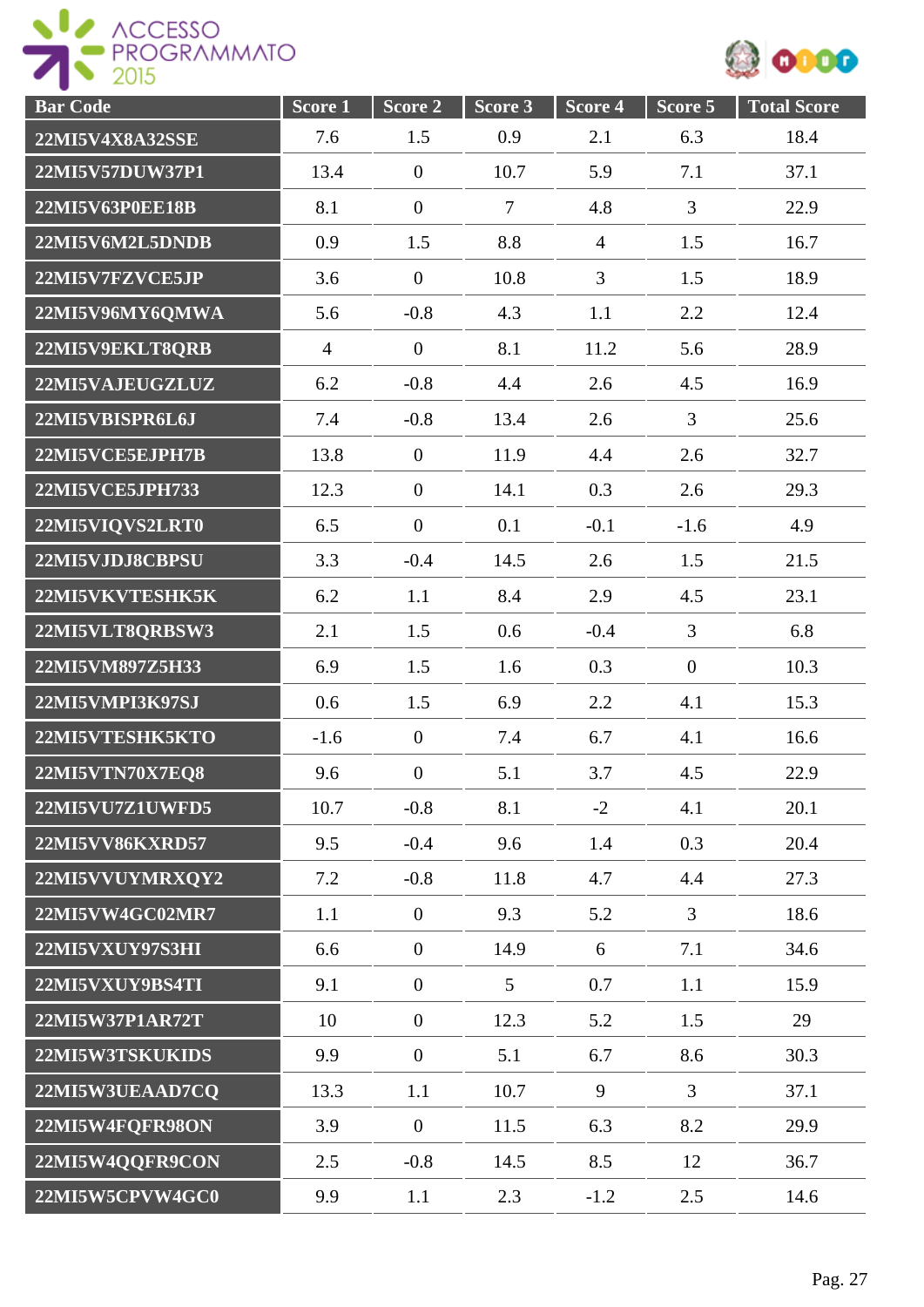



| <b>Bar Code</b>        | Score <sub>1</sub> | Score 2        | Score 3 | Score 4        | Score 5          | <b>Total Score</b> |
|------------------------|--------------------|----------------|---------|----------------|------------------|--------------------|
| 22MI5W5Y9B43TH4        | 2.9                | $-0.8$         | 3.5     | $-2.4$         | 4.5              | 7.7                |
| 22MI5W8MSFB9JBF        | 11.5               | $\mathbf{0}$   | 16.8    | 8.6            | 2.6              | 39.5               |
| 22MI5WAHY6659LR        | $-0.4$             | 1.1            | $-3.4$  | $-1$           | $-1.3$           | $-5$               |
| 22MI5WAHZ6759LR        | 4.3                | 1.5            | 7.7     | 7.4            | 5.6              | 26.5               |
| 22MI5WFPP2570ER        | 19.5               | $\mathbf{0}$   | 12.3    | 2.6            | $\boldsymbol{0}$ | 34.4               |
| 22MI5WFZSGBQCVI        | 0.9                | $-0.4$         | 14.1    | 3.7            | 5.2              | 23.5               |
| 22MI5WGNOMQEE3K        | 1.8                | $\mathbf{0}$   | 14.9    | 4.5            | 5.6              | 26.8               |
| 22MI5WHH2I0G7FS        | 7.8                | $-0.4$         | 14.5    | 4.4            | 6                | 32.3               |
| 22MI5WHJ0HKW4FQ        | 0.1                | $\mathbf{0}$   | 6.6     | 3.7            | 2.5              | 12.9               |
| 22MI5WHWKN9NXS7        | 0.2                | $\mathbf{0}$   | 2.4     | 6.7            | 4.5              | 13.8               |
| 22MI5WIFMEIRDC9        | 3.2                | 1.5            | 10      | 7.1            | 4.8              | 26.6               |
| 22MI5WJRWT3ABSU        | $-0.2$             | 1.5            | 2.7     | $-0.9$         | 3                | 6.1                |
| 22MI5WKX02WXG96        | 0.9                | $\mathbf{0}$   | 8.8     | 3.7            | 6                | 19.4               |
| 22MI5WMGVXUY97S        | 7.8                | $\mathbf{0}$   | 9.3     | 4.8            | 1.1              | 23                 |
| 22MI5WR63FXBGCM        | 13.7               | 1.5            | 10.7    | 3.3            | 0.7              | 29.9               |
| 22MI5WRA16FMD30        | 10                 | $-0.4$         | 9.6     | 1.8            | 2.2              | 23.2               |
| 22MI5WSLIS6BTIQ        | 14.9               | $-0.8$         | 17.9    | 1.8            | 3.3              | 37.1               |
| 22MI5WT3AMST1EY        | 11.1               | 1.5            | 10.7    | 2.6            | 6.7              | 32.6               |
| 22MI5WXG96W5Y9B        | $-0.1$             | $\mathbf{0}$   | 11.9    | 5.2            | 4.5              | 21.5               |
| 22MI5X03I48GDWS        | 9.7                | $\overline{0}$ | 14.5    | 7.4            | 12               | 43.6               |
| 22MI5X03WMGVXUY        | 4.2                | $-0.8$         | $-2.2$  | 2.1            | $-0.9$           | 2.4                |
| 22MI5X0TUD73U3V        | 4.3                | $-0.8$         | 5.4     | $-0.1$         | $\overline{0}$   | 8.8                |
| 22MI5X1PJPTHUX0        | 2.7                | 1.5            | 13      | $-2$           | $\overline{0}$   | 15.2               |
| 22MI5X24XBZHG8Y        | 12.3               | $\overline{0}$ | 9.6     | $\mathbf{1}$   | $\overline{0}$   | 22.9               |
| 22MI5X2Y8FGYZ7J        | 1.6                | $\overline{0}$ | $\tau$  | $\overline{0}$ | $\overline{0}$   | 8.6                |
| <b>22MI5X8A32SSEPL</b> | $\tau$             | $\overline{0}$ | 9.2     | 3.3            | $\overline{3}$   | 22.5               |
| 22MI5X8MN9J7G6J        | 8.4                | $\mathbf{0}$   | 8.1     | 0.3            | 6                | 22.8               |
| 22MI5XCBPGJCWD3        | 12.2               | $\overline{0}$ | 11.9    | 6.7            | 2.2              | 33                 |
| 22MI5XCLGVTN70X        | 10.8               | $\overline{0}$ | 15.7    | 8.2            | 4.5              | 39.2               |
| 22MI5XDHS1BMC8N        | 10.7               | $-0.4$         | 8.8     | $\mathbf{1}$   | 4.5              | 24.6               |
| 22MI5XDV6B2A58N        | 7.5                | $-0.4$         | 9.2     | 2.6            | 4.5              | 23.4               |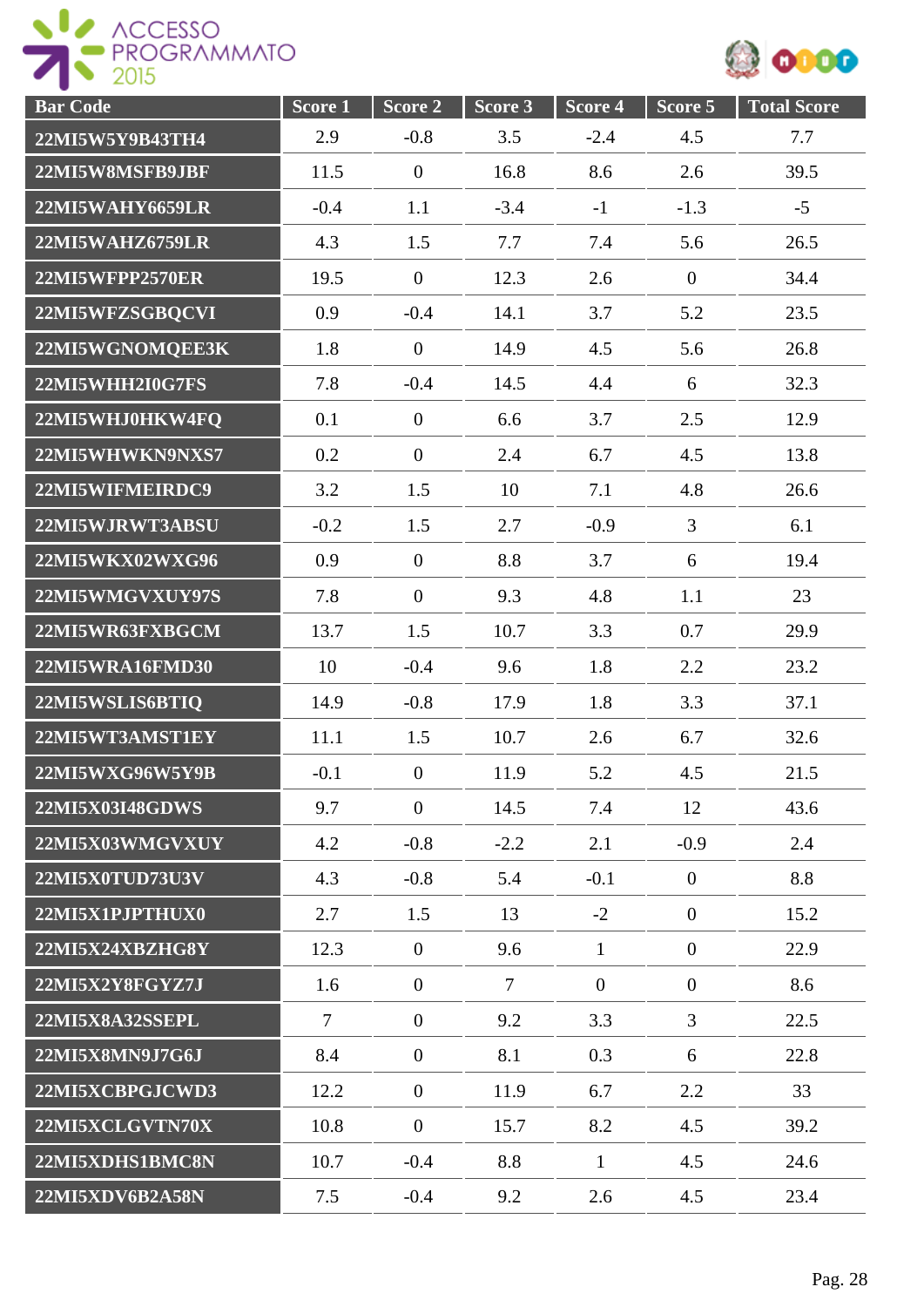ROGRAMMATO



| <b>Bar</b> Code        | Score 1        | Score 2          | Score 3      | Score 4        | Score 5        | <b>Total Score</b> |
|------------------------|----------------|------------------|--------------|----------------|----------------|--------------------|
| 22MI5XE4RNEVNFR        | 0.3            | $-0.8$           | 5.4          | 2.5            | 6.7            | 14.1               |
| 22MI5XM4HAHV7IG        | 8.1            | $\boldsymbol{0}$ | 13.4         | 10.5           | 6.7            | 38.7               |
| 22MI5XNBYKVGVJM        | 9.2            | 1.1              | 3.9          | $-0.4$         | $-0.4$         | 13.4               |
| <b>22MI5XPFGEJ27V6</b> | 8.5            | $\overline{0}$   | 11.2         | 5.6            | 4.5            | 29.8               |
| 22MI5XPIT2NNCDZ        | 14.9           | $\boldsymbol{0}$ | 10.7         | 8.2            | 4.8            | 38.6               |
| 22MI5XQSA41R80S        | 8.5            | $\boldsymbol{0}$ | 10.8         | 4.5            | 1.5            | 25.3               |
| 22MI5XTZEWSSRVJ        | 8.2            | $-0.4$           | 5.9          | 7.5            | 2.2            | 23.4               |
| 22MI5XUY97S3HI4        | 15.3           | $-0.4$           | 9.3          | 6              | 6              | 36.2               |
| 22MI5XUY9BS4TI4        | $\overline{2}$ | $-0.4$           | 0.6          | 0.3            | 0.3            | 2.8                |
| 22MI5XWOYOMHWTZ        | 5              | $\overline{0}$   | 8.4          | 4.4            | 3.7            | 21.5               |
| 22MI5XYW1DIOHHU        | 3.5            | 1.1              | 8.8          | 2.1            | 2.6            | 18.1               |
| 22MI5XZSJC6RTRV        | 11.4           | $-0.8$           | 1.2          | 2.5            | $-0.9$         | 13.4               |
| 22MI5Y4RCEVCFRO        | 1.4            | $\overline{0}$   | 10.4         | 6              | $\overline{3}$ | 20.8               |
| 22MI5Y4S32CES4Y        | 10             | $-0.4$           | 9.6          | 10.1           | 3.7            | 33                 |
| 22MI5Y5659WQWEP        | 7.6            | $-0.8$           | 5.8          | $-0.5$         | 6.7            | 18.8               |
| 22MI5Y5IE24O497        | $\overline{7}$ | $-0.4$           | 11.9         | 12             | 4.1            | 34.6               |
| 22MI5Y6QMWAHY66        | 3.6            | $\overline{0}$   | 1.7          | 4.5            | 2.2            | 12                 |
| 22MI5Y8FRYZ7JF3        | 13.4           | $-0.8$           | 5.8          | 3.3            | 10.5           | 32.2               |
| 22MI5Y97S3HI4F2        | 11.5           | $\overline{0}$   | 8.1          | 6.7            | 3              | 29.3               |
| 22MI5Y9BS4TI4GF        | 4.3            | $-0.4$           | 4.7          | 2.2            | 2.6            | 13.4               |
| 22MI5YAPPZU9V09        | $-3.6$         | $\overline{0}$   | 5.5          | 7.5            | 2.6            | 12                 |
| 22MI5YB2JWGL18Z        | 3.5            | $-0.4$           | $\mathbf{1}$ | $-2$           | $-0.1$         | $\overline{2}$     |
| 22MI5YBGDNP2CEL        | 8.2            | $\mathbf{0}$     | 5.1          | 2.2            | 1.1            | 16.6               |
| 22MI5YC0IG8Z80D        | 5.4            | 1.5              | $-0.1$       | $\overline{0}$ | $\overline{0}$ | 6.8                |
| 22MI5YCY72A3F9A        | 10.7           | $\overline{0}$   | 14.5         | 5.2            | $\overline{0}$ | 30.4               |
| 22MI5YDCQHJDXE4        | 5.9            | $\overline{0}$   | 14.9         | 2.2            | 2.2            | 25.2               |
| 22MI5YDMHWI1OX1        | 9.6            | $\overline{0}$   | 9.6          | 5.6            | 6              | 30.8               |
| 22MI5YM9KJ7R6UX        | 2.9            | $\overline{0}$   | 9.6          | 6.3            | 6              | 24.8               |
| 22MI5YMQ1ZU97J1        | 2.1            | $\boldsymbol{0}$ | 10           | 1.4            | 6              | 19.5               |
| 22MI5YNCZAKWHVK        | 6.3            | $-0.4$           | 12.6         | 7.8            | 7.1            | 33.4               |
| 22MI5YOJA1887ZT        | 4.6            | $\boldsymbol{0}$ | 10.7         | 1.8            | 2.2            | 19.3               |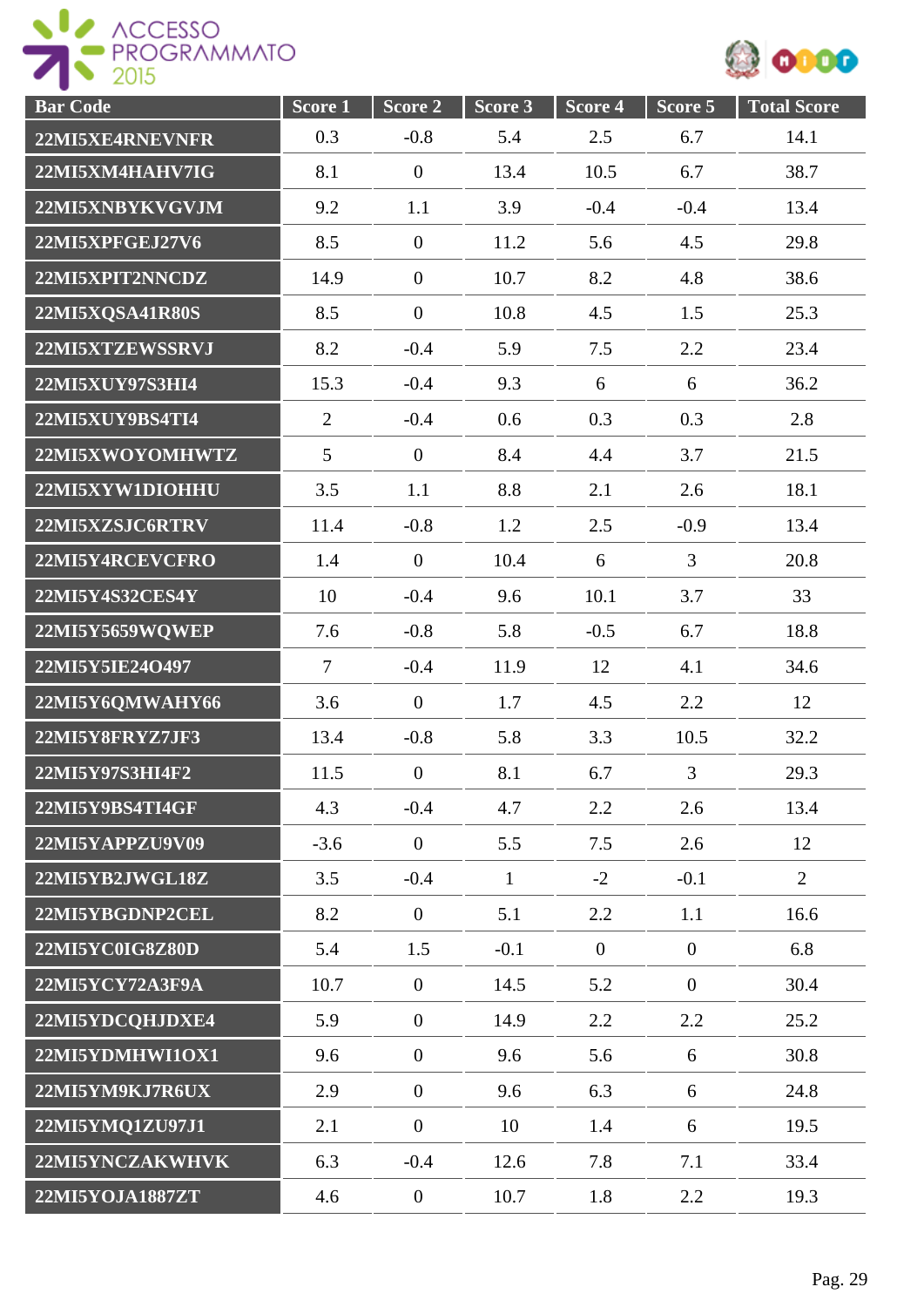



| <b>Bar Code</b> | Score <sub>1</sub> | Score 2          | Score 3 | Score 4          | Score 5        | <b>Total Score</b> |
|-----------------|--------------------|------------------|---------|------------------|----------------|--------------------|
| 22MI5YV57DUW37P | 5.3                | $\overline{0}$   | 4.2     | 0.9              | 2.5            | 12.9               |
| 22MI5YW1DIOHHUX | 6.2                | $\overline{0}$   | 2.5     | $\boldsymbol{0}$ | $\overline{0}$ | 8.7                |
| 22MI5YW1FTTDXH5 | 7.4                | $\overline{0}$   | 9.6     | 3.7              | 4.5            | 25.2               |
| 22MI5YWP30HT08L | 4.8                | $-0.4$           | 5.5     | 4.5              | $\mathfrak{Z}$ | 17.4               |
| 22MI5YY25YC0IG8 | 9.6                | $-0.4$           | 3.5     | 2.9              | 1.5            | 17.1               |
| 22MI5YYAPPZU9V0 | 5                  | 1.1              | 3.9     | 4.4              | 1.8            | 16.2               |
| 22MI5YYX1PJPTHU | 6.2                | $\mathbf{0}$     | 11.5    | 6                | 4.5            | 28.2               |
| 22MI5Z1LSSRVJDJ | 9.2                | $-0.4$           | 3.3     | $\overline{0}$   | 2.6            | 14.7               |
| 22MI5Z1UWFD5V4X | 5.1                | $\overline{0}$   | 13      | 6.3              | 1.8            | 26.2               |
| 22MI5Z41J029BV8 | 17.5               | $\overline{0}$   | 9.2     | $\overline{4}$   | 1.8            | 32.5               |
| 22MI5Z5NYY9N0TG | 6.7                | $\overline{0}$   | 10.4    | 10.1             | 4.1            | 31.3               |
| 22MI5Z7JF35PU8R | 13.4               | 1.1              | 8.2     | $\overline{3}$   | 3              | 28.7               |
| 22MI5ZHSR483HTN | 10.7               | $-0.4$           | 7.7     | 0.7              | 2.6            | 21.3               |
| 22MI5ZI2AVAJEUG | 6.2                | $\overline{0}$   | $\tau$  | 7.5              | 1.5            | 22.2               |
| 22MI5ZIEFDI6UA4 | 3.3                | $\overline{0}$   | 16.1    | 10.1             | 10.5           | 40                 |
| 22MI5ZIEFEI6UA5 | 13.4               | $\overline{0}$   | 4.7     | 2.6              | 1.5            | 22.2               |
| 22MI5ZIO42LHHGK | 9.2                | $\overline{0}$   | 3.2     | $\boldsymbol{0}$ | 2.6            | 15                 |
| 22MI5ZJO42MIIHL | 12.6               | $\overline{0}$   | 14.1    | 5.5              | 5.6            | 37.8               |
| 22MI5ZKARJBNVHH | 17.5               | 1.1              | 15.6    | 8.9              | 8.2            | 51.3               |
| 22MI5ZKM3JNZ7HT | 12.2               | $\boldsymbol{0}$ | 14.1    | $-0.5$           | 2.6            | 28.4               |
| 22MI5ZLUZW5CPVW | 13.4               | $-0.4$           | 0.3     | 0.7              | 7.5            | 21.5               |
| 22MI5ZOAJOLU99K | 9.9                | 1.5              | 16.4    | 6.3              | 3.3            | 37.4               |
| 22MI5ZS3XXNBYKV | 5.4                | $\overline{0}$   | 1.7     | 0.7              | 4.5            | 12.3               |
| 22MI5ZSGBQCVIQV | 5.1                | $\mathbf{0}$     | 6.2     | 4.1              | 4.1            | 19.5               |
| 22MI5ZSJC6RTRV6 | 3.1                | $\overline{0}$   | 2       | 2.9              | 2.2            | 10.2               |
| 22MI5ZTG8K8GO6A | 11.9               | 1.5              | 14.2    | $\overline{0}$   | $\overline{0}$ | 27.6               |
| 22MI5ZTZHSR483H | 6.2                | $\overline{0}$   | 10      | 6.3              | $\overline{3}$ | 25.5               |
| 22MI5ZU97J1EJGP | 0.2                | $-0.4$           | 13.4    | 5.2              | 0.7            | 19.1               |
| 22MI5ZU9V09DS4C | 3.7                | $-0.4$           | 2.9     | 2.2              | $\overline{0}$ | 8.4                |
| 22MI5ZVCE5EJPH7 | 5.4                | $-0.4$           | 10.7    | 5.2              | 3.7            | 24.6               |
| 22MI5ZW1AHYUVTY | 2.5                | $-0.4$           | 17.5    | 6.3              | 2.6            | 28.5               |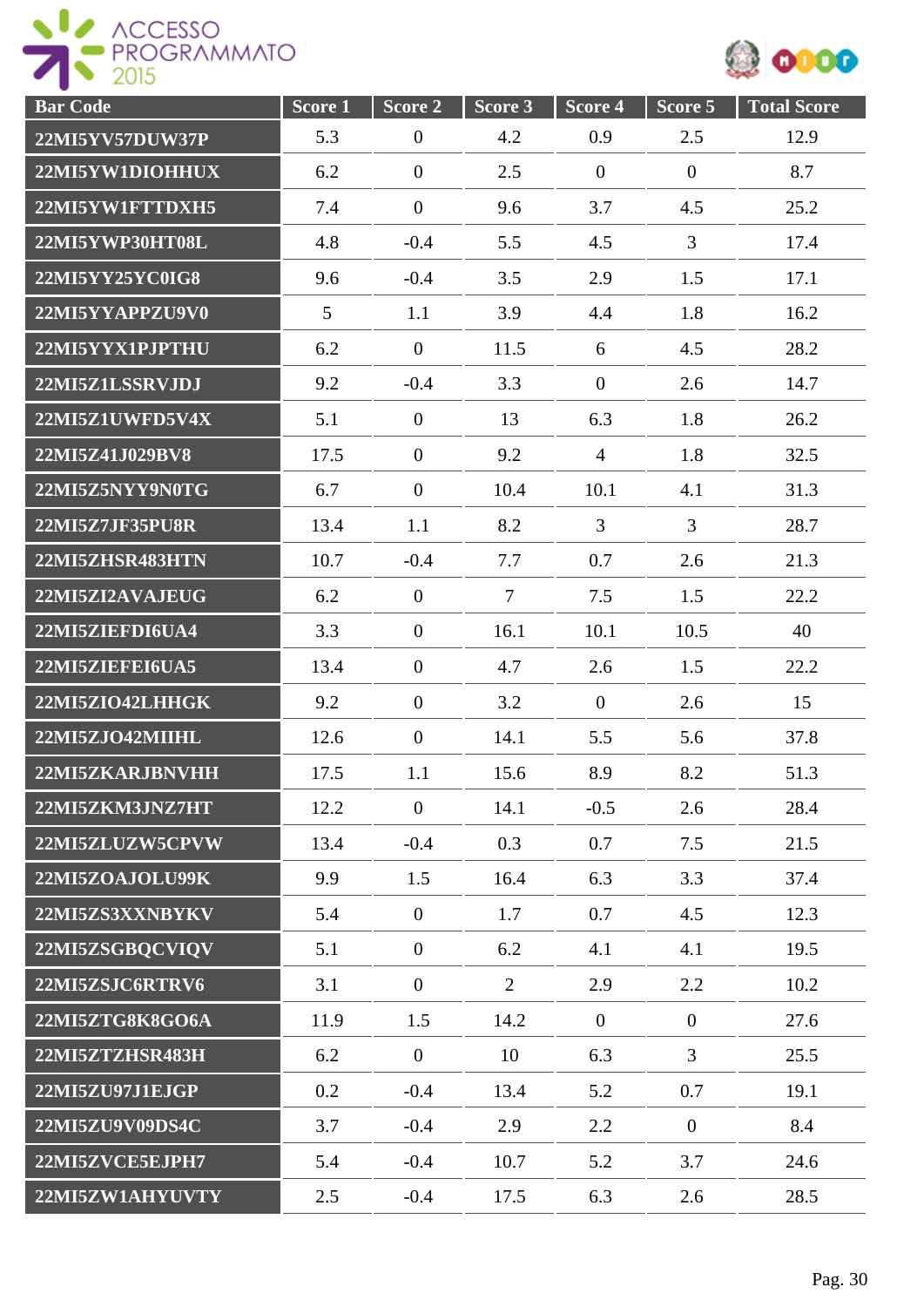



| <b>Bar</b> Code        | Score 1        | Score 2          | Score 3         | Score 4        | Score 5          | <b>Total Score</b> |
|------------------------|----------------|------------------|-----------------|----------------|------------------|--------------------|
| 22MI5ZWQ41HU19L        | 0.7            | $\overline{0}$   | 0.9             | 0.7            | 2.6              | 4.9                |
| 22ML5052J12BV8H        | 6.2            | $\boldsymbol{0}$ | 8.1             | 2.9            | 1.5              | 18.7               |
| 22ML53KXM2YPGGF        | 11.6           | $\mathbf{0}$     | 5.9             | 4.5            | $\overline{0}$   | 22                 |
| 22ML55D8QGEOM5G        | 2.7            | $-0.8$           | $-1$            | $\overline{0}$ | $\boldsymbol{0}$ | 0.9                |
| 22ML55T3CFSZMIQ        | 14.5           | $\mathbf{0}$     | 9.7             | 1.8            | 2.6              | 28.6               |
| 22ML5675XRXF2Q3        | 9.2            | 1.5              | 13.7            | 10.4           | 8.2              | 43                 |
| 22ML58I5E4HW6WU        | 2.7            | $-0.4$           | 2.7             | 0.2            | 3.3              | 8.5                |
| 22ML5ABJ2YFH8MT        | 6.3            | $-0.4$           | 13.8            | 6.7            | 1.1              | 27.5               |
| 22ML5ALUGF1GZ9E        | 18.6           | $\mathbf{0}$     | 11.9            | $\theta$       | $\overline{0}$   | 30.5               |
| 22ML5BV9C72BRDM        | 8              | $\mathbf{0}$     | 16              | 10.8           | 2.5              | 37.3               |
| 22ML5CZKM3KOZ8I        | 10.7           | $\overline{0}$   | 16              | 11.2           | 0.3              | 38.2               |
| 22ML5DPJY0AX1W7        | 15.2           | $\overline{0}$   | 4.1             | 1.5            | 2.2              | 23                 |
| 22ML5E5D8QGEOM5        | 6.1            | $\mathbf{0}$     | 8.1             | 2.9            | 1.1              | 18.2               |
| 22ML5EK06YHDDCG        | 11             | $\overline{0}$   | 0.1             | $-0.4$         | 8.2              | 18.9               |
| 22ML5G052J12BV8        | 19.4           | $\mathbf{0}$     | 12.2            | 9.3            | 4.8              | 45.7               |
| 22ML5HX80JQRPUH        | $\overline{7}$ | $\boldsymbol{0}$ | 11.8            | 8.2            | 1.5              | 28.5               |
| 22ML5IALUGF1GZ9        | 8.1            | $\boldsymbol{0}$ | 21.7            | 12.7           | 3                | 45.5               |
| 22ML5JPVDON036Z        | 6.1            | $\boldsymbol{0}$ | 13              | 5.1            | 6.7              | 30.9               |
| 22ML5JURCRFI4IS        | 14.9           | $\boldsymbol{0}$ | 11.5            | 11.6           | 2.6              | 40.6               |
| 22ML5K06YHDDCG5        | 2.2            | $\overline{0}$   | 12.2            | 12             | 3.7              | 30.1               |
| 22ML5K6759X39F1        | 5.7            | $-0.4$           | $-4.1$          | $-0.6$         | 0.3              | 0.9                |
| 22ML5KXM2YPGGFJ        | 14.5           | $\overline{0}$   | $5\overline{)}$ | $\overline{4}$ | 3                | 26.5               |
| 22ML5LL7I5E4HWA        | 3.8            | $-0.4$           | 9.2             | 4.4            | 4.8              | 21.8               |
| 22ML5N2ZBT74LX4        | 7.2            | 1.1              | 2.7             | $\overline{7}$ | 2.9              | 20.9               |
| 22ML5P42E7EBKYZ        | 16.4           | $-0.4$           | 16              | 9.3            | $\overline{0}$   | 41.3               |
| <b>22ML5PK9UFW4437</b> | 9.9            | 1.1              | 2.8             | $\overline{0}$ | 3.3              | 17.1               |
| 22ML5SBV9C72BRD        | 13             | $-0.4$           | $\tau$          | 2.6            | 12               | 34.2               |
| 22ML5SN2ZBT74LX        | 6.7            | $\mathbf{0}$     | 21.3            | 12.7           | 6                | 46.7               |
| 22ML5T3CFSZMIQI        | 20.2           | $\mathbf{0}$     | $\overline{7}$  | 4.8            | $\overline{3}$   | 35                 |
| 22ML5TJURCRFI4I        | 9.9            | $-0.4$           | 1.6             | 3.3            | $\overline{0}$   | 14.4               |
| 22ML5U0FXTTSWKP        | 6.9            | $-0.4$           | 6.1             | $-3.2$         | $\overline{0}$   | 9.4                |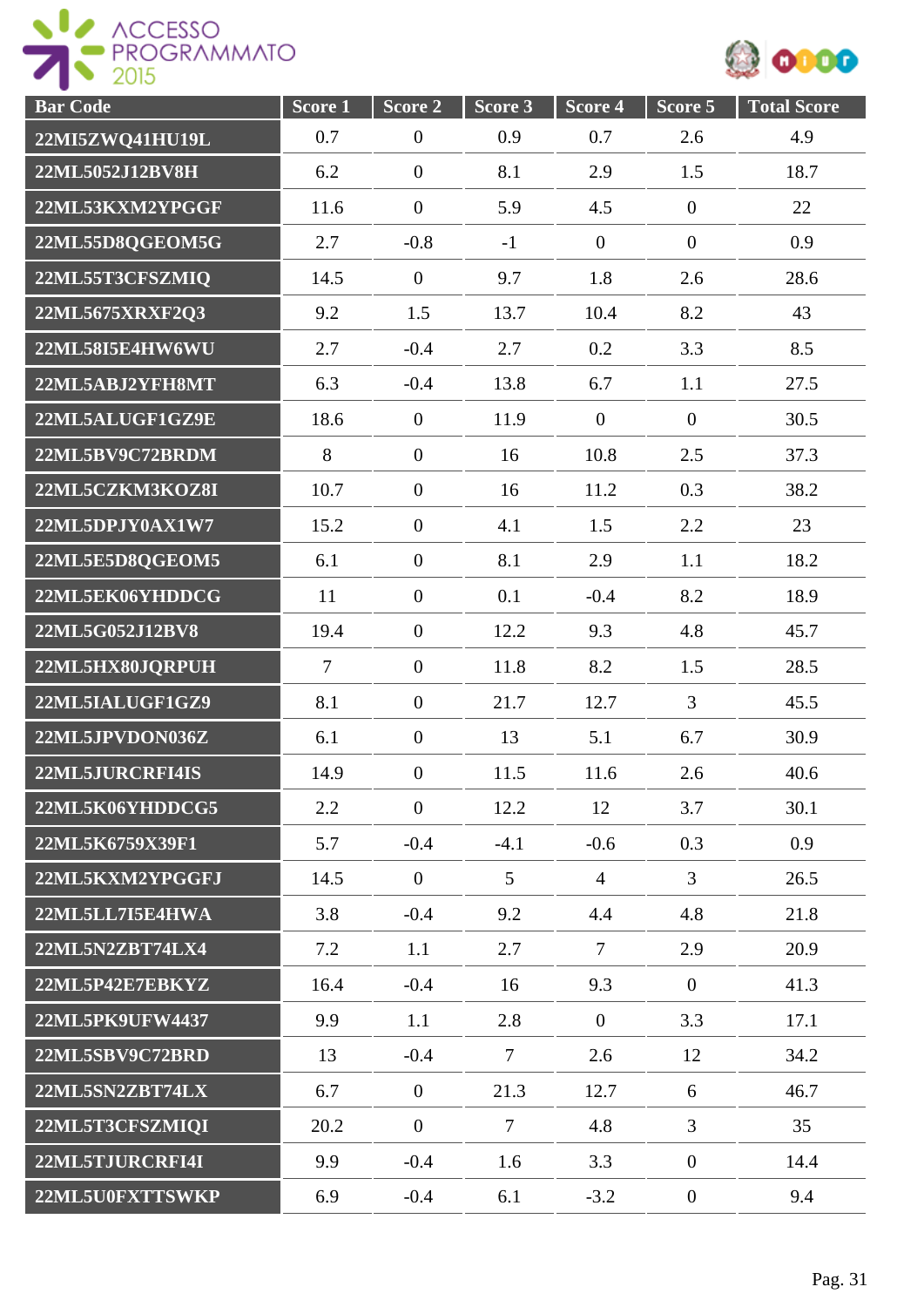

| <b>Bar</b> Code | Score 1        | Score 2          | Score 3        | Score 4        | Score 5        | <b>Total Score</b> |
|-----------------|----------------|------------------|----------------|----------------|----------------|--------------------|
| 22ML5V9ON1SVO8P | $\tau$         | $\mathbf{0}$     | 10             | 2.9            | 3              | 22.9               |
| 22ML5W502D7EAKY | 6.5            | $-0.4$           | 7.3            | 11.6           | 2.6            | 27.6               |
| 22ML5X80JQRPUHB | 13             | $\mathbf{0}$     | 10             | 9.3            | 4.5            | 36.8               |
| 22ML5YP6YQ1WVLL | 9.2            | $-0.4$           | 5.4            | 0.3            | 3.3            | 17.8               |
| 22ML5ZDPJY0AX1W | 14.9           | 1.5              | 14.9           | 7.1            | 2.2            | 40.6               |
| 22ML5ZKM3KOZ8IT | 9.2            | $\mathbf{0}$     | 8.5            | 7.4            | 1.8            | 26.9               |
| 22MU52EWEBKNZAB | $-1.5$         | $-0.4$           | 8.8            | $-3.2$         | 0.7            | 4.4                |
| 22MU56YQ1WVLAWI | 5              | $-0.4$           | $-0.2$         | $\mathbf{0}$   | $-0.4$         | $\overline{4}$     |
| 22MU5BLJ2OX2Z8F | 8.8            | $-0.4$           | 19.1           | 5.2            | $\overline{0}$ | 32.7               |
| 22MU5GYZ7JS5PUA | 3.9            | $\mathbf{0}$     | 6.9            | 1.8            | 1.5            | 14.1               |
| 22MU5JRNHXMHZ67 | 4.2            | $\mathbf{0}$     | 7.3            | 3.3            | 2.2            | 17                 |
| 22MU5OAJOLV9EKL | 12.2           | $-0.4$           | 9.6            | 2.2            | $-0.4$         | 23.2               |
| 22MU5PW6M2L5DND | 9.6            | $\overline{0}$   | 4.7            | $-0.9$         | 1.5            | 14.9               |
| 22MU5SJGBRO7T27 | 8.8            | $\mathbf{0}$     | 8.5            | 9.7            | 8.6            | 35.6               |
| 22MU5T9QRBHX3UE | 8.8            | $-0.8$           | 10.3           | $\overline{7}$ | 1.8            | 27.1               |
| 22MU5UETHL6WUP4 | 3.1            | $-0.8$           | 6.5            | 0.2            | $\mathbf{1}$   | 10                 |
| 22MU5UFNFIRDC99 | $\overline{7}$ | $-0.4$           | 6.2            | 9              | 2.6            | 24.4               |
| 22MU5VBISPS6L7J | 6.2            | $-0.4$           | $\overline{2}$ | 1.8            | 1.4            | 11                 |
| 22NI5BR9MROY0NO | 10             | $\boldsymbol{0}$ | 12.3           | 6.7            | 4.1            | 33.1               |
| 22NI5CFS5ZMQALU | 7.2            | $-0.4$           | $\overline{2}$ | 0.2            | $-0.8$         | 8.2                |
| 22NI5F1GZYE5D8Q | 4.8            | $\mathbf{0}$     | 2.1            | 4.5            | $\overline{3}$ | 14.4               |
| 22NI5F35P5A8RYZ | 14.5           | $\mathbf{0}$     | 8.5            | 11.2           | 6              | 40.2               |
| 22NI5LDYDMHWUO8 | 13.7           | $\mathbf{0}$     | 14.5           | 1.8            | 1.4            | 31.4               |
| 22NI5VMDDCG5T33 | 10.3           | $\overline{0}$   | 5 <sup>5</sup> | 1.7            | 3.3            | 20.3               |
| 22NI5Y2EJPIIVY0 | 9.6            | $\overline{0}$   | 2.2            | 1.5            | 1.1            | 14.4               |
| 22NY5DQUWPR3ZQ7 | 12.6           | 1.5              | 2.2            | $\overline{3}$ | $\overline{3}$ | 22.3               |
| 22NY5FXAFCMO0BC | 2.9            | $\overline{0}$   | 9.3            | 14.6           | 5.2            | 32                 |
| 22NY5GUIM7XVQ53 | 11.8           | $-0.4$           | 4.3            | 1.7            | 1.4            | 18.8               |
| 22NY5GYUUTXLFLP | 10.4           | $\boldsymbol{0}$ | $\overline{7}$ | 4.1            | 4.1            | 25.6               |
| 22NY5MN56QAZW1A | 6.9            | $\mathbf{0}$     | 10.4           | 4.8            | 0.7            | 22.8               |
| 22NY5TESHK6KUP4 | 10.7           | $-0.4$           | 5.4            | $\overline{4}$ | 6.7            | 26.4               |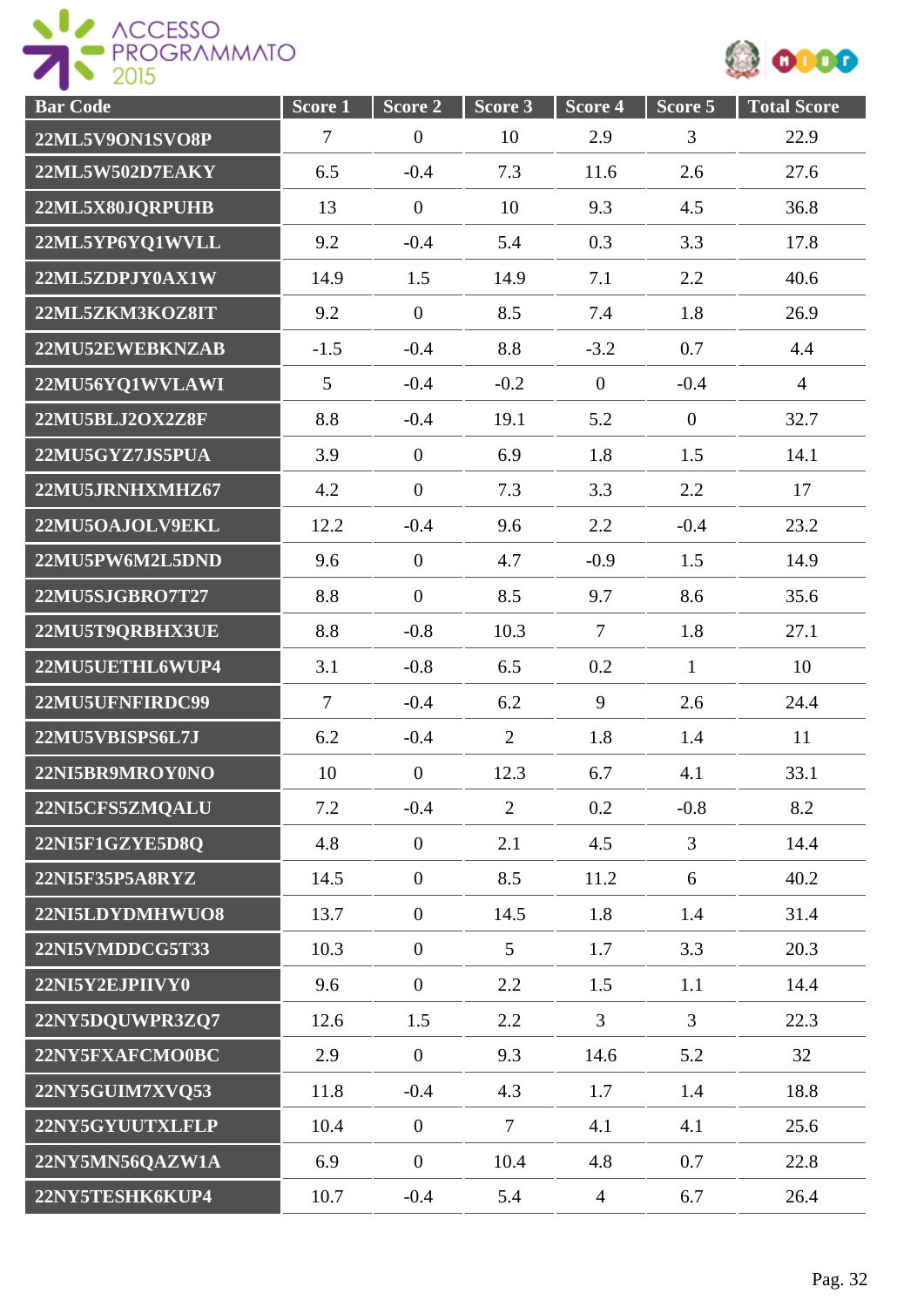

| <b>Bar Code</b> | Score <sub>1</sub> | Score 2          | Score 3        | Score 4        | Score 5          | <b>Total Score</b> |
|-----------------|--------------------|------------------|----------------|----------------|------------------|--------------------|
| 22NY5ZR3XXMBXJV | 22.8               | $\overline{0}$   | 11.5           | 9.7            | $\mathbf{1}$     | 45                 |
| 22PA55RX57AO068 | 8.4                | $\overline{0}$   | 9.2            | 12.7           | 6.7              | 37                 |
| 22PA5EBUQVR14RS | 3.6                | $-0.4$           | 12.2           | 10.4           | 7.5              | 33.3               |
| 22PA5G6EBUQVR14 | 4.8                | 1.1              | 11.9           | $\overline{3}$ | 4.5              | 25.3               |
| 22PA5OY3CIA0WWV | 9.6                | $-0.4$           | 0.3            | $\mathbf{0}$   | $\boldsymbol{0}$ | 9.5                |
| 22PA5U3AM4U2EAY | 16.4               | $-0.4$           | 21.3           | 11.6           | 4.5              | 53.4               |
| 22PA5WN990U0J5T | 13.3               | $\mathbf{0}$     | 13             | 10.5           | 4.5              | 41.3               |
| 22PA5ZXS75HCHEN | 0.3                | $-0.4$           | 10.7           | 6.7            | 4.5              | 21.8               |
| 22RG506OYYN0UH9 | 12.2               | $\mathbf{0}$     | 0.9            | 3.3            | 1.8              | 18.2               |
| 22RG513WAMGVXVY | 11.1               | $\mathbf{0}$     | 14.5           | $\overline{7}$ | 4.1              | 36.7               |
| 22RG5204HMSALKY | 11.6               | $\overline{0}$   | 13.8           | 11.2           | 9                | 45.6               |
| 22RG57KS5PUA8RN | 12.2               | $\boldsymbol{0}$ | 13             | 12.7           | 10.1             | 48                 |
| 22RG57T4II5F2C1 | 11.6               | $\overline{0}$   | 16.1           | $\overline{3}$ | $\overline{0}$   | 30.7               |
| 22RG5828Q0ACQWJ | 2.1                | $-0.8$           | 2.7            | 4.1            | 3.7              | 11.8               |
| 22RG58CQICPWUFN | 2.1                | 1.5              | 3.3            | 1.5            | 1.8              | 10.2               |
| 22RG59MI68R8CU1 | 0.7                | $\overline{0}$   | $\overline{7}$ | $\overline{3}$ | 1.1              | 11.8               |
| 22RG5CE5FJQH7BU | $\overline{7}$     | $\overline{0}$   | 6.6            | $-0.4$         | 7.5              | 20.7               |
| 22RG5ETT3YZB4BH | 9.7                | $-0.4$           | 21.3           | 3.7            | 1.5              | 35.8               |
| 22RG5FJRDD99PW6 | 3.5                | $-0.4$           | 6.1            | 5.9            | 7.1              | 22.2               |
| 22RG5FNFJRDD9YD | 4.1                | $\mathbf{0}$     | 11.9           | 8.2            | 3.7              | 27.9               |
| 22RG5GR98POCG1G | 4.4                | $\mathbf{0}$     | 10             | 4.1            | $\overline{3}$   | 21.5               |
| 22RG5H73427U06C | 11.1               | $\mathbf{0}$     | 4.1            | $-0.8$         | 5.6              | 20                 |
| 22RG5KPLV9LMUXF | 10.7               | $\overline{0}$   | 3.3            | $\overline{3}$ | 4.1              | 21.1               |
| 22RG5L8GE6AVWBI | 12.9               | $\mathbf{0}$     | 5.5            | $\overline{0}$ | 6                | 24.4               |
| 22RG5LJ2DX2Z9GY | 11.8               | $-0.4$           | 18.3           | 1.4            | 1.5              | 32.6               |
| 22RG5M3L5DNDBLJ | 14.2               | $\mathbf{0}$     | 4.8            | 1.1            | 3.7              | 23.8               |
| 22RG5NREF4KNPJ3 | 14.9               | $\mathbf{0}$     | 13.7           | 14.6           | 10.1             | 53.3               |
| 22RG5OLV9EKMT9Q | 8.4                | $\mathbf{0}$     | 6.2            | 1.1            | $-0.1$           | 15.6               |
| 22RG5PKZXR41IU2 | 3.3                | $-0.4$           | 3.6            | $\mathbf{0}$   | $\overline{3}$   | 9.5                |
| 22RG5SCHX3VEAAD | 14.6               | $\mathbf{0}$     | 10.4           | 1.5            | 1.1              | 27.6               |
| 22RG5SPS7L7JOBJ | 2.2                | $\mathbf{0}$     | 5.1            | 2.2            | $\overline{3}$   | 12.5               |